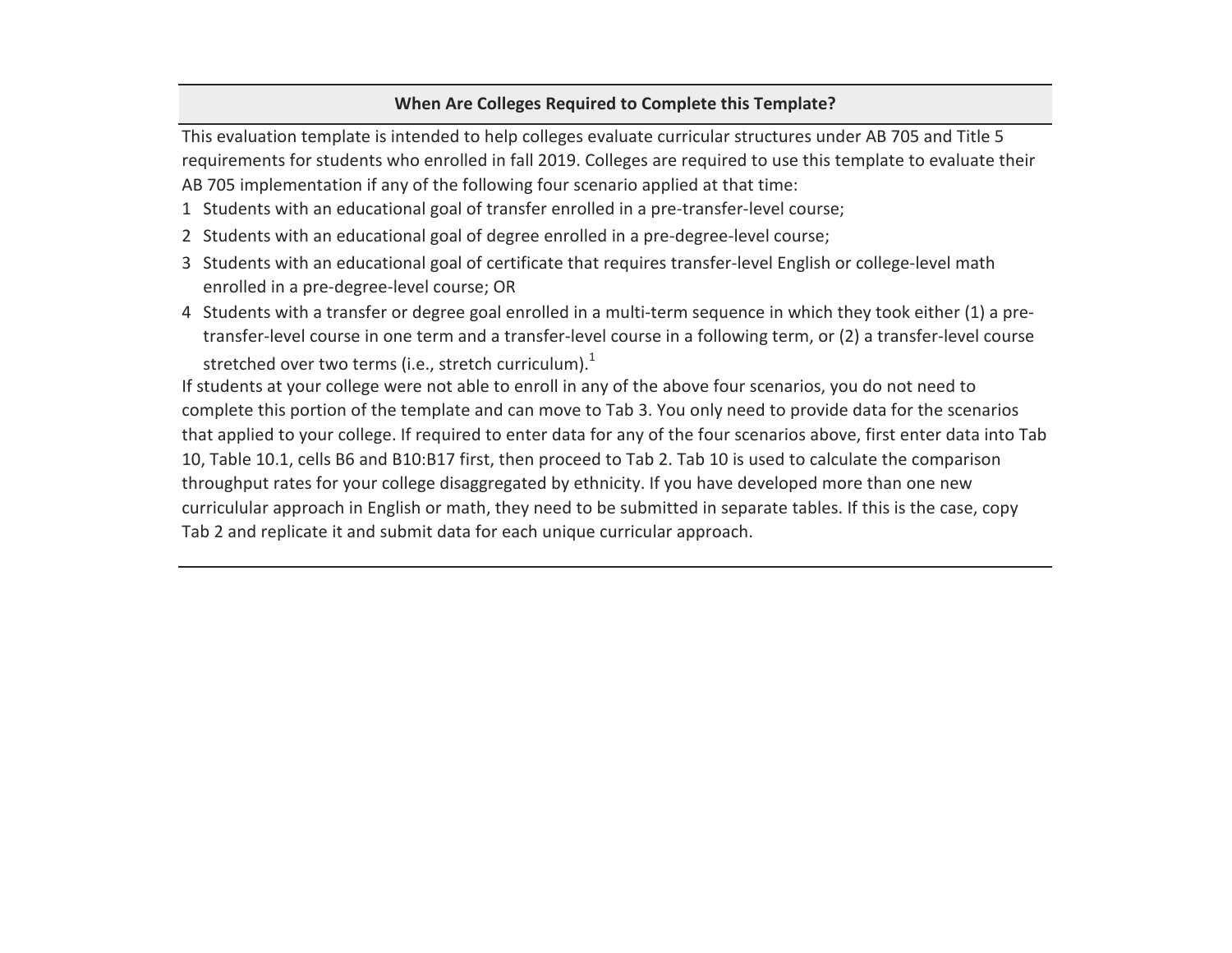# **Why Is Evaluation Required under AB 705?**

Title 5, § 55522.a.1 and § 55522.a.2, requires California Community Colleges (CCC) to increase the number of students with a goal of transfer to a four-year institution, who enter and complete transfer-level English and mathematics (or quantitative reasoning) courses within one year; and to increase the number of students who enter and complete transfer-level or the required college-level English and mathematics (or quantitative reasoning) course within one year among students with a goal of earning a certificate or a local associate degree. This new regulation seeks to minimize disproportionate impacts on students caused by traditional placement practices. Further, title 5, § 55522.c.ii states that placement methods using localized research must be supported by data and research showing throughput rates at or above those achieved by direct placement into a transferlevel course (or college-level courses where appropriate). Such data and research must be validated within two years of the adoption method.

Further, title 5, § 55522.C.2 states that placement methods shall not authorize placement of students into a remedial sequence or pre-transfer coursework in English or mathematics (or quantitative reasoning) unless the student is highly unlikely to succeed in the college-level or transfer-level course, and enrollment in pre-transferlevel coursework will improve the student's likelihood of completing transfer-level/college-level courses in one year. Title 5, § 55522.c.1.B.ii refers to this scenario as the "throughput rate." The throughput rate is defined here as the percentage of students attempting and successfully completing the college-level or transfer-level English or math course appropriate to a students' education goal with a grade of C or better within a full academic year, including intersessions. For example, if a student started in a math course in the fall term, they would be tracked to completion of the college-level or transfer-level math (or quantitative reasoning) course through the following summer term.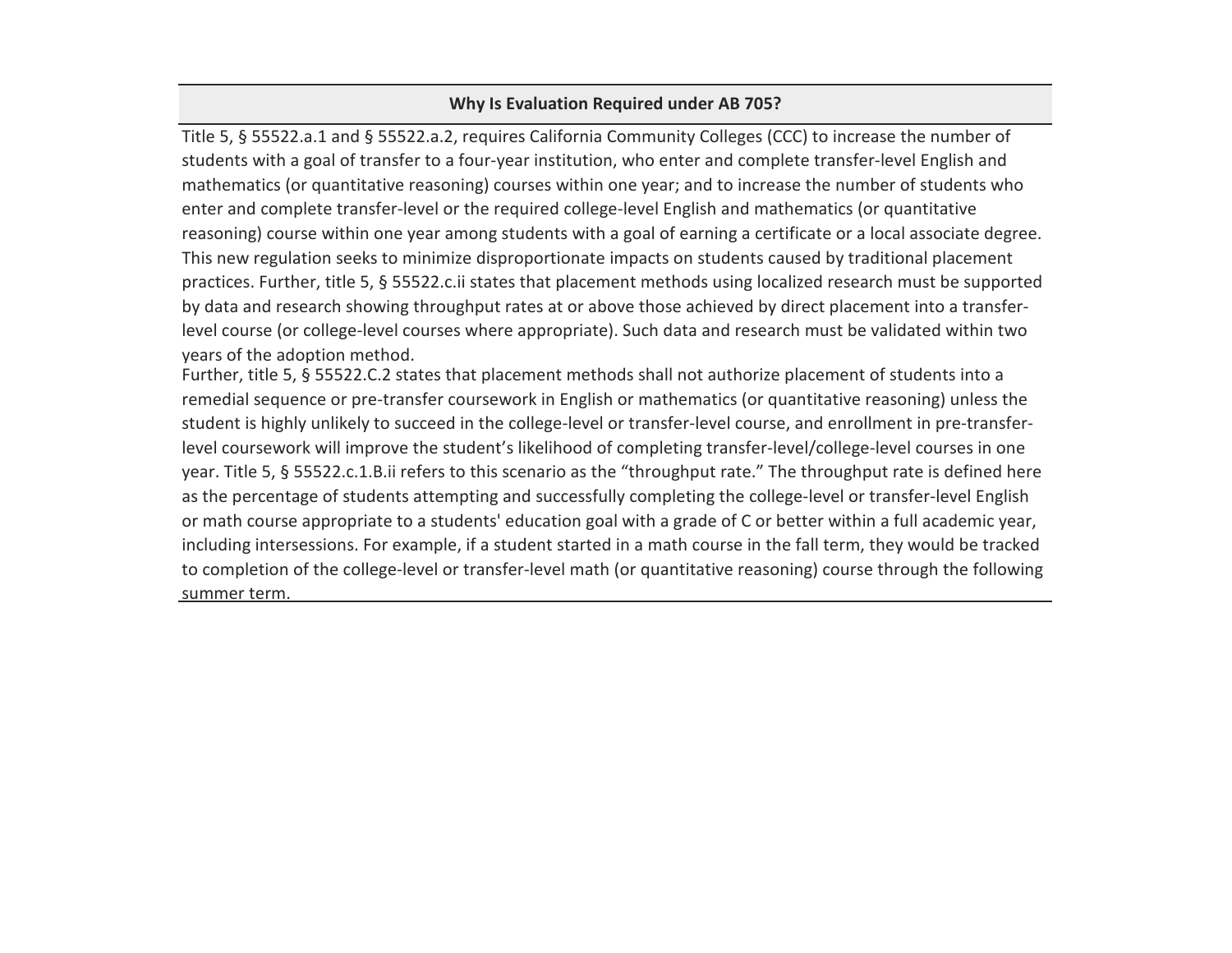### **Which Students Are Included in the Cohort?**

Colleges should have planned to collect the data that allow for an evaluation of the throughput rate of students who participated in any of the four scenarios listed above compared to similar students who were enrolled in standalone transfer-level or college-level courses. If changes to course placement or scheduling do not allow for a comparison group, historical data will need to be used for comparison. For colleges that participated in the Multiple Measures Assessment Project (MMAP), CalPass Plus can provide a retrospective file of students who were previously placed and enrolled at each institution by high school GPA band to use as a comparison.<sup>4</sup>

Per AB 705, only students who are highly unlikely to succeed in college-level or transfer-level coursework (appropriate to their educational goal) are allowed to be placed into pre-transfer-level prerequisite courses. **No student outside the lowest high school performance band should be placed into pre-transfer/pre-college level courses.** Therefore, evaluation of the four scenarios above should focus on students in the lowest band of high school performance. Additionally, the law only applies to certificate or degree- and transfer-seeking students, as defined locally or using a student's informed educational goal. As such, additional filters should be applied to include only these student groups and detailed instructions on creating the cohorts are included under each table on the next tab.

 $1$  To date, there is no evidence that shows multi-term sequences outperform direct placement into transfer-level courses.

2

and *[https://ass](https://assessment.cccco.edu/faqs)essment.cccco.edu/faqs [https://leg](https://leginfo.legislature.ca.gov/faces/billTextClient.xhtml?bill_id=201720180AB705)info.legislature.ca.gov/faces/billTextClient.xhtml?bill\_id=201720180AB705*

4 *[https://rpg](https://rpgroup.org/Portals/0/Documents/Projects/MultipleMeasures/GuidesforImplementingMultipleMeasures/MMAP-Data-Match-Guide-10_26_15_1.pdf)roup.org/Portals/0/Documents/Projects/MultipleMeasures/GuidesforImplementingMultipleMeasures/MMAP-Data[https://rpg](https://rpgroup.org/Portals/0/Documents/Projects/MultipleMeasures/GuidesforImplementingMultipleMeasures/MMAP_Prospective_File.pptx.pdf)roup.org/Portals/0/Documents/Projects/MultipleMeasures/GuidesforImplementingMultipleMeasures/MMAP\_Prospec [tive\\_File.pp](https://rpgroup.org/Portals/0/Documents/Projects/MultipleMeasures/GuidesforImplementingMultipleMeasures/MMAP_Prospective_File.pptx.pdf)tx.pdf [Match-Guid](https://rpgroup.org/Portals/0/Documents/Projects/MultipleMeasures/GuidesforImplementingMultipleMeasures/MMAP-Data-Match-Guide-10_26_15_1.pdf)e-10\_26\_15\_1.pdf and* 

**Footnotes**

<sup>3</sup> *[https://sta](https://static1.squarespace.com/static/5a565796692ebefb3ec5526e/t/5b6ccfc46d2a73e48620d759/1533857732982/07.18+AB+705+Implementation+Memorandum.pdf)tic1.squarespace.com/static/5a565796692ebefb3ec5526e/t/5b6ccfc46d2a73e48620d759/1533857732982/07.18+AB+70 [5+Impleme](https://static1.squarespace.com/static/5a565796692ebefb3ec5526e/t/5b6ccfc46d2a73e48620d759/1533857732982/07.18+AB+705+Implementation+Memorandum.pdf)ntation+Memorandum.pdf*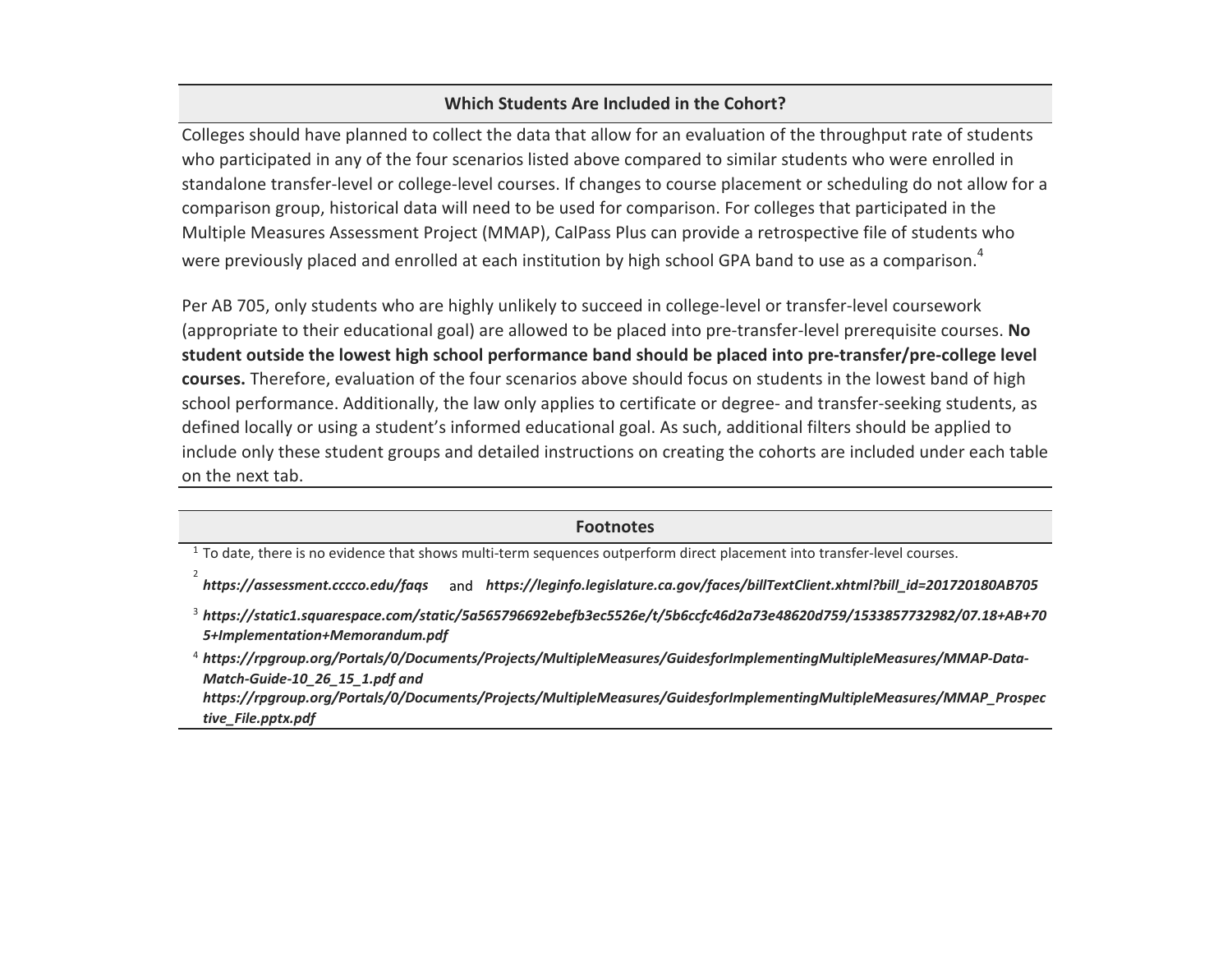### **Southwestern College**

Directions: Enter data into the blue cells in Tables 2.1 through 2.5; all other cells are populated automatically. See definitions for each column and the rows below the tables. Be sure to scroll down fully to see all info than one new curriculular approach in English or math, they need to be submitted in separate tables. If this is the case, copy Tab 2 and replicate it and submit data for each unique curricular approach in a separate tab. I enrolled in fall 2019.

### *[Click here for instructions on how to](#page-5-0) complete the template.*

|                                      |          |                          |                                              |          |                                                   |               | Table 2.1. English - Evaluating Pre-Transfer/Multi-Term Sequence for Lowest High School GPA Band - Transfer and Unknown/Unreported or Degree Goal |              |                      |              |                       |                                                        |                               |           |
|--------------------------------------|----------|--------------------------|----------------------------------------------|----------|---------------------------------------------------|---------------|---------------------------------------------------------------------------------------------------------------------------------------------------|--------------|----------------------|--------------|-----------------------|--------------------------------------------------------|-------------------------------|-----------|
|                                      |          |                          | Students Enrolled in Pre-Transfer/Multi-Term |          | <b>Students Enrolled in Transfer-Level Course</b> |               |                                                                                                                                                   |              | <b>Decision Rule</b> |              |                       | Disproportionate Impact (DI) Analysis for Pre-Transfer |                               |           |
|                                      |          | <b>Sequence Sections</b> |                                              |          | with or without a Corequisite                     |               |                                                                                                                                                   |              |                      |              |                       |                                                        | Level                         |           |
| English - Lowest High School GPA     | 1. Total | 2. Subtotal              | 3. Throughput                                | 4. Total | 2. Subtotal                                       | 6. Throughput | 7. Throughput                                                                                                                                     | 8. Statewide | 9. Statewide         | 10. Maximize | 11. Decision          | 12. DI Action Level                                    | 13. DI Present 14. DI Present |           |
| Performance Band with an             | Enrolled | who                      | Rate                                         | Enrolled | who                                               | Rate          | <b>Rate Differences</b>                                                                                                                           | Comparison   | or Local             | Throughput?  | <b>Conditional on</b> |                                                        | (PI, if                       | $(PPG-1)$ |
| <b>Educational Goal of Degree or</b> |          | Completed                |                                              |          | Completed                                         |               |                                                                                                                                                   | Throughput   | Comparison           |              | Sample Size?          |                                                        | value<.80)                    |           |
| Transfer                             |          | <b>Transfer-Level</b>    |                                              |          | <b>Transfer-Level</b>                             |               |                                                                                                                                                   | Rate         | <b>Rate Used</b>     |              |                       |                                                        |                               |           |
|                                      |          | Course within            |                                              |          | Course within                                     |               |                                                                                                                                                   |              | (based on            |              |                       |                                                        |                               |           |
|                                      |          | One Year                 |                                              |          | One Year                                          |               |                                                                                                                                                   |              | sample size)         |              |                       |                                                        |                               |           |
| Overall                              | 20       |                          | 0.0%                                         | 47       | 25                                                | 53.2%         | $-53.2%$                                                                                                                                          | 63.9%        | Statewide            | <b>FALSE</b> | Conditional           |                                                        |                               |           |
| African American                     |          |                          |                                              |          |                                                   | 0.0%          |                                                                                                                                                   |              |                      |              |                       |                                                        |                               |           |
| Asian                                |          |                          |                                              |          |                                                   |               |                                                                                                                                                   |              |                      |              |                       |                                                        |                               |           |
| Filipino                             |          |                          |                                              |          |                                                   |               |                                                                                                                                                   |              |                      |              |                       |                                                        |                               |           |
| Hispanic                             | 20       |                          |                                              | 44       | 24                                                | 54.5%         |                                                                                                                                                   |              |                      |              |                       |                                                        |                               |           |
| Native American/Alaskan Native       |          |                          |                                              |          |                                                   |               |                                                                                                                                                   |              |                      |              |                       |                                                        |                               |           |
| Multi-Ethnicity                      |          |                          |                                              |          |                                                   |               |                                                                                                                                                   |              |                      |              |                       |                                                        |                               |           |
| Pacific Islander                     |          |                          |                                              |          |                                                   |               |                                                                                                                                                   |              |                      |              |                       |                                                        |                               |           |
| White Non-Hispanic                   |          |                          |                                              |          |                                                   | 50.0%         |                                                                                                                                                   |              |                      |              |                       |                                                        |                               |           |
| Unknown                              |          |                          |                                              |          |                                                   |               |                                                                                                                                                   |              |                      |              |                       |                                                        |                               |           |
|                                      |          |                          |                                              |          |                                                   |               |                                                                                                                                                   |              |                      |              |                       |                                                        |                               |           |
|                                      |          |                          |                                              |          |                                                   |               | Table 2.2. SLAM Math - Evaluating Pre-Transfer/Multi-Term Sequence for Lowest High School GPA Band - Transfer and Unknown/Unreported Goal         |              |                      |              |                       |                                                        |                               |           |

|                                                                                                              |                      | Students Enrolled in Pre-Transfer/Multi-Term                                          |                       |                      | <b>Students Enrolled in Transfer-Level Course</b>                                     |                       |                                          |                                                  | <b>Decision Rule</b>                                                                    |                             |                                                       | Disproportionate Impact (DI) Analysis for Pre-Transfer |                                                        |              |
|--------------------------------------------------------------------------------------------------------------|----------------------|---------------------------------------------------------------------------------------|-----------------------|----------------------|---------------------------------------------------------------------------------------|-----------------------|------------------------------------------|--------------------------------------------------|-----------------------------------------------------------------------------------------|-----------------------------|-------------------------------------------------------|--------------------------------------------------------|--------------------------------------------------------|--------------|
|                                                                                                              |                      | <b>Sequence Sections</b>                                                              |                       |                      | with or without a Corequisite                                                         |                       |                                          |                                                  |                                                                                         |                             |                                                       |                                                        | Level                                                  |              |
| SLAM Math - Lowest High School<br><b>GPA Performance Band with an</b><br><b>Educational Goal of Transfer</b> | 1. Total<br>Enrolled | 2. Subtotal<br>who<br>Completed<br><b>Transfer-Level</b><br>Course within<br>One Year | 3. Throughput<br>Rate | 4. Total<br>Enrolled | 5. Subtotal<br>who<br>Completed<br><b>Transfer-Level</b><br>Course within<br>One Year | 6. Throughput<br>Rate | 7. Throughput<br><b>Rate Differences</b> | 8. Statewide<br>Comparison<br>Throughput<br>Rate | 9. Statewide<br>or Local<br>Comparison<br><b>Rate Used</b><br>(based on<br>sample size) | 10. Maximize<br>Throughput? | 11. Decision<br><b>Conditional on</b><br>Sample Size? | 12. DI Action Level                                    | 13. DI Present 14. DI Present<br>(PI, if<br>value<.80) | $(PPG-1)$    |
| Overall                                                                                                      | 51                   |                                                                                       | 3.9%                  | 50                   | 15                                                                                    | 30.0%                 | $-26.1%$                                 | 59.6%                                            | Statewide                                                                               | <b>FALSE</b>                | Conditional                                           |                                                        |                                                        |              |
| African American                                                                                             |                      |                                                                                       | 0.0%                  |                      |                                                                                       | 100.0%                | $-100.0\%$                               |                                                  |                                                                                         |                             |                                                       | <b>Action needed</b>                                   | 0.00                                                   | <b>TRUE</b>  |
| Asian                                                                                                        |                      |                                                                                       |                       |                      |                                                                                       | 0.0%                  |                                          |                                                  |                                                                                         |                             |                                                       |                                                        |                                                        |              |
| Filipino                                                                                                     |                      |                                                                                       | 0.0%                  |                      |                                                                                       |                       |                                          |                                                  |                                                                                         |                             |                                                       | Action needed                                          | 0.00                                                   | <b>TRUE</b>  |
| Hispanic                                                                                                     | 46                   |                                                                                       | 4.3%                  | 46                   | 14                                                                                    | 30.4%                 | $-26.1%$                                 |                                                  |                                                                                         |                             |                                                       | No substantive DI                                      | 1.11                                                   | <b>FALSE</b> |
| Native American/Alaskan Native                                                                               |                      |                                                                                       |                       |                      |                                                                                       |                       |                                          |                                                  |                                                                                         |                             |                                                       |                                                        |                                                        |              |
| Multi-Ethnicity                                                                                              |                      |                                                                                       |                       |                      |                                                                                       | 0.0%                  |                                          |                                                  |                                                                                         |                             |                                                       |                                                        |                                                        |              |
| Pacific Islander                                                                                             |                      |                                                                                       |                       |                      |                                                                                       |                       |                                          |                                                  |                                                                                         |                             |                                                       |                                                        |                                                        |              |
| White Non-Hispanic                                                                                           |                      |                                                                                       | 0.0%                  |                      |                                                                                       | 0.0%                  | 0.0%                                     |                                                  |                                                                                         |                             |                                                       | Action needed                                          | 0.00                                                   | <b>TRUE</b>  |
| Unknown                                                                                                      |                      |                                                                                       | 0.0%                  |                      |                                                                                       |                       |                                          |                                                  |                                                                                         |                             |                                                       | <b>Action needed</b>                                   | 0.00                                                   | <b>TRUE</b>  |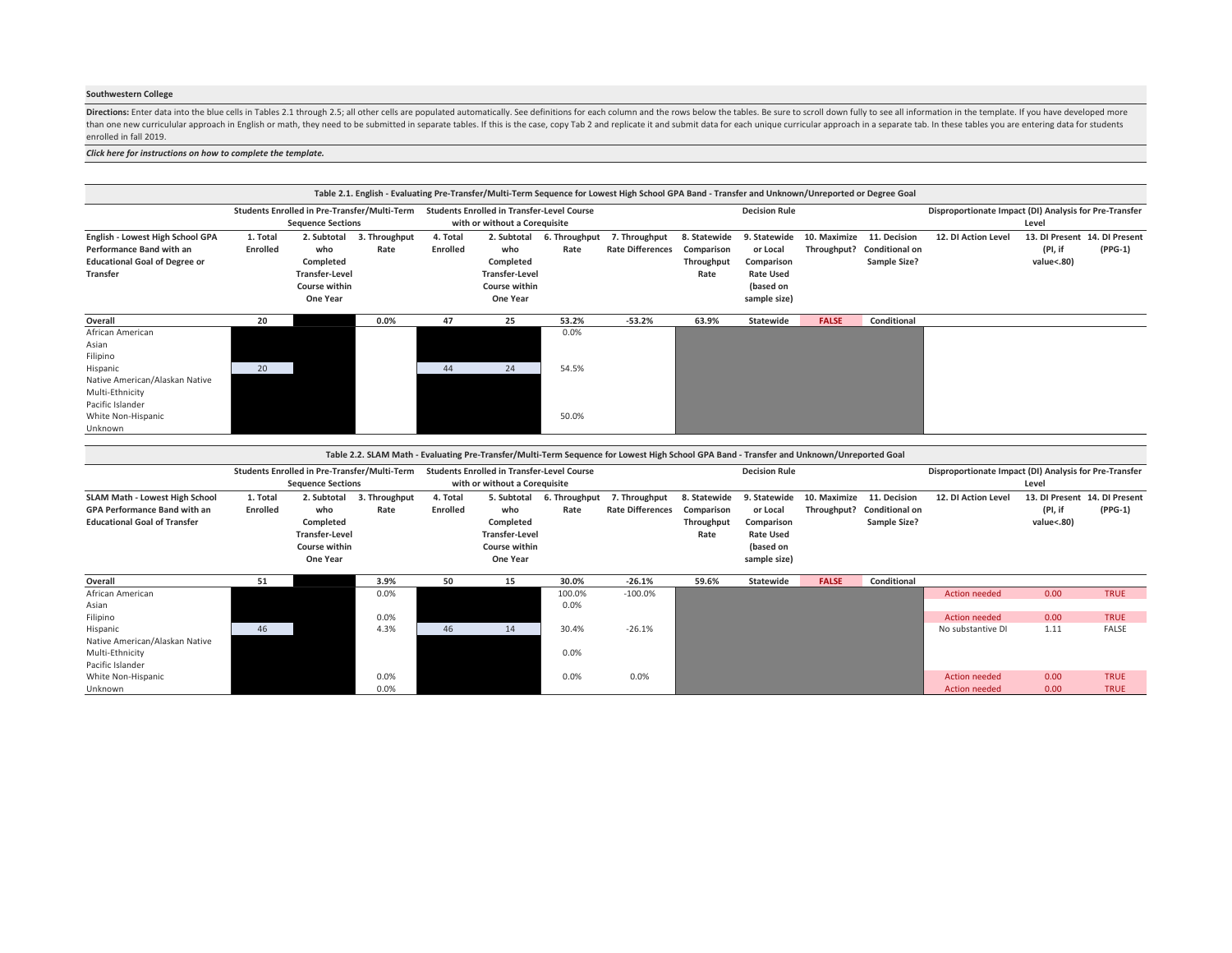|                                                                                                                   |                      |                                                                                        |                       |                      |                                                                                   |                       | Table 2.3. SLAM Math - Evaluating Pre-Transfer/Multi-Term Sequence for Lowest High School GPA Band - Degree Goal |                                                  |                                                                                         |                             |                                                       |                                                             |                       |                                            |
|-------------------------------------------------------------------------------------------------------------------|----------------------|----------------------------------------------------------------------------------------|-----------------------|----------------------|-----------------------------------------------------------------------------------|-----------------------|------------------------------------------------------------------------------------------------------------------|--------------------------------------------------|-----------------------------------------------------------------------------------------|-----------------------------|-------------------------------------------------------|-------------------------------------------------------------|-----------------------|--------------------------------------------|
|                                                                                                                   |                      | Students Enrolled in Pre-Degree/Multi-Term<br><b>Sequence at Degree-Level Sections</b> |                       |                      | <b>Students Enrolled in College-Level Course</b><br>with or without a Coreguisite |                       |                                                                                                                  |                                                  | <b>Decision Rule</b>                                                                    |                             |                                                       | Disproportionate Impact (DI) Analysis for Pre-Transfer      | Level                 |                                            |
| <b>SLAM Math - Lowest High School</b><br><b>GPA Performance Band with an</b><br><b>Educational Goal of Degree</b> | 1. Total<br>Enrolled | 2. Subtotal<br>who<br>Completed<br>College-Level<br>Course within<br>One Year          | 3. Throughput<br>Rate | 4. Total<br>Enrolled | 5. Subtotal<br>who<br>Completed<br>College-Level<br>Course within<br>One Year     | 6. Throughput<br>Rate | 7. Throughput<br><b>Rate Differences</b>                                                                         | 8. Statewide<br>Comparison<br>Throughput<br>Rate | 9. Statewide<br>or Local<br>Comparison<br><b>Rate Used</b><br>(based on<br>sample size) | 10. Maximize<br>Throughput? | 11. Decision<br><b>Conditional on</b><br>Sample Size? | 12. DI Action Level                                         | (PI, if<br>value<.80) | 13. DI Present 14. DI Present<br>$(PPG-1)$ |
| Overall                                                                                                           |                      |                                                                                        | 0.0%                  | 13                   |                                                                                   | 23.1%                 | $-23.1%$                                                                                                         | 36.4%                                            | Statewide                                                                               | <b>FALSE</b>                | Conditional                                           |                                                             |                       |                                            |
| African American<br>Asian<br>Filipino<br>Hispanic                                                                 |                      |                                                                                        | 0.0%<br>0.0%<br>0.0%  | 12                   |                                                                                   | 25.0%                 | $-25.0%$                                                                                                         |                                                  |                                                                                         |                             |                                                       | No substantive DI<br>No substantive DI<br>No substantive DI |                       | FALSE<br>FALSE<br>FALSE                    |
| Native American/Alaskan Native<br>Multi-Ethnicity<br>Pacific Islander<br>White Non-Hispanic<br>Unknown            |                      |                                                                                        | 0.0%                  |                      |                                                                                   | 0.0%                  | 0.0%                                                                                                             |                                                  |                                                                                         |                             |                                                       | No substantive DI                                           |                       | FALSE                                      |

|                                         |          |                                              |               |          |                                                   |               | Table 2.4. B-STEM Math - Evaluating Pre-Transfer/Multi-Term Sequence for Lowest High School GPA Band - Transfer and Unknown/Unreported Goal |              |                      |              |                       |                                                        |            |                               |
|-----------------------------------------|----------|----------------------------------------------|---------------|----------|---------------------------------------------------|---------------|---------------------------------------------------------------------------------------------------------------------------------------------|--------------|----------------------|--------------|-----------------------|--------------------------------------------------------|------------|-------------------------------|
|                                         |          | Students Enrolled in Pre-Transfer/Multi-Term |               |          | <b>Students Enrolled in Transfer-Level Course</b> |               |                                                                                                                                             |              | <b>Decision Rule</b> |              |                       | Disproportionate Impact (DI) Analysis for Pre-Transfer |            |                               |
|                                         |          | <b>Sequence Sections</b>                     |               |          | with or without a Corequisite                     |               |                                                                                                                                             |              |                      |              |                       |                                                        | Level      |                               |
| <b>B-STEM Math - Lowest High School</b> | 1. Total | 2. Subtotal                                  | 3. Throughput | 4. Total | 5. Subtotal                                       | 6. Throughput | 7. Throughput                                                                                                                               | 8. Statewide | 9. Statewide         | 10. Maximize | 11. Decision          | 12. DI Action Level                                    |            | 13. DI Present 14. DI Present |
| <b>GPA Performance Band with an</b>     | Enrolled | who                                          | Rate          | Enrolled | who                                               | Rate          | <b>Rate Differences</b>                                                                                                                     | Comparison   | or Local             | Throughput?  | <b>Conditional on</b> |                                                        | (PI, if    | $(PPG-1)$                     |
| <b>Educational Goal of Transfer</b>     |          | Completed                                    |               |          | Completed                                         |               |                                                                                                                                             | Throughput   | Comparison           |              | Sample Size?          |                                                        | value<.80) |                               |
|                                         |          | <b>Transfer-Level</b>                        |               |          | <b>Transfer-Level</b>                             |               |                                                                                                                                             | Rate         | <b>Rate Used</b>     |              |                       |                                                        |            |                               |
|                                         |          | Course within                                |               |          | Course within                                     |               |                                                                                                                                             |              | (based on            |              |                       |                                                        |            |                               |
|                                         |          | <b>One Year</b>                              |               |          | One Year                                          |               |                                                                                                                                             |              | sample size)         |              |                       |                                                        |            |                               |
| Overall                                 | 85       |                                              | 0.0%          | 115      | 33                                                | 28.7%         | $-28.7%$                                                                                                                                    | 49.6%        | Local                | <b>FALSE</b> | Conditional           |                                                        |            |                               |
| African American                        |          |                                              | 0.0%          |          |                                                   |               |                                                                                                                                             |              |                      |              |                       | No substantive DI                                      |            | FALSE                         |
| Asian                                   |          |                                              | 0.0%          |          |                                                   | 100.0%        | $-100.0\%$                                                                                                                                  |              |                      |              |                       | No substantive DI                                      |            | <b>FALSE</b>                  |
| Filipino                                |          |                                              | 0.0%          |          |                                                   | 42.9%         | $-42.9%$                                                                                                                                    |              |                      |              |                       | No substantive DI                                      |            | <b>FALSE</b>                  |
| Hispanic                                | 66       |                                              | 0.0%          | 101      | 28                                                | 27.7%         | $-27.7%$                                                                                                                                    |              |                      |              |                       | No substantive DI                                      |            | FALSE                         |
| Native American/Alaskan Native          |          |                                              |               |          |                                                   |               |                                                                                                                                             |              |                      |              |                       |                                                        |            |                               |
| Multi-Ethnicity                         |          |                                              | 0.0%          |          |                                                   | 25.0%         | $-25.0%$                                                                                                                                    |              |                      |              |                       | No substantive DI                                      |            | <b>FALSE</b>                  |
| Pacific Islander                        |          |                                              |               |          |                                                   |               |                                                                                                                                             |              |                      |              |                       |                                                        |            |                               |
| White Non-Hispanic                      |          |                                              | 0.0%          |          |                                                   | 0.0%          | 0.0%                                                                                                                                        |              |                      |              |                       | No substantive DI                                      |            | <b>FALSE</b>                  |
| Unknown                                 |          |                                              | 0.0%          |          |                                                   | 0.0%          | 0.0%                                                                                                                                        |              |                      |              |                       | No substantive DI                                      |            | FALSE                         |

|                                         |          |                                            |               |          |                                           |               | Table 2.5. B-STEM Math- Evaluating Pre-Transfer/Multi-Term Sequence for Lowest High School GPA Band - Degree Goal |              |                      |              |                       |                                                        |            |                               |
|-----------------------------------------|----------|--------------------------------------------|---------------|----------|-------------------------------------------|---------------|-------------------------------------------------------------------------------------------------------------------|--------------|----------------------|--------------|-----------------------|--------------------------------------------------------|------------|-------------------------------|
|                                         |          | Students Enrolled in Pre-Degree/Multi-Term |               |          | Students Enrolled in College-Level Course |               |                                                                                                                   |              | <b>Decision Rule</b> |              |                       | Disproportionate Impact (DI) Analysis for Pre-Transfer |            |                               |
|                                         |          | <b>Sequence at Degree-Level Sections</b>   |               |          | with or without a Corequisite             |               |                                                                                                                   |              |                      |              |                       |                                                        | Level      |                               |
| <b>B-STEM Math - Lowest High School</b> | 1. Total | 2. Subtotal                                | 3. Throughput | 4. Total | 5. Subtotal                               | 6. Throughput | 7. Throughput                                                                                                     | 8. Statewide | 9. Statewide         | 10. Maximize | 11. Decision          | 12. DI Action Level                                    |            | 13. DI Present 14. DI Present |
| <b>GPA Performance Band with an</b>     | Enrolled | who                                        | Rate          | Enrolled | who                                       | Rate          | <b>Rate Differences</b>                                                                                           | Comparison   | or Local             | Throughput?  | <b>Conditional on</b> |                                                        | (PI, if    | $(PPG-1)$                     |
| <b>Educational Goal of Degree</b>       |          | Completed                                  |               |          | Completed                                 |               |                                                                                                                   | Throughput   | Comparison           |              | Sample Size?          |                                                        | value<.80) |                               |
|                                         |          | College-Level                              |               |          | College-Level                             |               |                                                                                                                   | Rate         | <b>Rate Used</b>     |              |                       |                                                        |            |                               |
|                                         |          | Course within                              |               |          | Course within                             |               |                                                                                                                   |              | (based on            |              |                       |                                                        |            |                               |
|                                         |          | One Year                                   |               |          | One Year                                  |               |                                                                                                                   |              | sample size)         |              |                       |                                                        |            |                               |
| Overall                                 | 12       |                                            | 0.0%          | 10       |                                           | 10.0%         | $-10.0%$                                                                                                          | 33.5%        | Statewide            | <b>FALSE</b> | Conditional           |                                                        |            |                               |
| African American                        |          |                                            |               |          |                                           | 0.0%          |                                                                                                                   |              |                      |              |                       |                                                        |            |                               |
| Asian                                   |          |                                            |               |          |                                           |               |                                                                                                                   |              |                      |              |                       |                                                        |            |                               |
| Filipino                                |          |                                            | 0.0%          |          |                                           | 0.0%          | 0.0%                                                                                                              |              |                      |              |                       | No substantive DI                                      |            | <b>FALSE</b>                  |
| Hispanic                                |          |                                            | 0.0%          |          |                                           | 12.5%         | $-12.5%$                                                                                                          |              |                      |              |                       | No substantive DI                                      |            | FALSE                         |
| Native American/Alaskan Native          |          |                                            |               |          |                                           |               |                                                                                                                   |              |                      |              |                       |                                                        |            |                               |
| Multi-Ethnicity                         |          |                                            | 0.0%          |          |                                           |               |                                                                                                                   |              |                      |              |                       | No substantive DI                                      |            | <b>FALSE</b>                  |
| Pacific Islander                        |          |                                            |               |          |                                           |               |                                                                                                                   |              |                      |              |                       |                                                        |            |                               |
| White Non-Hispanic                      |          |                                            | 0.0%          |          |                                           |               |                                                                                                                   |              |                      |              |                       | No substantive DI                                      |            | <b>FALSE</b>                  |
| Unknown                                 |          |                                            |               |          |                                           |               |                                                                                                                   |              |                      |              |                       |                                                        |            |                               |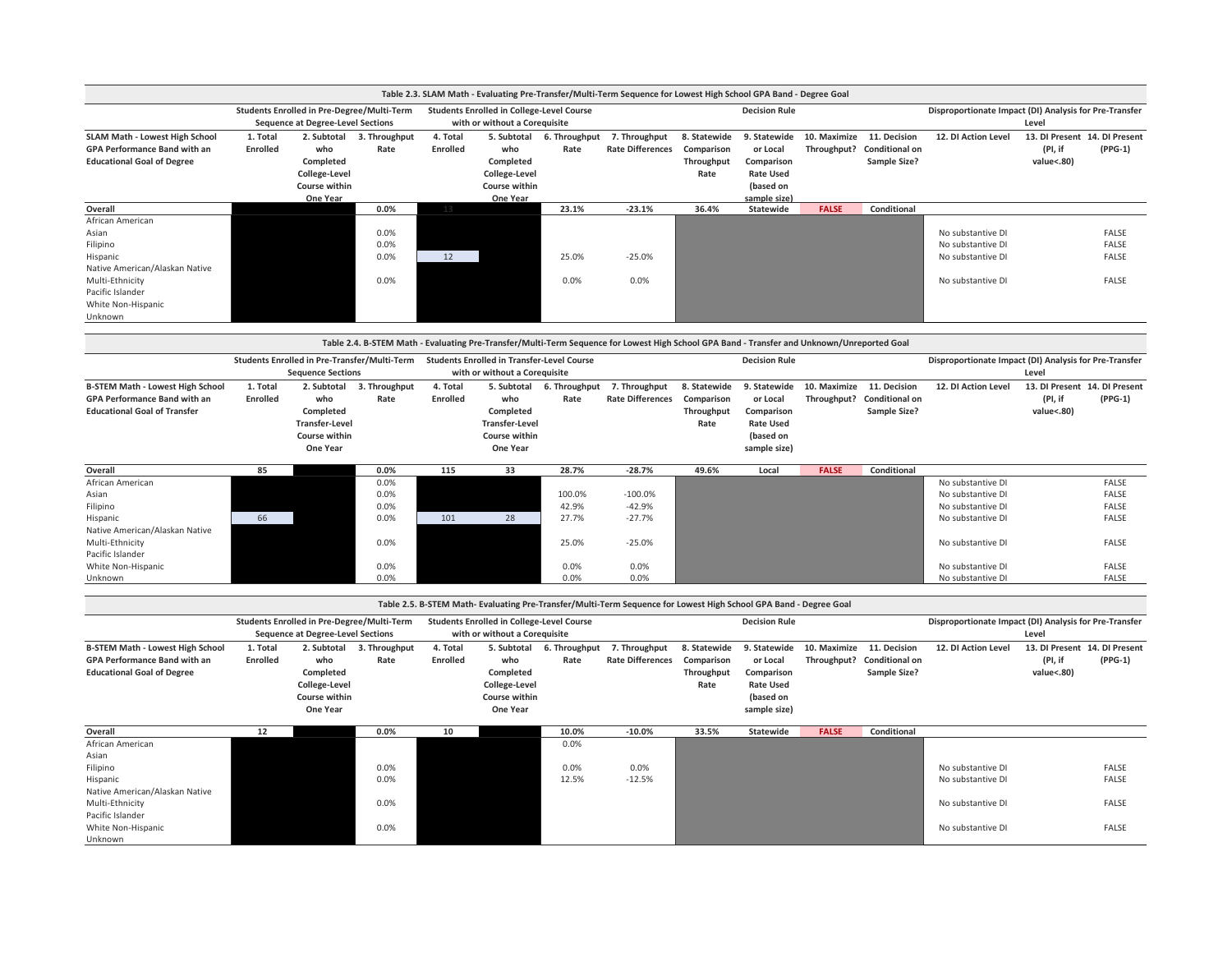<span id="page-5-0"></span>

|                                                                                                             | <b>Color Legend</b>                                                                                                                                                                                                                                                                                                                                                                                                                                                                                                                                                                                                                                                                                                                                                                                                         |
|-------------------------------------------------------------------------------------------------------------|-----------------------------------------------------------------------------------------------------------------------------------------------------------------------------------------------------------------------------------------------------------------------------------------------------------------------------------------------------------------------------------------------------------------------------------------------------------------------------------------------------------------------------------------------------------------------------------------------------------------------------------------------------------------------------------------------------------------------------------------------------------------------------------------------------------------------------|
|                                                                                                             | Enter data here                                                                                                                                                                                                                                                                                                                                                                                                                                                                                                                                                                                                                                                                                                                                                                                                             |
|                                                                                                             | No data displayed for this area                                                                                                                                                                                                                                                                                                                                                                                                                                                                                                                                                                                                                                                                                                                                                                                             |
|                                                                                                             | Maximizing throughput/No Substantive DI                                                                                                                                                                                                                                                                                                                                                                                                                                                                                                                                                                                                                                                                                                                                                                                     |
|                                                                                                             | Consider Action - when one of two DI methods shows DI                                                                                                                                                                                                                                                                                                                                                                                                                                                                                                                                                                                                                                                                                                                                                                       |
|                                                                                                             | Not maximizing throughput/Action Needed - DI Present                                                                                                                                                                                                                                                                                                                                                                                                                                                                                                                                                                                                                                                                                                                                                                        |
|                                                                                                             | <b>Columns Explained</b>                                                                                                                                                                                                                                                                                                                                                                                                                                                                                                                                                                                                                                                                                                                                                                                                    |
| <b>Columns 1 and 4 - Total Enrolled:</b>                                                                    | These columns show the number of distinct students enrolled in fall 2019 at census with an educational goal of certificate, degree and/or transfer (transfer shall also include students with an undecided/unknown educational<br>end of term data is used, include withdraws (EW, MW, and W grades) as enrollment in the course. Column 1 includes innovative curriculum sections and column 4 demonstrates transfer-level sections with or without a corequisi<br>definition of a transfer-level course may be specific to a particular institution but should include the first-level English composition or math course that fulfills composition or math requirements for university transfer<br>course meets local degree requirements but usually is coded as one level below transfer (e.g., Intermediate Algebra). |
| Columns 2 and 5 - Subtotal who<br><b>Completed Transfer-Level/College-</b><br>Level Course within One Year: | These columns show the number of students from each group out of the total enrolled at census in fall 2019 who completed a transfer-level or college-level course within one full academic year, including intersessions. For<br>a student started in a discipline in the fall, they would be tracked through completion of the gateway course through the following summer term.                                                                                                                                                                                                                                                                                                                                                                                                                                           |
|                                                                                                             | Columns 3 and 6 - Throughput Rate: These columns show the percentage of students who successfully completed (C or higher) a transfer-level course within one year. To calculate the throughput rate, divide Column 2 by Column<br>(respectively).                                                                                                                                                                                                                                                                                                                                                                                                                                                                                                                                                                           |
| Column 7 - Throughput Rate<br><b>Differences:</b>                                                           | For students with a transfer goal, this column shows the difference in throughput rates between students who successfully completed the transfer-level course after enrolling in a pre-transfer-level course and students who<br>completed transfer-level course sections with or without a corequisite. For students with a degree goal, it shows the difference in throughput rates between students who successfully completed the college-level course afte<br>in a pre-transfer-level course and students who successfully completed college-level course sections with or without a corequisite. The results in Column 7 are calculated by subtracting the number of students in Column 6 f<br>number in Column 3.                                                                                                    |
| Column 8 - Statewide Comparison                                                                             | See "Tab 10. Methodology" for more details.                                                                                                                                                                                                                                                                                                                                                                                                                                                                                                                                                                                                                                                                                                                                                                                 |
| Column 9 - Statewide or Local                                                                               | Depending on overall sample size in Column 5; see "Tab 10. Methodology" for more details.                                                                                                                                                                                                                                                                                                                                                                                                                                                                                                                                                                                                                                                                                                                                   |
| Column 10 - Maximize<br>Throughput?:                                                                        | This column determines if the local model maximized throughput when compared to the statewide or local throughput rate, per the requirements of AB 705. FALSE means model does NOT maximize throughput, whereas TRUE means<br>model maximizes throughput.                                                                                                                                                                                                                                                                                                                                                                                                                                                                                                                                                                   |
| Sample Size?:                                                                                               | Column 11 - Decision Conditional on Based on overall sample size in Column 5; if below a sample size of 100, decision is conditional on statewide throughput rate; if sample size is above 100, decision is not conditional on<br>throughput rate.                                                                                                                                                                                                                                                                                                                                                                                                                                                                                                                                                                          |
| Column 12 - Disproportionate<br>Impact (DI) Action Level:                                                   | If either Column 13 or 14 fall below threshold, then consider action; when both columns fall below threshold, then action is needed. If neither column fall below threshold, then there is no substantive DI. DI will still be<br>model is not maximizing throughput.                                                                                                                                                                                                                                                                                                                                                                                                                                                                                                                                                       |
| Column 13 - DI Present (PI, if<br>value<.80):                                                               | The proportionality index addresses the question, "If a subgroup of students represents 45% of the student body, does that subgroup also represent at least 45% of the students who achieve a specific educational outcome?" A<br>proportionality index of 1.00 indicates that a group's representation among those achieving an educational outcome is identical to that group's representation in the student population. In contrast, a PI value of less than<br>that a group's representation among those achieving an educational outcome is lower compared to that same group's representation in the student population. If the proportionality index falls below 80%, then the student gro<br>disproportionately impacted.                                                                                          |
| Column 14 - DI Present (PPG-1):                                                                             | The percentage point gap method addresses the question, "Is the difference between the throughput rate of a subgroup and the overall throughput rate (excluding the subgroup) statistically significant?". That is, significan<br>to the sample size and the size of the difference. Smaller sample size require larger differences compared to larger sample sizes.                                                                                                                                                                                                                                                                                                                                                                                                                                                        |
|                                                                                                             | <b>Rows Explained</b>                                                                                                                                                                                                                                                                                                                                                                                                                                                                                                                                                                                                                                                                                                                                                                                                       |
| <b>Racial/Ethnic Groups:</b>                                                                                | Disproportionate impact (DI) is also required to be evaluated in assessment processes. Disproportionate impacts are displayed regardless if the model maximizes throughput. In general terms, DI exists when one or more subgr<br>students have outcomes that are at a substantially lower level than other groups. The determination of "substantial" is somewhat arbitrary, but a few indices have been created to guide decisions, such as the 80% rule and t                                                                                                                                                                                                                                                                                                                                                            |

proportionality index. If DI is detected, the college is required to plan, implement, and evaluate efforts to eliminate DI.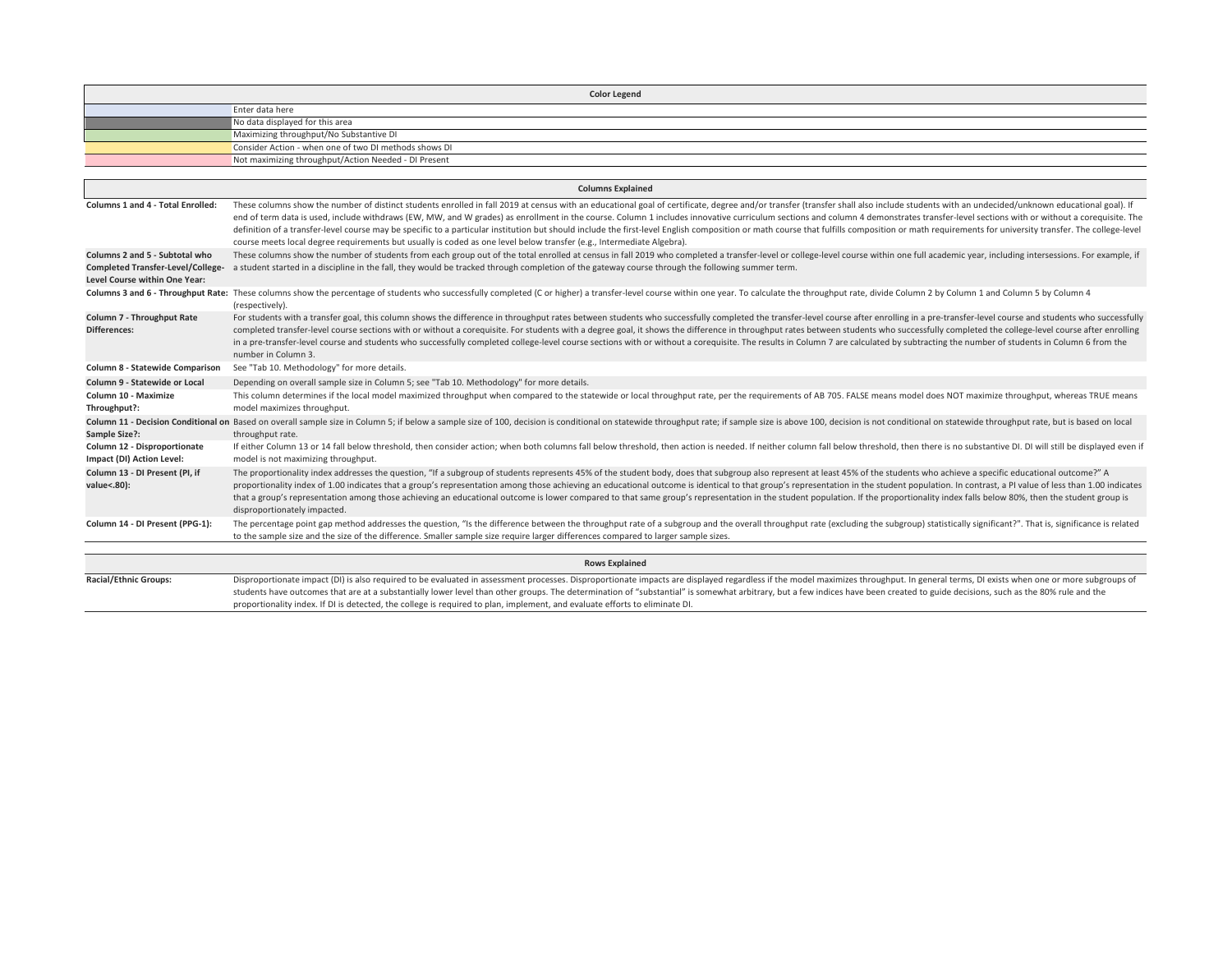# **When Are Colleges Required to Complete This Template?**

This evaluation template is intended for colleges to evaluate placement structures under AB 705 and Title 5 requirements for students enrolled in fall 2019. Colleges are required to use this template to evaluate their AB 705 implementation if the following scenario applied at that time:

In fall 2019, your college placed students, who had an educational goal of transfer, degree or certificate requiring transfer-level English or college-level math or quantitative reasoning, and for whom you had high school trancript data, using a local placement model other than the statewide default placement rules\*.

If your college used the default placement rules to place all students with high school transcript data, you do not need to complete Tab 4 and can move to Tab 5. If required to enter data for the scenario above, first enter data into Tab 10, Table 10.1, cells B6 and B10:B17 (if you have not done so already), then proceed to Tab 4. Tab 10 is used to calculate the comparison throughput rates for your college disaggregated by ethnicity. If you have developed more than one new placement approach in English or math, they need to be submitted in separate tables. If this is the case, copy Tab 4 and replicate it and submit data for each unique approach. Do not report students placed via a Guided or Self-Placement model in Tab 4; enter them into Tab 6.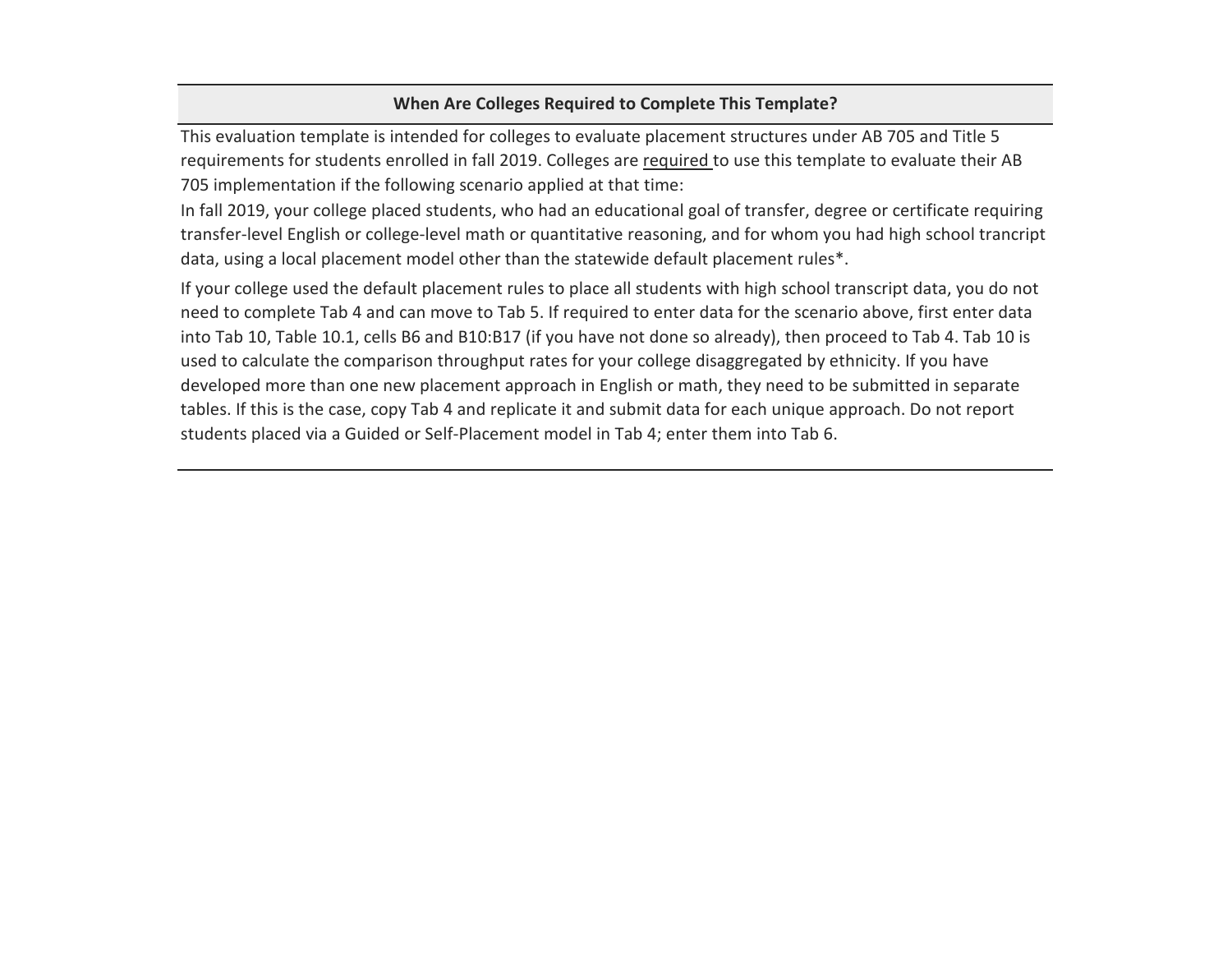## **Why Is Evaluation Required under AB 705?**

Title 5, § 55522.a.1 and § 55522.a.2, requires California Community Colleges (CCC) to increase the number of students with a goal of transfer to a four-year institution, who enter and complete transfer-level English and mathematics (or quantitative reasoning) courses within one year; and to increase the number of students who enter and complete transfer-level or the required college-level English and mathematics (or quantitative reasoning) course within one year among students with a goal of earning a certificate or a local associate degree. This new regulation seeks to minimize disproportionate impacts on students caused by traditional placement practices. Further, title 5, § 55522.c.ii states that placement methods using localized research must be supported by data and research showing throughput rates at or above those achieved by direct placement into a transferlevel course (or college-level courses where appropriate). Such data and research must be validated within two years of the adoption method.

Further, title 5, § 55522.C.2 states that placement methods shall not authorize placement of students into a remedial sequence or pre-transfer coursework in English or mathematics (or quantitative reasoning) unless the student is highly unlikely to succeed in the college-level or transfer-level course, and enrollment in pre-transferlevel coursework will improve the student's likelihood of completing transfer-level/college-level courses in one year. Title 5, § 55522.c.1.B.ii refers to this scenario as the "throughput rate." The throughput rate is defined here as the percentage of students attempting and successfully completing the college-level or transfer-level English or math course appropriate to a students' education goal with a grade of C or better within a full academic year, including intersessions. For example, if a student started in a math course in the fall term, they would be tracked to completion of the college-level or transfer-level math (or quantitative reasoning) course through the following summer term.

## **Which Students Are Included in the Cohort?**

Colleges should have planned to collect the data that allow for an evaluation of the throughput rate of students who participated in the scenario listed above compared to similar students who were placed in standalone transfer-level or college-level courses. If changes to course placement do not allow for a comparison group, historical data will need to be used for comparison. For colleges that participated in the Multiple Measures Assessment Project (MMAP), CalPass Plus can provide a retrospective file of students who were previously placed and enrolled at each institution by high school GPA band to use as a comparison.\*\*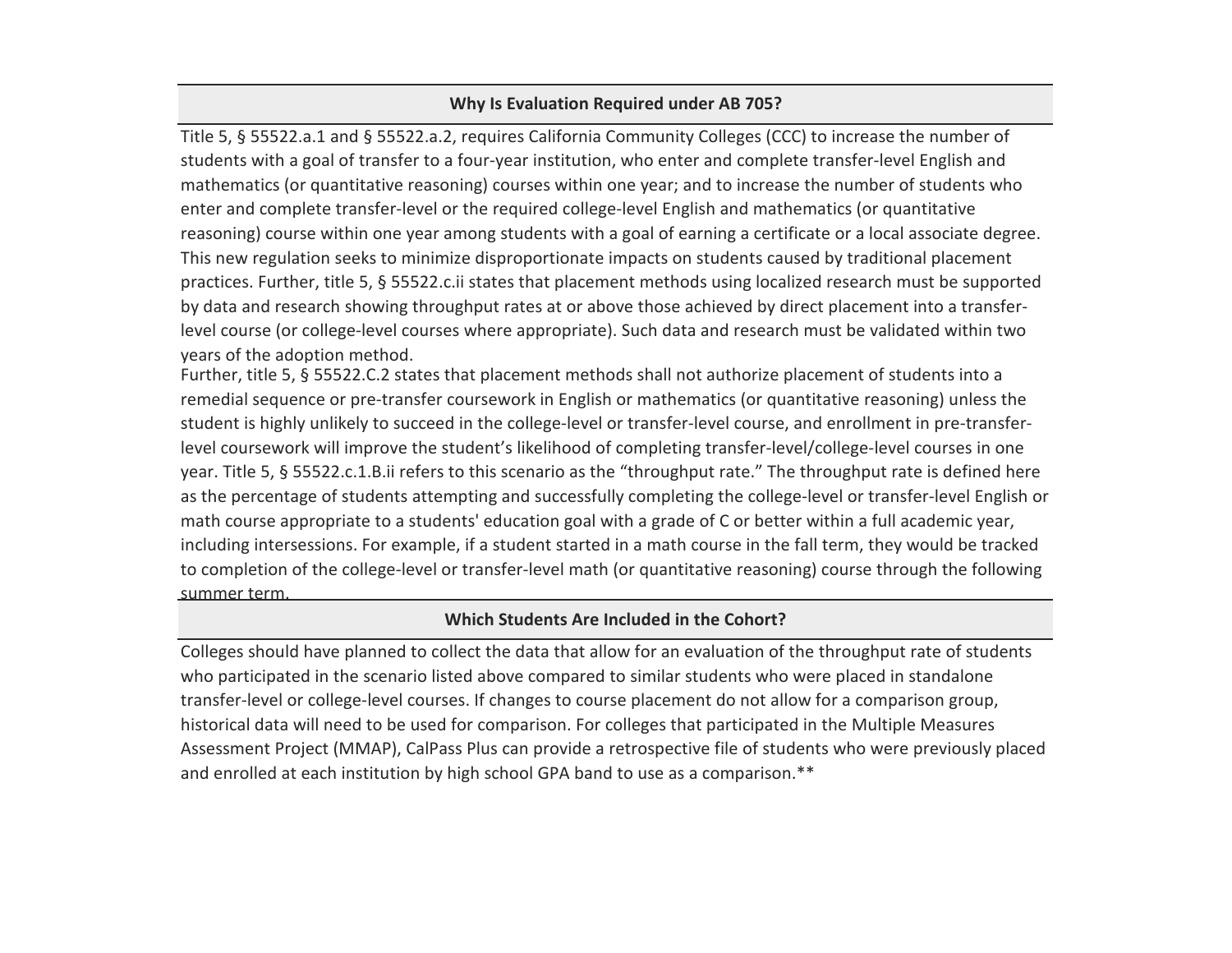Per AB 705, only students who are highly unlikely to succeed in certificate, college-level or transfer-level coursework (appropriate to their educational goal) are allowed to be placed into pre-transfer-level prerequisite courses. **No student outside the lowest high school performance band should be placed into pre-transfer/precollege level courses.** Therefore, evaluation of the scenario above should focus on students in the lowest band of high school performance. Additionally, the law only applies to certificate or degree- and transfer-seeking students, as defined locally or using a student's informed educational goal. As such, additional filters should be applied to include only these student groups and detailed instructions on creating the cohorts are included under each table on the next tab.

### **Footnotes**

<sup>\*</sup> *[https://sta](https://static1.squarespace.com/static/5a565796692ebefb3ec5526e/t/5b6ccfc46d2a73e48620d759/1533857732982/07.18+AB+705+Implementation+Memorandum.pdf.pdf)tic1.squarespace.com/static/5a565796692ebefb3ec5526e/t/5b6ccfc46d2a73e48620d759/1533857732982/07.18+AB+70 [5+Impleme](https://static1.squarespace.com/static/5a565796692ebefb3ec5526e/t/5b6ccfc46d2a73e48620d759/1533857732982/07.18+AB+705+Implementation+Memorandum.pdf.pdf)ntation+Memorandum.pdf.pdf*

<sup>\*\*</sup> *[https://rpg](https://rpgroup.org/Portals/0/Documents/Projects/MultipleMeasures/GuidesforImplementingMultipleMeasures/MMAP-Data-Match-Guide-10_26_15_1.pdf)roup.org/Portals/0/Documents/Projects/MultipleMeasures/GuidesforImplementingMultipleMeasures/MMAP-Data-[Match-Guid](https://rpgroup.org/Portals/0/Documents/Projects/MultipleMeasures/GuidesforImplementingMultipleMeasures/MMAP-Data-Match-Guide-10_26_15_1.pdf)e-10\_26\_15\_1.pdf and*

<sup>\*\*</sup> *[https://rpg](https://rpgroup.org/Portals/0/Documents/Projects/MultipleMeasures/GuidesforImplementingMultipleMeasures/MMAP_Prospective_File.pptx.pdf)roup.org/Portals/0/Documents/Projects/MultipleMeasures/GuidesforImplementingMultipleMeasures/MMAP\_Prospec [tive\\_File.pp](https://rpgroup.org/Portals/0/Documents/Projects/MultipleMeasures/GuidesforImplementingMultipleMeasures/MMAP_Prospective_File.pptx.pdf)tx.pdf*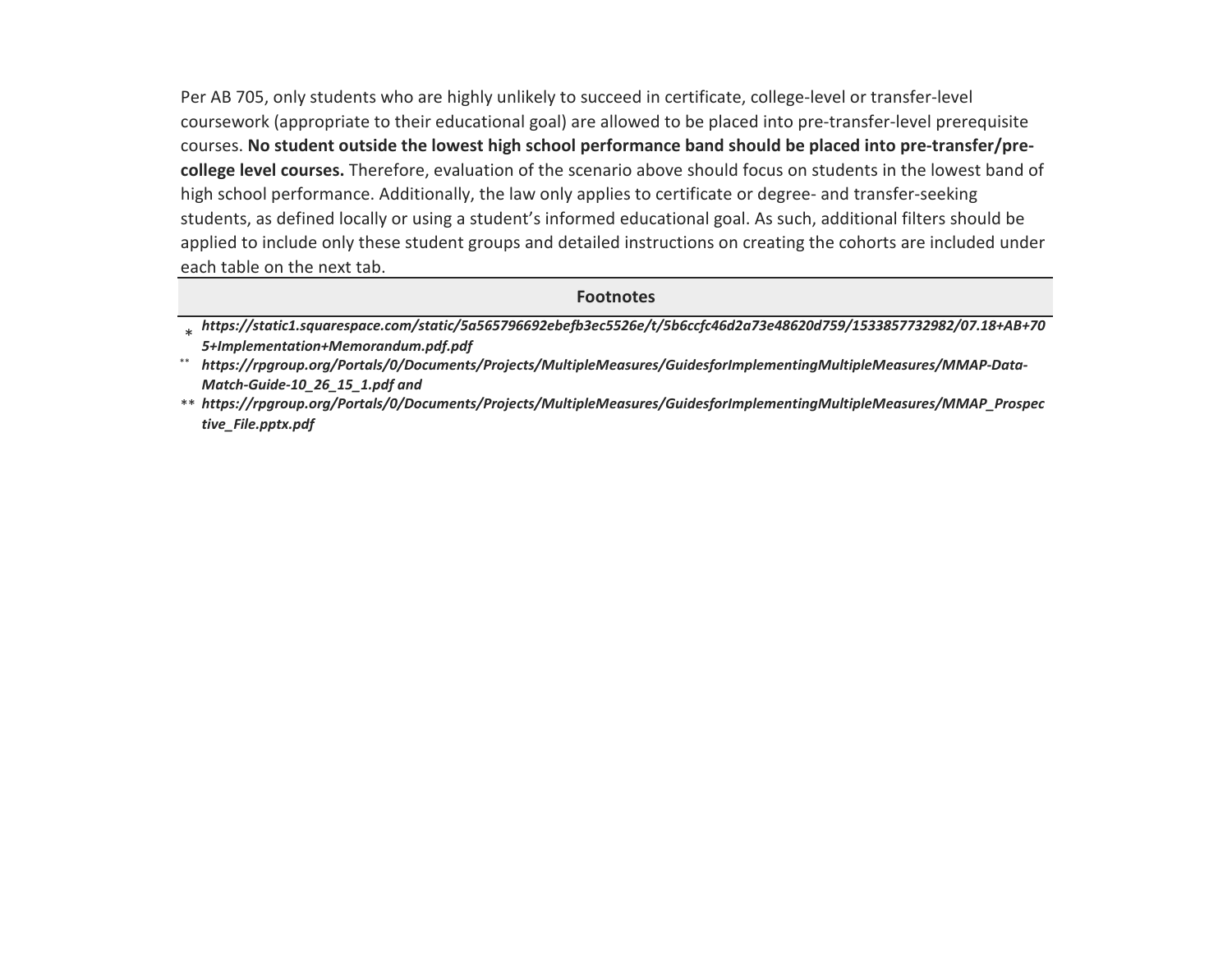#### **Southwestern College**

Directions: Enter data into the blue cells in Tables 4.1 through 4.5; all other cells are populated automatically. See definitions of each column and the rows below the tables. Be sure to scroll down fully to see all infor one new placement approach in English or math, they need to be submitted in a separate tables. If this is the case, copy Tab 4 and replicate it and submitt data for each unique approach. In these tables you are entering da

#### *[Click here for instructions on how to c](#page-11-0)omplete the template.*

|                                                                                                                                                             |                             |                                                                                                                    |                       |                             | Table 4.1. English Placement Models for Students in the Lowest High School GPA Band - Transfer, Unknown/Unreported or Degree Goal |                                     |                            |                                                  |                                                                                         |              |                                                            |                                                        |                                                        |                            |
|-------------------------------------------------------------------------------------------------------------------------------------------------------------|-----------------------------|--------------------------------------------------------------------------------------------------------------------|-----------------------|-----------------------------|-----------------------------------------------------------------------------------------------------------------------------------|-------------------------------------|----------------------------|--------------------------------------------------|-----------------------------------------------------------------------------------------|--------------|------------------------------------------------------------|--------------------------------------------------------|--------------------------------------------------------|----------------------------|
|                                                                                                                                                             |                             | <b>Students Enrolled in Pre-Transfer-Level</b><br>Sections Using Local Placement Rules or Local<br><b>Measures</b> |                       |                             | <b>Students Enrolled Directly in Transfer-Level</b><br>Sections with or without a Corequisite                                     |                                     |                            |                                                  | <b>Decision Rule</b>                                                                    |              |                                                            | Disproportionate Impact (DI) Analysis for Pre-Transfer | Level                                                  |                            |
| English - Lowest High School GPA<br><b>Performance Band with an</b><br><b>Educational Goal of Transfer.</b><br>Unknown/Unreported or Degree                 | 1. Total<br>Enrolled        | 2. Subtotal<br>Who<br>Completed<br><b>Transfer-Level</b><br>Course within<br>One Year                              | 3. Throughput<br>Rate | 4. Total<br><b>Enrolled</b> | 5. Subtotal<br>Who<br>Completed<br><b>Transfer-Level</b><br>Course within<br>One Year                                             | 6. Throughput 7. Throughput<br>Rate | Rate<br><b>Differences</b> | 8. Statewide<br>Comparison<br>Throughput<br>Rate | 9. Statewide<br>or Local<br>Comparison<br><b>Rate Used</b><br>(based on<br>sample size) | 10. Maximize | 11. Decision<br>Throughput? Conditional on<br>Sample Size? | 12. DI Action Level                                    | 13. DI Present 14. DI Present<br>(PI, if<br>value<.80) | $(PPG-1)$                  |
| Overall                                                                                                                                                     | $\mathbf 0$                 | $\mathbf 0$                                                                                                        |                       | $\Omega$                    | 0                                                                                                                                 |                                     |                            | 63.9%                                            | Statewide                                                                               |              | Conditional                                                |                                                        |                                                        |                            |
| African American<br>Asian<br>Filipino<br>Hispanic<br>Native American/Alaskan Native<br>Multi-Ethnicity<br>Pacific Islander<br>White Non-Hispanic<br>Unknown |                             |                                                                                                                    |                       |                             |                                                                                                                                   |                                     |                            |                                                  |                                                                                         |              |                                                            |                                                        |                                                        |                            |
|                                                                                                                                                             |                             |                                                                                                                    |                       |                             |                                                                                                                                   |                                     |                            |                                                  |                                                                                         |              |                                                            |                                                        |                                                        |                            |
|                                                                                                                                                             |                             |                                                                                                                    |                       |                             | Table 4.2. SLAM Math Placement Models for Students in the Lowest High School GPA Band - Transfer and Unknown/Unreported Goal      |                                     |                            |                                                  |                                                                                         |              |                                                            |                                                        |                                                        |                            |
|                                                                                                                                                             |                             | <b>Students Enrolled in Pre-Transfer-Level</b><br>Sections using Local Placement Rules or Local<br><b>Measures</b> |                       |                             | <b>Students Enrolled Directly in Transfer-Level</b><br><b>Sections</b>                                                            |                                     |                            |                                                  | <b>Decision Rule</b>                                                                    |              |                                                            | Disproportionate Impact (DI) Analysis for Pre-Transfer | Level                                                  |                            |
| SLAM Math - Lowest High School<br><b>GPA Performance Band with a</b><br><b>Transfer Goal</b>                                                                | 1. Total<br><b>Enrolled</b> | 2. Subtotal<br>who<br>Completed<br><b>Transfer-Level</b><br>Course within<br>One Year                              | 3. Throughput<br>Rate | 4. Total<br>Enrolled        | 5. Subtotal<br>who<br>Completed<br><b>Transfer-Level</b><br>Course within<br>One Year                                             | 6. Throughput 7. Throughput<br>Rate | Rate<br><b>Differences</b> | 8. Statewide<br>Comparison<br>Throughput<br>Rate | 9. Statewide<br>or Local<br>Comparison<br><b>Rate Used</b><br>(based on<br>sample size) | 10. Maximize | 11. Decision<br>Throughput? Conditional on<br>Sample Size? | 12. DI Action Level                                    | 13. DI Present 14. DI Present<br>(PI, if<br>value<.80) | $(PPG-1)$                  |
| Overall                                                                                                                                                     | 51                          |                                                                                                                    | 3.9%                  | 50                          | 15                                                                                                                                | 30.0%                               | $-26.1%$                   | 59.6%                                            | <b>Statewide</b>                                                                        | <b>FALSE</b> | Conditional                                                |                                                        |                                                        |                            |
| African American<br>Asian<br>Filipino                                                                                                                       |                             |                                                                                                                    | 0.0%<br>0.0%          |                             |                                                                                                                                   | 100.0%<br>0.0%                      | $-100.0%$                  |                                                  |                                                                                         |              |                                                            | <b>Action needed</b><br><b>Action needed</b>           | 0.00<br>0.00                                           | <b>TRUE</b><br><b>TRUE</b> |
| Hispanic<br>Native American/Alaskan Native<br>Multi-Ethnicity<br>Pacific Islander                                                                           | 46                          |                                                                                                                    | 4.3%                  | 46                          | 14                                                                                                                                | 30.4%<br>0.0%                       | $-26.1%$                   |                                                  |                                                                                         |              |                                                            | No substantive DI                                      | 1.11                                                   | <b>FALSE</b>               |
| White Non-Hispanic<br>Unknown                                                                                                                               |                             |                                                                                                                    | 0.0%<br>0.0%          |                             |                                                                                                                                   | 0.0%                                | 0.0%                       |                                                  |                                                                                         |              |                                                            | <b>Action needed</b><br><b>Action needed</b>           | 0.00<br>0.00                                           | <b>TRUE</b><br><b>TRUE</b> |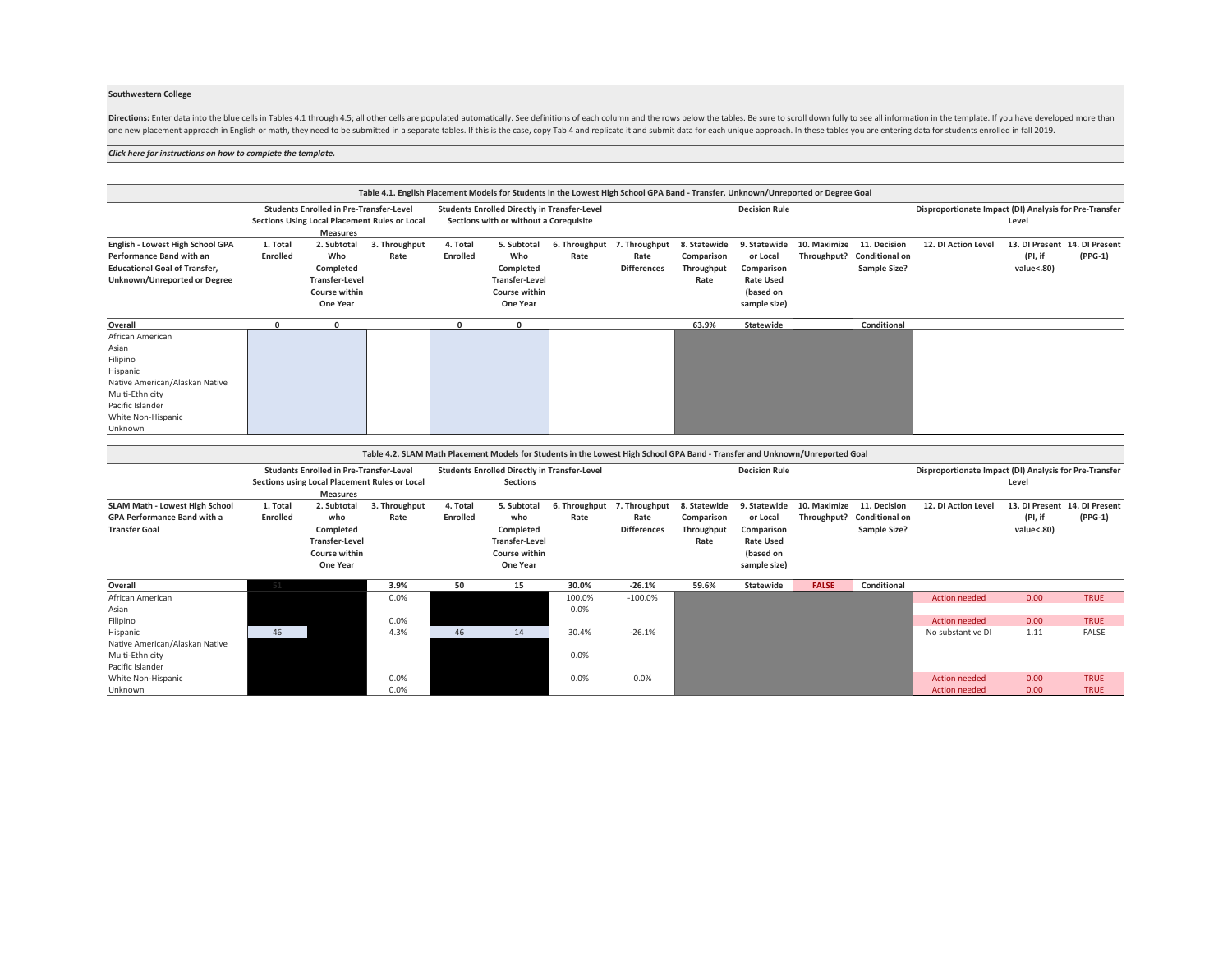|                                                                                                                                                             |                      |                                                                                                                    |                                                                                                                                |                      | Table 4.3. SLAM Math Placement Models for Students in the Lowest High School GPA Band - Degree Goal   |                                           |                                                       |                                                  |                                                                                         |              |                                                            |                                                                                                                            |                                                        |                                                    |
|-------------------------------------------------------------------------------------------------------------------------------------------------------------|----------------------|--------------------------------------------------------------------------------------------------------------------|--------------------------------------------------------------------------------------------------------------------------------|----------------------|-------------------------------------------------------------------------------------------------------|-------------------------------------------|-------------------------------------------------------|--------------------------------------------------|-----------------------------------------------------------------------------------------|--------------|------------------------------------------------------------|----------------------------------------------------------------------------------------------------------------------------|--------------------------------------------------------|----------------------------------------------------|
|                                                                                                                                                             |                      | using Local Placement Rules or Local Measures                                                                      | <b>Students Enrolled in Pre-College-Level Sections</b>                                                                         |                      | <b>Students Enrolled Directly in College-Level</b><br><b>Sections</b>                                 |                                           |                                                       |                                                  | <b>Decision Rule</b>                                                                    |              |                                                            | Disproportionate Impact (DI) Analysis for Pre-Transfer                                                                     | Level                                                  |                                                    |
| <b>SLAM Math - Lowest High School</b><br>GPA Performance Band with a<br><b>Degree Goal</b>                                                                  | 1. Total<br>Enrolled | 2. Subtotal<br>who<br>Completed<br>College-Level<br>Course within<br>One Year                                      | 3. Throughput<br>Rate                                                                                                          | 4. Total<br>Enrolled | 5. Subtotal<br>who<br>Completed<br>College-Level<br>Course within<br>One Year                         | 6. Throughput 7. Throughput<br>Rate       | Rate<br><b>Differences</b>                            | 8. Statewide<br>Comparison<br>Throughput<br>Rate | 9. Statewide<br>or Local<br>Comparison<br><b>Rate Used</b><br>(based on<br>sample size) | 10. Maximize | 11. Decision<br>Throughput? Conditional on<br>Sample Size? | 12. DI Action Level                                                                                                        | 13. DI Present 14. DI Present<br>(PI, if<br>value<.80) | $(PPG-1)$                                          |
| Overall                                                                                                                                                     |                      |                                                                                                                    | 0.0%                                                                                                                           |                      |                                                                                                       | 23.1%                                     | $-23.1%$                                              | 36.4%                                            | Statewide                                                                               | <b>FALSE</b> | Conditional                                                |                                                                                                                            |                                                        |                                                    |
| African American<br>Asian<br>Filipino<br>Hispanic<br>Native American/Alaskan Native<br>Multi-Ethnicity<br>Pacific Islander<br>White Non-Hispanic<br>Unknown |                      |                                                                                                                    | 0.0%<br>0.0%<br>0.0%<br>0.0%                                                                                                   | 12                   |                                                                                                       | 25.0%<br>0.0%                             | $-25.0%$<br>0.0%                                      |                                                  |                                                                                         |              |                                                            | No substantive DI<br>No substantive DI<br>No substantive DI<br>No substantive DI                                           |                                                        | <b>FALSE</b><br>FALSE<br>FALSE<br>FALSE            |
|                                                                                                                                                             |                      |                                                                                                                    |                                                                                                                                |                      |                                                                                                       |                                           |                                                       |                                                  |                                                                                         |              |                                                            |                                                                                                                            |                                                        |                                                    |
|                                                                                                                                                             |                      |                                                                                                                    | Table 4.4. B-STEM Math Placement Models for Students in the Lowest High School GPA Band - Transfer and Unknown/Unreported Goal |                      |                                                                                                       |                                           |                                                       |                                                  |                                                                                         |              |                                                            |                                                                                                                            |                                                        |                                                    |
|                                                                                                                                                             |                      | <b>Students Enrolled in Pre-Transfer-Level</b><br>Sections using Local Placement Rules or Local<br><b>Measures</b> |                                                                                                                                |                      | <b>Students Enrolled Directly in Transfer-Level</b><br><b>Sections</b>                                |                                           |                                                       |                                                  | <b>Decision Rule</b>                                                                    |              |                                                            | Disproportionate Impact (DI) Analysis for Pre-Transfer                                                                     | Level                                                  |                                                    |
| <b>B-STEM Math - Lowest High School</b><br><b>GPA Performance Band with a</b><br>Transfer and Unknown/Unreported<br>Goal                                    | 1. Total<br>Enrolled | 2. Subtotal<br>who<br>Completed<br><b>Transfer-Level</b><br>Course within<br>One Year                              | 3. Throughput<br>Rate                                                                                                          | 4. Total<br>Enrolled | 5. Subtotal<br>who<br>Completed<br><b>Transfer-Level</b><br>Course within<br>One Year                 | 6. Throughput 7. Throughput<br>Rate       | Rate<br><b>Differences</b>                            | 8. Statewide<br>Comparison<br>Throughput<br>Rate | 9. Statewide<br>or Local<br>Comparison<br><b>Rate Used</b><br>(based on<br>sample size) | 10. Maximize | 11. Decision<br>Throughput? Conditional on<br>Sample Size? | 12. DI Action Level                                                                                                        | 13. DI Present 14. DI Present<br>(PI, if<br>value<.80) | $(PPG-1)$                                          |
| Overall                                                                                                                                                     | 85                   |                                                                                                                    | 0.0%                                                                                                                           | 115                  | 33                                                                                                    | 28.7%                                     | $-28.7%$                                              | 49.6%                                            | Local                                                                                   | <b>FALSE</b> | Conditional                                                |                                                                                                                            |                                                        |                                                    |
| African American<br>Asian<br>Filipino<br>Hispanic<br>Native American/Alaskan Native<br>Multi-Ethnicity<br>Pacific Islander<br>White Non-Hispanic            | 66                   |                                                                                                                    | 0.0%<br>0.0%<br>0.0%<br>0.0%<br>0.0%<br>0.0%                                                                                   | 101                  | 28                                                                                                    | 100.0%<br>42.9%<br>27.7%<br>25.0%<br>0.0% | $-100.0%$<br>$-42.9%$<br>$-27.7%$<br>$-25.0%$<br>0.0% |                                                  |                                                                                         |              |                                                            | No substantive DI<br>No substantive DI<br>No substantive DI<br>No substantive DI<br>No substantive DI<br>No substantive DI |                                                        | FALSE<br>FALSE<br>FALSE<br>FALSE<br>FALSE<br>FALSE |
| Unknown                                                                                                                                                     |                      |                                                                                                                    | 0.0%                                                                                                                           |                      |                                                                                                       | 0.0%                                      | 0.0%                                                  |                                                  |                                                                                         |              |                                                            | No substantive DI                                                                                                          |                                                        | FALSE                                              |
|                                                                                                                                                             |                      |                                                                                                                    |                                                                                                                                |                      | Table 4.5. B-STEM Math Placement Models for Students in the Lowest High School GPA Band - Degree Goal |                                           |                                                       |                                                  |                                                                                         |              |                                                            |                                                                                                                            |                                                        |                                                    |
|                                                                                                                                                             |                      | using Local Placement Rules or Local Measures                                                                      | <b>Students Enrolled in Pre-College-Level Sections</b>                                                                         |                      | <b>Students Enrolled Directly in College-Level</b><br><b>Sections</b>                                 |                                           |                                                       |                                                  | <b>Decision Rule</b>                                                                    |              |                                                            | Disproportionate Impact (DI) Analysis for Pre-Transfer                                                                     | Level                                                  |                                                    |
| <b>B-STEM Math - Lowest High School</b><br>GPA Performance Band with a<br><b>Degree Goal</b>                                                                | 1. Total<br>Enrolled | 2. Subtotal<br>who<br>Completed<br>College-Level<br>Course within<br>One Year                                      | 3. Throughput<br>Rate                                                                                                          | 4. Total<br>Enrolled | 5. Subtotal<br>who<br>Completed<br>College-Level<br>Course within<br>One Year                         | 6. Throughput<br>Rate                     | 7. Throughput<br>Rate<br><b>Differences</b>           | 8. Statewide<br>Comparison<br>Throughput<br>Rate | 9. Statewide<br>or Local<br>Comparison<br><b>Rate Used</b><br>(based on<br>sample size) | 10. Maximize | 11. Decision<br>Throughput? Conditional on<br>Sample Size? | 12. DI Action Level                                                                                                        | 13. DI Present 14. DI Present<br>(PI, if<br>value<.80) | $(PPG-1)$                                          |
| Overall                                                                                                                                                     |                      |                                                                                                                    | 0.0%                                                                                                                           |                      |                                                                                                       | 10.0%                                     | $-10.0%$                                              | 33.5%                                            | Statewide                                                                               | <b>FALSE</b> | Conditional                                                |                                                                                                                            |                                                        |                                                    |
| African American<br>Asian<br>Filipino<br>Hispanic<br>Native American/Alaskan Native                                                                         |                      |                                                                                                                    | 0.0%<br>0.0%                                                                                                                   |                      |                                                                                                       | 0.0%<br>0.0%<br>12.5%                     | 0.0%<br>$-12.5%$                                      |                                                  |                                                                                         |              |                                                            | No substantive DI<br>No substantive DI                                                                                     |                                                        | FALSE<br>FALSE                                     |
| Multi-Ethnicity<br>Pacific Islander                                                                                                                         |                      |                                                                                                                    | 0.0%                                                                                                                           |                      |                                                                                                       |                                           |                                                       |                                                  |                                                                                         |              |                                                            | No substantive DI                                                                                                          |                                                        | FALSE                                              |
| White Non-Hispanic<br>Unknown                                                                                                                               |                      |                                                                                                                    | 0.0%                                                                                                                           |                      |                                                                                                       |                                           |                                                       |                                                  |                                                                                         |              |                                                            | No substantive DI                                                                                                          |                                                        | <b>FALSE</b>                                       |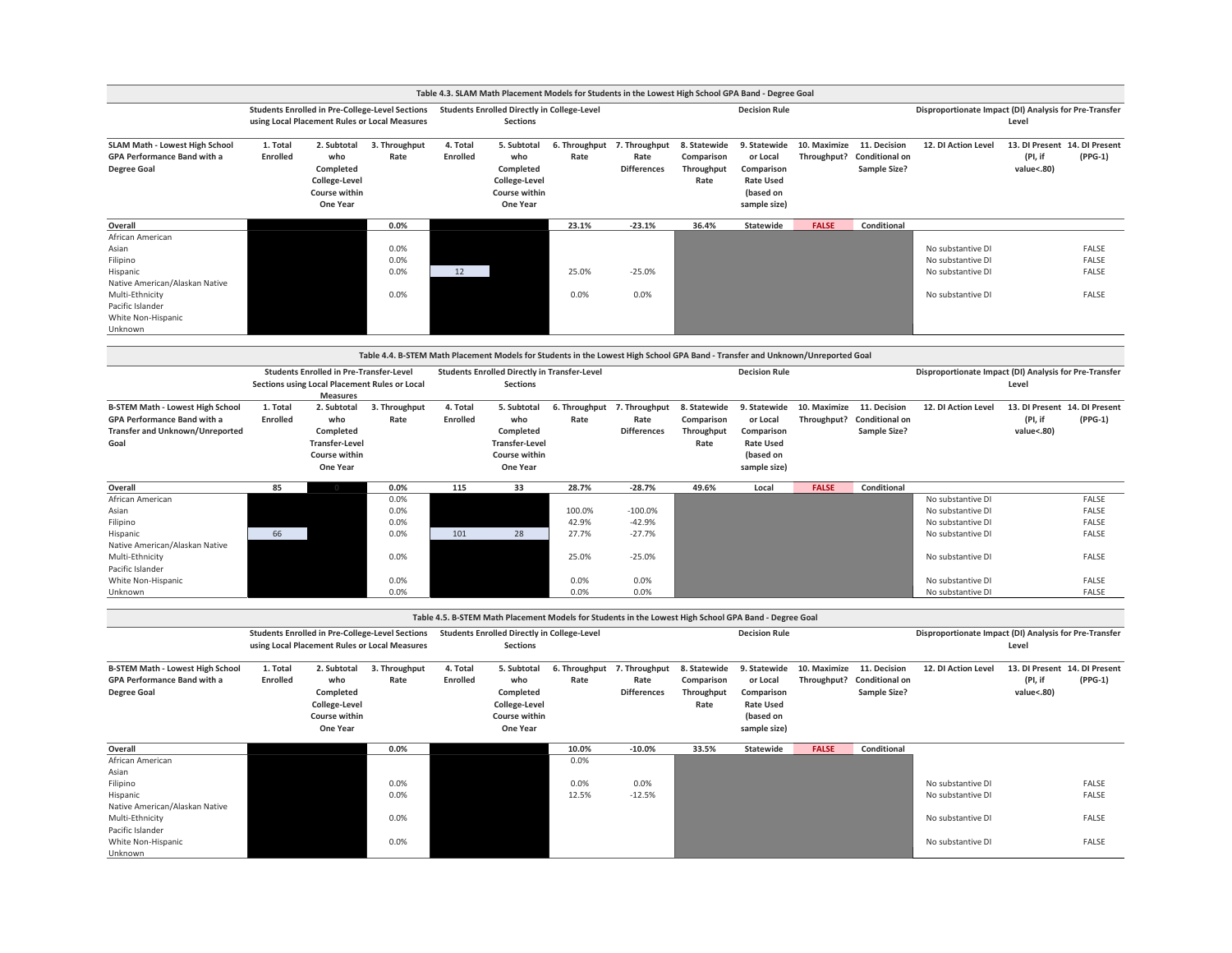<span id="page-11-0"></span>

|                                                                                              | <b>Color Legend</b>                                                                                                                                                                                                                                                                                                                                                                                                                                                                                                                                                                                                                                                                                                                |
|----------------------------------------------------------------------------------------------|------------------------------------------------------------------------------------------------------------------------------------------------------------------------------------------------------------------------------------------------------------------------------------------------------------------------------------------------------------------------------------------------------------------------------------------------------------------------------------------------------------------------------------------------------------------------------------------------------------------------------------------------------------------------------------------------------------------------------------|
|                                                                                              | Enter data here                                                                                                                                                                                                                                                                                                                                                                                                                                                                                                                                                                                                                                                                                                                    |
|                                                                                              | No data displayed for this area                                                                                                                                                                                                                                                                                                                                                                                                                                                                                                                                                                                                                                                                                                    |
|                                                                                              | Maximizing throughput/No Substantive DI                                                                                                                                                                                                                                                                                                                                                                                                                                                                                                                                                                                                                                                                                            |
|                                                                                              | Consider Action - when one of two DI methods shows DI                                                                                                                                                                                                                                                                                                                                                                                                                                                                                                                                                                                                                                                                              |
|                                                                                              | Not maximizing throughput/Action Needed - DI Present                                                                                                                                                                                                                                                                                                                                                                                                                                                                                                                                                                                                                                                                               |
|                                                                                              | <b>Columns Explained</b>                                                                                                                                                                                                                                                                                                                                                                                                                                                                                                                                                                                                                                                                                                           |
| <b>Columns 1 and 4 - Total Enrolled:</b>                                                     | These columns show the number of distinct students enrolled in fall 2019 at census with an educational goal of certificate, degree, and/or transfer (transfer also includes unknown/unreported educational goals). If end of t                                                                                                                                                                                                                                                                                                                                                                                                                                                                                                     |
|                                                                                              | used, include withdraws (EW, MW, and W grades) as enrollment in the course. Column 1 shows the number of students placed into pre-transfer level via a local model and Column 4 provides the number of students enrolled direc<br>transfer level.                                                                                                                                                                                                                                                                                                                                                                                                                                                                                  |
| Columns 2 and 5 - Subtotal who<br><b>Completed Transfer-Level Course</b><br>within One Year: | These columns demonstrate the number of students enrolled into pre-transfer courses and those enrolled into transfer-level courses out of the total enrolled who successfully completed a transfer-level course within one yea<br>or better. Column 2 reflects the number of students who completed the pre-transfer-level course, and Column 5 shows the students who completed a transfer-level course when enrolled directly into a transfer-level course wit<br>full academic year, including intersessions. For example, if a student started in a discipline in the fall, they would be tracked through completion of the transfer-level/college-level course through the following summer t                                 |
|                                                                                              | Columns 3 and 6 - Throughput Rate: These columns show the percentage of students who successfully completed (C or higher) a transfer-level (or college-level) course within one year. To calculate the throughput rate, divide<br>Column 4 (respectively).                                                                                                                                                                                                                                                                                                                                                                                                                                                                         |
| Column 7 - Throughput Rate:                                                                  | Differences: [insert definition; is missing from this tab]                                                                                                                                                                                                                                                                                                                                                                                                                                                                                                                                                                                                                                                                         |
| Column 8 - Statewide Comparison<br><b>Throughput Rate:</b>                                   | See "Tab 10. Methodology" for more details.                                                                                                                                                                                                                                                                                                                                                                                                                                                                                                                                                                                                                                                                                        |
| Column 9 - Statewide or Local<br><b>Comparison Rate Used:</b>                                | Depending on overall sample size in Column 5; see "Tab 10. Methodology" for more details.                                                                                                                                                                                                                                                                                                                                                                                                                                                                                                                                                                                                                                          |
| Column 10 - Maximize<br>Throughput?:                                                         | This column determines if the local model maximized throughput when compared to the statewide or local throughput rate, per the requirements of AB 705. FALSE means model does NOT maximize throughput, whereas TRUE means<br>model maximizes throughput.                                                                                                                                                                                                                                                                                                                                                                                                                                                                          |
| Sample Size?:                                                                                | Column 11 - Decision Conditional on Based on overall sample size in Column 5; if below a sample size of 100, decision is conditional on statewide throughput rate; if sample size is above 100, decision is not conditional on<br>throughput rate.                                                                                                                                                                                                                                                                                                                                                                                                                                                                                 |
| Column 12 - Disproportionate<br>Impact (DI) Action Level:                                    | If either Column 13 or 14 fall below threshold, then consider action; when both columns fall below threshold, then action is needed. If neither column fall below threshold, then there is no substantive DI. DI is still disp<br>model does not maximize throughput.                                                                                                                                                                                                                                                                                                                                                                                                                                                              |
| Column 13 - DI Present (PI, if<br>value<.80):                                                | The proportionality index addresses the question, "If a subgroup of students represents 45% of the student body, does that subgroup also represent at least 45% of the students who achieve a specific educational outcome?" A<br>proportionality index of 1.00 indicates that a group's representation among those achieving an educational outcome is identical to that group's representation in the student population. In contrast, a PI value of less than<br>that a group's representation among those achieving an educational outcome is lower compared to that same group's representation in the student population. If the proportionality index falls below 80%, then the student gro<br>disproportionately impacted. |
| Column 14 - DI Present (PPG-1):                                                              | The percentage point gap method addresses the question, "Is the difference between the throughput rate of a subgroup and the overall throughput rate (excluding the subgroup) statistically significant?". That is, significan<br>the sample size and the size of the difference. Smaller sample size require larger differences compared to larger sample sizes.                                                                                                                                                                                                                                                                                                                                                                  |
|                                                                                              | <b>Rows Explained</b>                                                                                                                                                                                                                                                                                                                                                                                                                                                                                                                                                                                                                                                                                                              |
| <b>Racial/Ethnic Groups:</b>                                                                 | Disproportionate impact (DI) is also required to be evaluated in assessment processes. Disproportionate impacts are displayed regardless if the model maximizes throughput. In general terms, DI exists when one or more subgr<br>students have outcomes that are at a substantially lower level than other groups. The determination of "substantial" is somewhat arbitrary, but a few indices have been created to guide decisions, such as the 80% rule and t<br>proportionality index. If DI is detected, the college is required to plan, implement, and evaluate efforts to eliminate DI.                                                                                                                                    |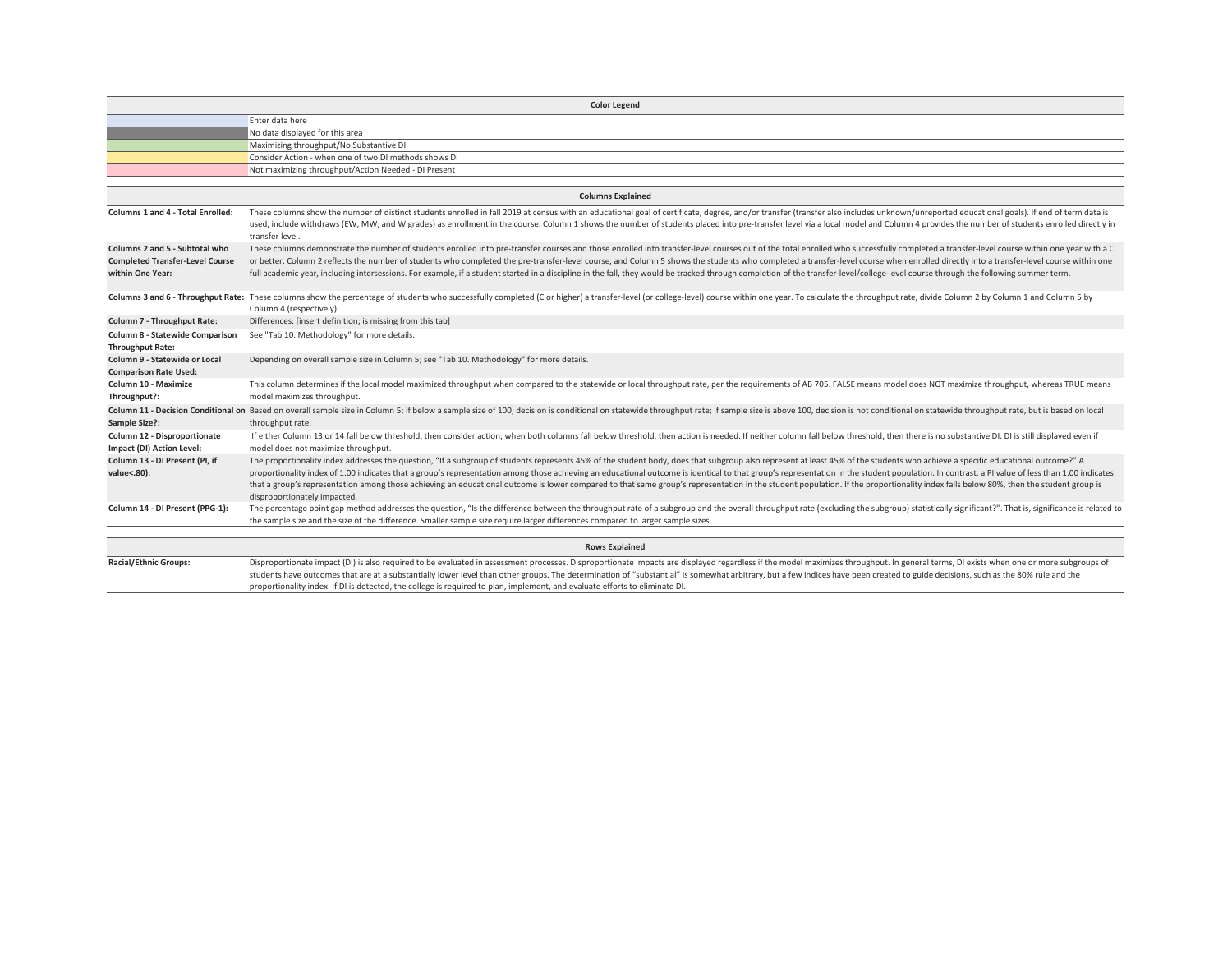# **When Are Colleges Required to Complete This Template?**

This evaluation template is intended for colleges to evaluate their Guided or Self-Placement (GSP) model under AB 705 and Title 5 requirements. Colleges are required to use this template to evaluate their AB 705 implementation if any of the following scenarios apply to their GSP model. In fall 2019 did your college use a guided or self-placement process that:

1 Placed students who have an educational goal of transfer into a pre-transfer-level course.

- 2 Placed students who have an educational goal of degree into a pre-degree-level course.
- 3 Placed students who have usable high school performance data available.
- $\Delta$ Incorporated sample problems or assignments, assessment instruments, or tests, including those designed for skill assessment.

Requested students to solve problems, answer curricular questions, present demonstrations/examples of

5 course work designed to show knowledge or mastery of prerequisite skills, or demonstrate skills through tests or surveys.

If your college's GSP model does not fall into any of the four scenarios above, you do not need to complete Tab 6. You only need to provide data for the scenarios that apply to your college. If required to enter data for any of the four scenarios above, first enter data into Tab 10, Table 10.1, cells B6 and B10:B17, if you have not done so already, then proceed to Tab 6. Tab 10 is used to calculate the comparison throughput rates for your college disaggregated by ethnicity.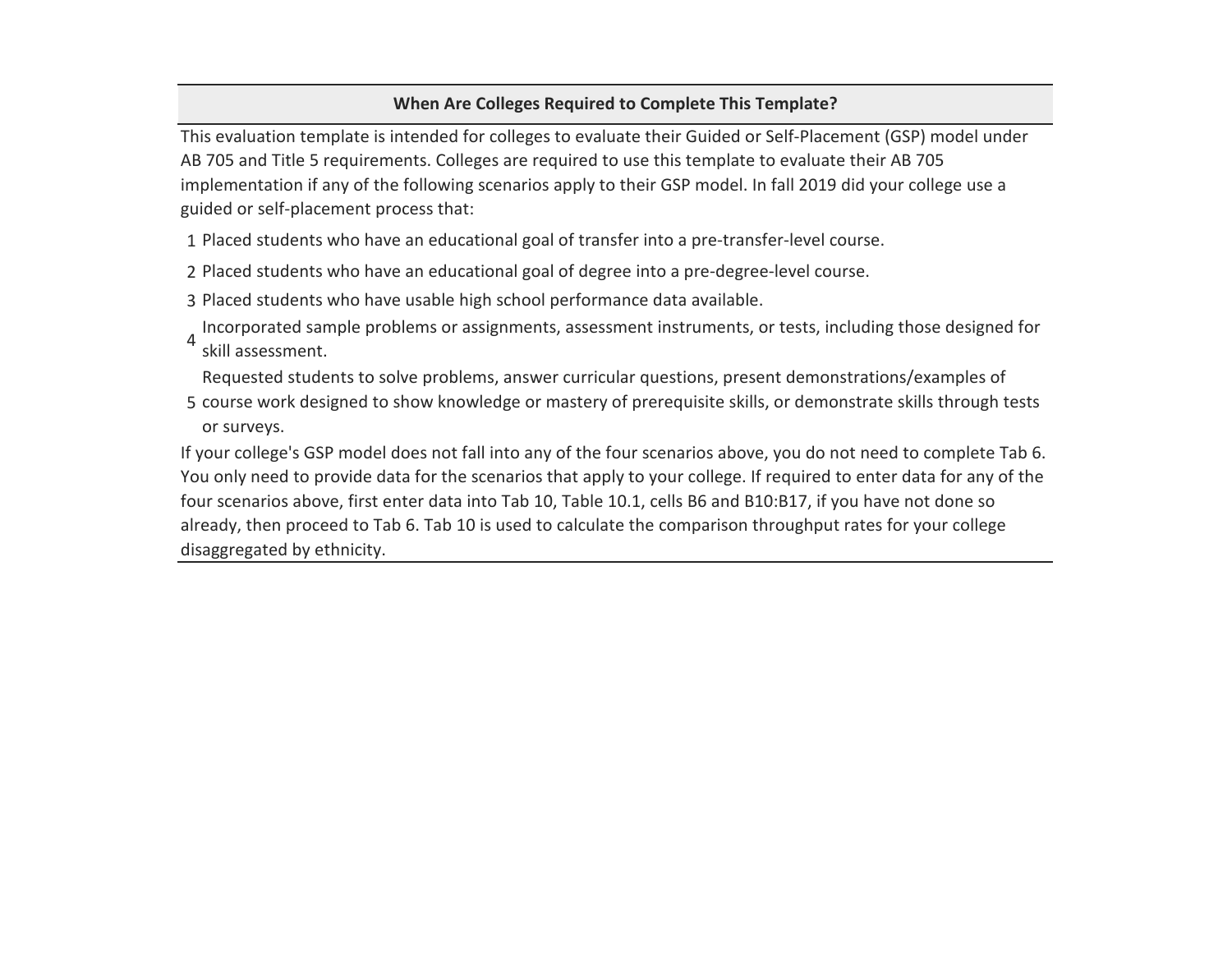### **Why Is Evaluation Required Under AB 705?**

Title 5, § 55522.a.1 and § 55522.a.2, requires California Community Colleges (CCC) to increase the number of students with a goal of transfer to a four-year institution, who enter and complete transfer-level English and mathematics (or quantitative reasoning) courses within one year; and to increase the number of students who enter and complete transfer-level or the required college-level English and mathematics (or quantitative reasoning) course within one year among students with a goal of earning a certificate or a local associate degree. This new regulation seeks to minimize disproportionate impacts on students caused by traditional placement practices. Further, title 5, § 55522.c.ii states that placement methods using localized research must be supported by data and research showing throughput rates at or above those achieved by direct placement into a transferlevel course (or college-level courses where appropriate). Such data and research must be validated within two years of the adoption method.

Further, title 5, § 55522.C.2 states that placement methods shall not authorize placement of students into a remedial sequence or pre-transfer coursework in English or mathematics (or quantitative reasoning) unless the student is highly unlikely to succeed in the college-level or transfer-level course, and enrollment in pre-transferlevel coursework will improve the student's likelihood of completing transfer-level/college-level courses in one year. Title 5, § 55522.c.1.B.ii refers to this scenario as the "throughput rate." The throughput rate is defined here as the percentage of students attempting and successfully completing the college-level or transfer-level English or math course appropriate to a students' education goal with a grade of C or better within a full academic year, including intersessions. For example, if a student started in a math course in the fall term, they would be tracked to completion of the college-level or transfer-level math (or quantitative reasoning) course through the following summer term.

Chancellor's Office guidance on guided and self placement defines guided placement as: A process by which students choose tool used to encourage a student to reflect on his or her academic history and educational goals that may include the student evaluating their familiarity and comfort with topics in English or mathematics. After completing the process, students will receive their course placement. It also defines self placement as the process in which a student chooses their placement after consideration of the self-assessment survey results and other relevant factors. Survey results may culminate in course recommendations, but not placement. This survey may be part of the college's student onboarding process.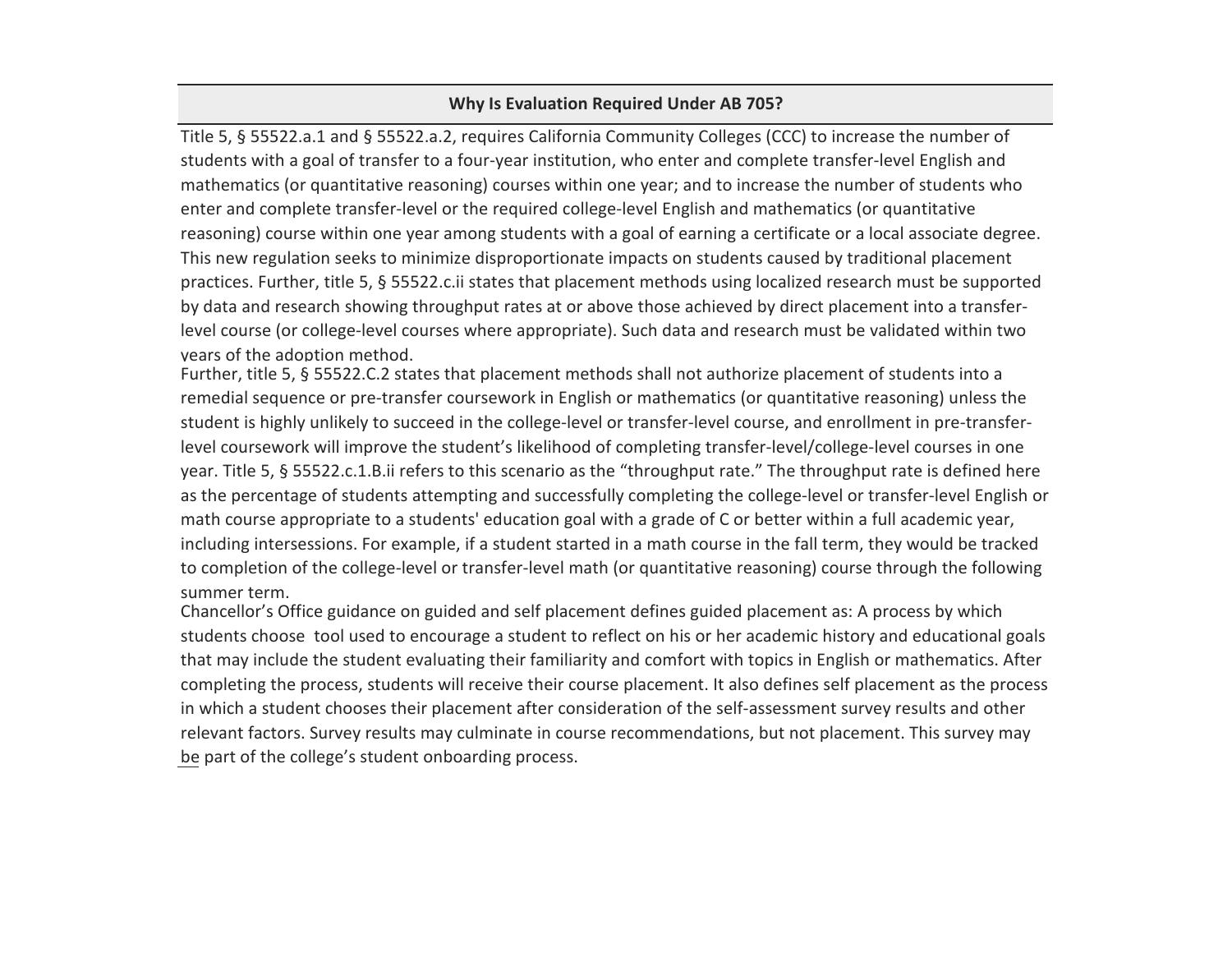# **Which Students Are Included in the Cohort?**

Colleges should have planned to collect the data that allow for an evaluation of the throughput rate of students who participated in the four scenarios listed above compared to similar students enrolled directly in standalone transfer-level or college-level courses. If changes to course placement do not allow for a comparison group, historical data will need to be used for comparison. For colleges that participated in the Multiple Measures Assessment Project (MMAP), CalPass Plus can provide a retrospective file of students who were previously placed and enrolled at each institution by high school GPA band to use as a comparison.\*

Per AB 705, colleges are required to evaluate the four scenarios above for all student groups, therefore the tables are broken out into three groups: (1) students in the lowest high school GPA band, (2) students with unknown GPA, and (3) students in All Other GPA Bands. Additionally, the law applies to certificate, degree- and transferseeking students, as defined locally or using a student's informed educational goal. As such, additional filters should be applied to include only these student groups and detailed instructions on creating the cohorts are included under each table on Tab 6.

### **Footnotes**

\* *[https://rpg](https://rpgroup.org/Portals/0/Documents/Projects/MultipleMeasures/GuidesforImplementingMultipleMeasures/MMAP-Data-Match-Guide-10_26_15_1.pdf)roup.org/Portals/0/Documents/Projects/MultipleMeasures/GuidesforImplementingMultipleMeasures/MMAP-Data-[Match-Guid](https://rpgroup.org/Portals/0/Documents/Projects/MultipleMeasures/GuidesforImplementingMultipleMeasures/MMAP-Data-Match-Guide-10_26_15_1.pdf)e-10\_26\_15\_1.pdf and [https://rpg](https://rpgroup.org/Portals/0/Documents/Projects/MultipleMeasures/GuidesforImplementingMultipleMeasures/MMAP_Prospective_File.pptx.pdf)roup.org/Portals/0/Documents/Projects/MultipleMeasures/GuidesforImplementingMultipleMeasures/MMAP\_Prospec [tive\\_File.pp](https://rpgroup.org/Portals/0/Documents/Projects/MultipleMeasures/GuidesforImplementingMultipleMeasures/MMAP_Prospective_File.pptx.pdf)tx.pdf*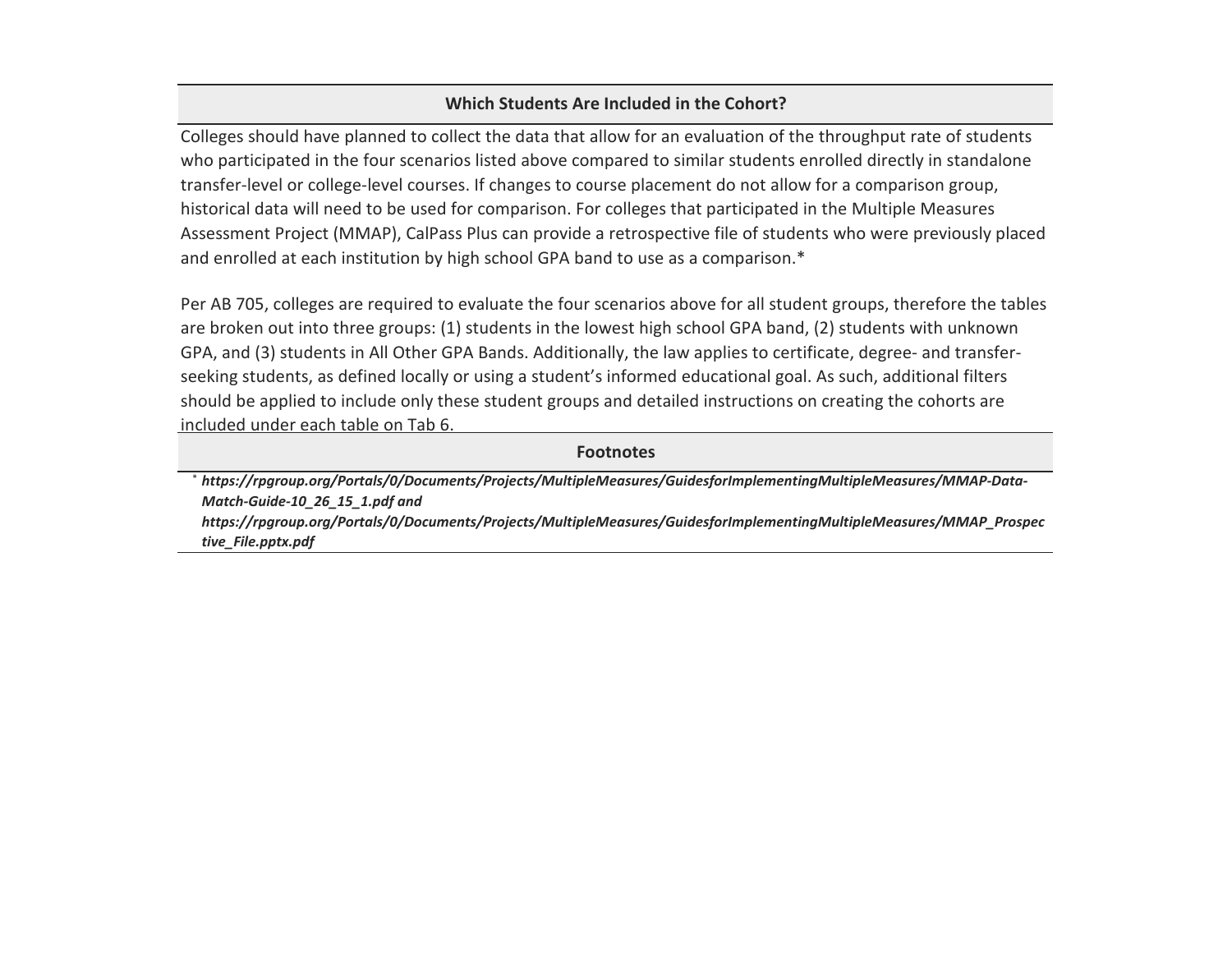### **Southwestern College**

Directions: Enter data into the blue cells in Tables 6.1 through 6.15; all other cells are populated automatically. See definitions for each column and the rows below the tables. Be sure to scroll down fully to see all inf enrolled in the course in fall 2019.

#### *[Click here for instructions on how to c](#page-19-0)omplete the template.*

|                                                                                                                                                                                         |                             |                                                                                                  |                       |                      |                                                                                       | Table 6.1. English - Guided or Self Placement - Lowest High School GPA Band - Transfer, Unknown/Unreported or Degree Goal |                            |                                  |                                                                                         |                             |                                                       |                     |                                                        |           |
|-----------------------------------------------------------------------------------------------------------------------------------------------------------------------------------------|-----------------------------|--------------------------------------------------------------------------------------------------|-----------------------|----------------------|---------------------------------------------------------------------------------------|---------------------------------------------------------------------------------------------------------------------------|----------------------------|----------------------------------|-----------------------------------------------------------------------------------------|-----------------------------|-------------------------------------------------------|---------------------|--------------------------------------------------------|-----------|
|                                                                                                                                                                                         |                             | <b>Students Enrolled in Pre-Transfer-Level</b><br><b>Sections after Guided or Self Placement</b> |                       |                      | <b>Students Enrolled Directly in Transfer-Level</b><br><b>Sections</b>                |                                                                                                                           |                            |                                  |                                                                                         |                             |                                                       |                     | Disproportionate Impact (DI) Analysis                  |           |
| English - Lowest High School GPA<br><b>Performance Band with an</b><br><b>Educational Goal of A25</b>                                                                                   | 1. Total<br><b>Enrolled</b> | 2. Subtotal<br>who<br>Completed<br><b>Transfer-Level</b><br><b>Course within</b><br>One Year     | 3. Throughput<br>Rate | 4. Total<br>Enrolled | 2. Subtotal<br>who<br>Completed<br><b>Transfer-Level</b><br>Course within<br>One Year | 6. Throughput 7. Throughput 8. Statewide<br>Rate                                                                          | Rate<br><b>Differences</b> | Comparison<br>Throughput<br>Rate | 9. Statewide<br>or Local<br>Comparison<br><b>Rate Used</b><br>(based on<br>sample size) | 10. Maximize<br>Throughput? | 11. Decision<br><b>Conditional on</b><br>Sample Size? | 12. DI Action Level | 13. DI Present 14. DI Present<br>(PI, if<br>value<.80) | $(PPG-1)$ |
| Overall                                                                                                                                                                                 |                             |                                                                                                  | 0%                    |                      |                                                                                       | 100%                                                                                                                      | $-100%$                    | 36%                              | Statewide                                                                               | <b>FALSE</b>                | Conditional                                           |                     |                                                        |           |
| <b>African American</b><br>Asian<br>Filipino<br>Hispanic<br>Native American/Alaskan Native<br><b>Multi-Ethnicity</b><br><b>Pacific Islander</b><br><b>White Non-Hispanic</b><br>Unknown |                             |                                                                                                  |                       |                      |                                                                                       | 100%                                                                                                                      |                            |                                  |                                                                                         |                             |                                                       |                     |                                                        |           |
|                                                                                                                                                                                         |                             |                                                                                                  |                       |                      |                                                                                       |                                                                                                                           |                            |                                  |                                                                                         |                             |                                                       |                     |                                                        |           |
|                                                                                                                                                                                         |                             |                                                                                                  |                       |                      |                                                                                       | Table 6.2. English - Guided or Self Placement - Unknown High GPA - Transfer, Unknown/Unreported or Degree Goal            |                            |                                  |                                                                                         |                             |                                                       |                     |                                                        |           |
|                                                                                                                                                                                         |                             | <b>Students Enrolled in Pre-Transfer-Level</b><br><b>Sections after Guided or Self Placement</b> |                       |                      | <b>Students Placed Directly in Transfer-Level</b><br><b>Sections</b>                  |                                                                                                                           |                            |                                  |                                                                                         |                             |                                                       |                     | Disproportionate Impact (DI) Analysis                  |           |
| English - High School GPA Unknown<br>with an Educational Goal of<br>Transfer, Unknown/Unreported or<br>Degree                                                                           | 1. Total<br>Enrolled        | 2. Subtotal<br>who<br>Completed<br><b>Transfer-Level</b><br><b>Course within</b><br>One Year     | 3. Throughput<br>Rate | 4. Total<br>Enrolled | 2. Subtotal<br>who<br>Completed<br><b>Transfer-Level</b><br>Course within<br>One Year | 6. Throughput 7. Throughput 8. Statewide<br>Rate                                                                          | Rate<br><b>Differences</b> | Comparison<br>Throughput<br>Rate | 9. Statewide<br>or Local<br>Comparison<br><b>Rate Used</b><br>(based on<br>sample size) | 10. Maximize<br>Throughput? | 11. Decision<br><b>Conditional on</b><br>Sample Size? | 12. DI Action Level | 13. DI Present 14. DI Present<br>(PI, if<br>value<.80) | $(PPG-1)$ |
| Overall                                                                                                                                                                                 |                             |                                                                                                  | 0%                    | 110                  | 95                                                                                    | 86%                                                                                                                       | $-86%$                     | 63.9%                            | Local                                                                                   | <b>FALSE</b>                | Conditional                                           |                     |                                                        |           |
| <b>African American</b><br>Asian<br>Filipino<br>Hispanic<br>Native American/Alaskan Native<br>Multi-Ethnicity<br>Pacific Islander<br><b>White Non-Hispanic</b><br>Unknown               |                             |                                                                                                  | 0%                    | 10<br>83             | 74                                                                                    | 67%<br>80%<br>89%<br>100%<br>33%<br>100%<br>80%                                                                           | $-89%$                     |                                  |                                                                                         |                             |                                                       |                     |                                                        |           |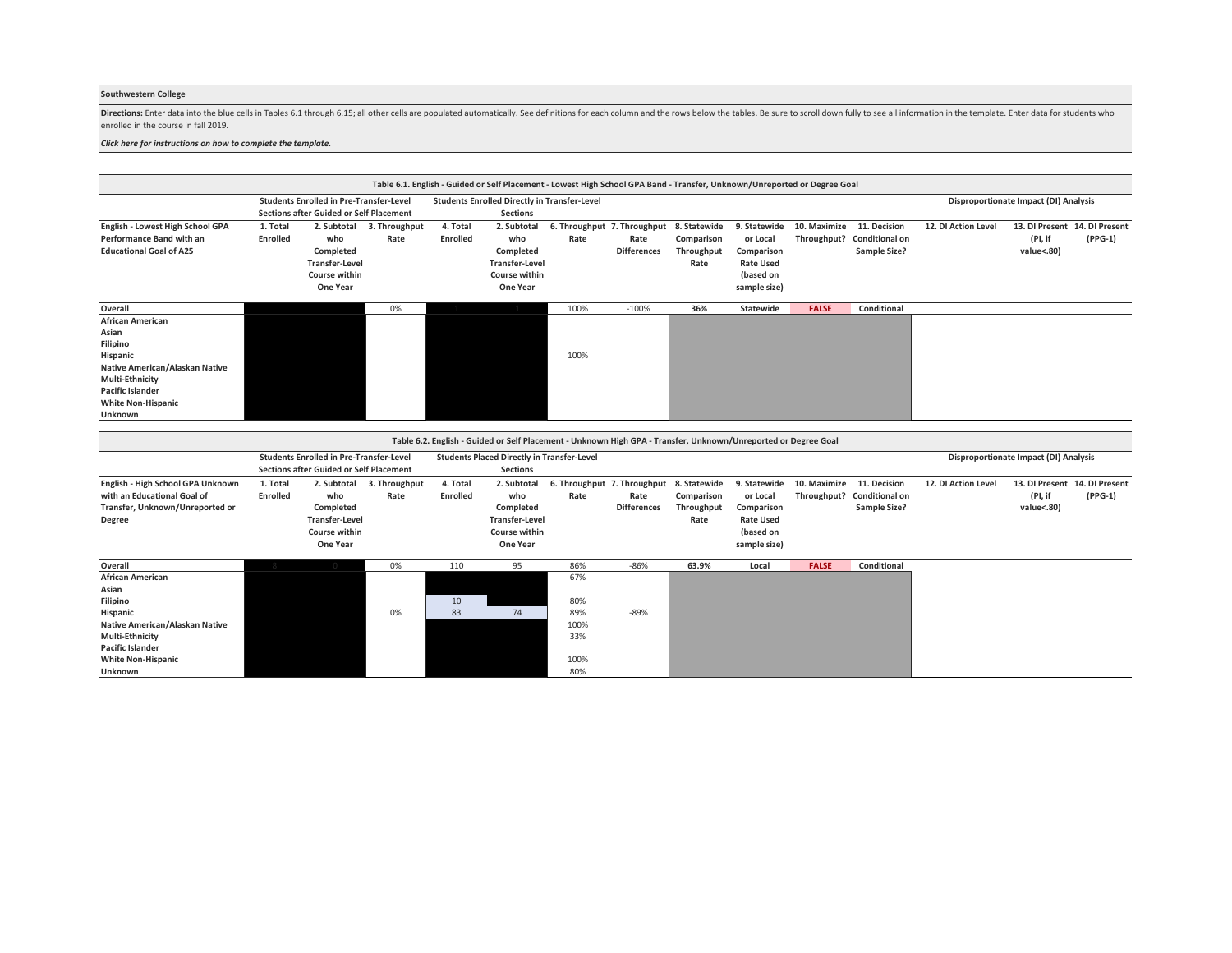|                                                                                                                                       |                             |                                                                                                  |                       |                      |                                                                                         | Table 6.3. English - Guided or Self Placement - All Other GPA bands - Transfer, Unknown/Unreported or Degree Goal    |                            |                                                  |                                                                                         |              |                                                                   |                      |                                                        |             |
|---------------------------------------------------------------------------------------------------------------------------------------|-----------------------------|--------------------------------------------------------------------------------------------------|-----------------------|----------------------|-----------------------------------------------------------------------------------------|----------------------------------------------------------------------------------------------------------------------|----------------------------|--------------------------------------------------|-----------------------------------------------------------------------------------------|--------------|-------------------------------------------------------------------|----------------------|--------------------------------------------------------|-------------|
|                                                                                                                                       |                             | <b>Students Enrolled in Pre-Transfer-Level</b><br><b>Sections after Guided or Self Placement</b> |                       |                      | <b>Students Placed Directly in Transfer-Level</b><br>Sections                           |                                                                                                                      |                            |                                                  |                                                                                         |              |                                                                   |                      | Disproportionate Impact (DI) Analysis                  |             |
| English - All Other High School GPA<br><b>Bands Students with an Educational</b><br>Goal of Transfer,<br>Unknown/Unreported or Degree | 1. Total<br><b>Enrolled</b> | 2. Subtotal<br>who<br>Completed<br><b>Transfer-Level</b><br>Course within<br>One Year            | 3. Throughput<br>Rate | 4. Total<br>Enrolled | 5. Subtotal<br>who<br>Completed<br><b>Transfer-Level</b><br>Course within<br>One Year** | 6. Throughput 7. Throughput<br>Rate                                                                                  | Rate<br><b>Differences</b> | 8. Statewide<br>Comparison<br>Throughput<br>Rate | 9. Statewide<br>or Local<br>Comparison<br><b>Rate Used</b><br>(based on<br>sample size) | 10. Maximize | 11. Decision<br>Throughput? Conditional on<br><b>Sample Size?</b> | 12. DI Action Level  | 13. DI Present 14. DI Present<br>(PI, if<br>value<.80) | $(PPG-1)$   |
| Overall                                                                                                                               |                             |                                                                                                  | 0%                    | 30                   | 20                                                                                      | 67%                                                                                                                  | $-67%$                     | 66.5%                                            | Statewide                                                                               | <b>FALSE</b> | Conditional                                                       |                      |                                                        |             |
| <b>African American</b>                                                                                                               |                             |                                                                                                  | 0%                    |                      |                                                                                         |                                                                                                                      |                            |                                                  |                                                                                         |              |                                                                   | No substantive DI    |                                                        | FALSE       |
| Asian                                                                                                                                 |                             |                                                                                                  |                       |                      |                                                                                         |                                                                                                                      |                            |                                                  |                                                                                         |              |                                                                   |                      |                                                        |             |
| Filipino                                                                                                                              |                             |                                                                                                  | 0%                    |                      |                                                                                         | 0%                                                                                                                   | 0%                         |                                                  |                                                                                         |              |                                                                   | No substantive DI    |                                                        | FALSE       |
| Hispanic                                                                                                                              |                             |                                                                                                  | 0%                    | 25                   | 16                                                                                      | 64%                                                                                                                  | $-64%$                     |                                                  |                                                                                         |              |                                                                   | No substantive DI    |                                                        | FALSE       |
| Native American/Alaskan Native                                                                                                        |                             |                                                                                                  |                       |                      |                                                                                         |                                                                                                                      |                            |                                                  |                                                                                         |              |                                                                   |                      |                                                        |             |
| Multi-Ethnicity<br><b>Pacific Islander</b>                                                                                            |                             |                                                                                                  |                       |                      |                                                                                         |                                                                                                                      |                            |                                                  |                                                                                         |              |                                                                   |                      |                                                        |             |
| <b>White Non-Hispanic</b>                                                                                                             |                             |                                                                                                  |                       |                      |                                                                                         | 100%                                                                                                                 |                            |                                                  |                                                                                         |              |                                                                   |                      |                                                        |             |
| Unknown                                                                                                                               |                             |                                                                                                  |                       |                      |                                                                                         |                                                                                                                      |                            |                                                  |                                                                                         |              |                                                                   |                      |                                                        |             |
|                                                                                                                                       |                             |                                                                                                  |                       |                      |                                                                                         |                                                                                                                      |                            |                                                  |                                                                                         |              |                                                                   |                      |                                                        |             |
|                                                                                                                                       |                             |                                                                                                  |                       |                      |                                                                                         | Table 6.4. SLAM Math - Guided or Self Placement - Lowest High School GPA Band - Transfer and Unknown/Unreported Goal |                            |                                                  |                                                                                         |              |                                                                   |                      |                                                        |             |
|                                                                                                                                       |                             | <b>Students Enrolled in Pre-Transfer-Level</b><br>Sections after Guided or Self Placement        |                       |                      | <b>Students Placed Directly in Transfer-Level</b><br><b>Sections</b>                    |                                                                                                                      |                            |                                                  |                                                                                         |              |                                                                   |                      | Disproportionate Impact (DI) Analysis                  |             |
| <b>SLAM Math - Lowest High School</b>                                                                                                 | 1. Total                    | 2. Subtotal                                                                                      | 3. Throughput         | 4. Total             | 5. Subtotal                                                                             | 6. Throughput 7. Throughput 8. Statewide                                                                             |                            |                                                  | 9. Statewide                                                                            | 10. Maximize | 11. Decision                                                      | 12. DI Action Level  | 13. DI Present 14. DI Present                          |             |
| <b>GPA Performance Band with an</b>                                                                                                   | <b>Enrolled</b>             | who                                                                                              | Rate                  | Enrolled             | who                                                                                     | Rate                                                                                                                 | Rate                       | Comparison                                       | or Local                                                                                |              | Throughput? Conditional on                                        |                      | (PI, if                                                | $(PPG-1)$   |
| <b>Educational Goal of Transfer</b>                                                                                                   |                             | Completed                                                                                        |                       |                      | Completed                                                                               |                                                                                                                      | <b>Differences</b>         | Throughput                                       | Comparison                                                                              |              | Sample Size?                                                      |                      | value<.80)                                             |             |
|                                                                                                                                       |                             | <b>Transfer-Level</b>                                                                            |                       |                      | <b>Transfer-Level</b>                                                                   |                                                                                                                      |                            | Rate                                             | <b>Rate Used</b>                                                                        |              |                                                                   |                      |                                                        |             |
|                                                                                                                                       |                             | Course within                                                                                    |                       |                      | Course within                                                                           |                                                                                                                      |                            |                                                  | (based on                                                                               |              |                                                                   |                      |                                                        |             |
|                                                                                                                                       |                             | One Year                                                                                         |                       |                      | One Year**                                                                              |                                                                                                                      |                            |                                                  | sample size)                                                                            |              |                                                                   |                      |                                                        |             |
| Overall                                                                                                                               |                             |                                                                                                  |                       |                      |                                                                                         | 100%                                                                                                                 |                            | 22%                                              | <b>Statewide</b>                                                                        | <b>TRUE</b>  | Conditional                                                       |                      |                                                        |             |
| African American                                                                                                                      |                             |                                                                                                  |                       |                      |                                                                                         | 100%                                                                                                                 |                            |                                                  |                                                                                         |              |                                                                   |                      |                                                        |             |
| Asian                                                                                                                                 |                             |                                                                                                  |                       |                      |                                                                                         |                                                                                                                      |                            |                                                  |                                                                                         |              |                                                                   |                      |                                                        |             |
| Filipino                                                                                                                              |                             |                                                                                                  |                       |                      |                                                                                         |                                                                                                                      |                            |                                                  |                                                                                         |              |                                                                   |                      |                                                        |             |
| Hispanic                                                                                                                              |                             |                                                                                                  |                       |                      |                                                                                         | 100%                                                                                                                 |                            |                                                  |                                                                                         |              |                                                                   |                      |                                                        |             |
| Native American/Alaskan Native                                                                                                        |                             |                                                                                                  |                       |                      |                                                                                         |                                                                                                                      |                            |                                                  |                                                                                         |              |                                                                   |                      |                                                        |             |
| Multi-Ethnicity                                                                                                                       |                             |                                                                                                  |                       |                      |                                                                                         |                                                                                                                      |                            |                                                  |                                                                                         |              |                                                                   |                      |                                                        |             |
| <b>Pacific Islander</b>                                                                                                               |                             |                                                                                                  |                       |                      |                                                                                         |                                                                                                                      |                            |                                                  |                                                                                         |              |                                                                   |                      |                                                        |             |
| <b>White Non-Hispanic</b>                                                                                                             |                             |                                                                                                  |                       |                      |                                                                                         |                                                                                                                      |                            |                                                  |                                                                                         |              |                                                                   |                      |                                                        |             |
| Unknown                                                                                                                               |                             |                                                                                                  |                       |                      |                                                                                         |                                                                                                                      |                            |                                                  |                                                                                         |              |                                                                   |                      |                                                        |             |
|                                                                                                                                       |                             |                                                                                                  |                       |                      |                                                                                         | Table 6.5. SLAM Math - Guided or Self Placement - Unknown High School GPA - Transfer and Unknown/Unreported Goal     |                            |                                                  |                                                                                         |              |                                                                   |                      |                                                        |             |
|                                                                                                                                       |                             | <b>Students Enrolled in Pre-Transfer-Level</b>                                                   |                       |                      | <b>Students Placed Directly in Transfer-Level</b>                                       |                                                                                                                      |                            |                                                  |                                                                                         |              |                                                                   |                      | Disproportionate Impact (DI) Analysis                  |             |
| <b>SLAM Math - Unknown High School</b>                                                                                                | 1. Total                    | Sections after Guided or Self Placement<br>2. Subtotal                                           |                       | 4. Total             | <b>Sections</b><br>5. Subtotal                                                          |                                                                                                                      |                            | 8. Statewide                                     | 9. Statewide                                                                            | 10. Maximize | 11. Decision                                                      | 12. DI Action Level  | 13. DI Present 14. DI Present                          |             |
| GPA with an Educational Goal of                                                                                                       | Enrolled                    | who                                                                                              | 3. Throughput<br>Rate | Enrolled             | who                                                                                     | 6. Throughput 7. Throughput<br>Rate                                                                                  | Rate                       | Comparison                                       | or Local                                                                                |              | Throughput? Conditional on                                        |                      | (PI, if                                                | $(PPG-1)$   |
| <b>Transfer and Unknown/Unreported</b>                                                                                                |                             | Completed                                                                                        |                       |                      | Completed                                                                               |                                                                                                                      | <b>Differences</b>         | Throughput                                       | Comparison                                                                              |              | Sample Size?                                                      |                      | value<.80)                                             |             |
|                                                                                                                                       |                             | <b>Transfer-Level</b>                                                                            |                       |                      | <b>Transfer-Level</b>                                                                   |                                                                                                                      |                            | Rate                                             | <b>Rate Used</b>                                                                        |              |                                                                   |                      |                                                        |             |
|                                                                                                                                       |                             | Course within                                                                                    |                       |                      | Course within                                                                           |                                                                                                                      |                            |                                                  | (based on                                                                               |              |                                                                   |                      |                                                        |             |
|                                                                                                                                       |                             | One Year                                                                                         |                       |                      | One Year**                                                                              |                                                                                                                      |                            |                                                  | sample size)                                                                            |              |                                                                   |                      |                                                        |             |
| Overall                                                                                                                               | 26                          |                                                                                                  | 12%                   | 18                   | 17                                                                                      | 94%                                                                                                                  | $-83%$                     | 59.6%                                            | Statewide                                                                               | <b>FALSE</b> | Conditional                                                       |                      |                                                        |             |
| <b>African American</b>                                                                                                               |                             |                                                                                                  | 0%                    |                      |                                                                                         | 100%                                                                                                                 | $-100%$                    |                                                  |                                                                                         |              |                                                                   | <b>Action needed</b> | 0.00                                                   | <b>TRUE</b> |
| Asian                                                                                                                                 |                             |                                                                                                  |                       |                      |                                                                                         |                                                                                                                      |                            |                                                  |                                                                                         |              |                                                                   |                      |                                                        |             |
| Filipino                                                                                                                              |                             |                                                                                                  | 0%                    |                      |                                                                                         | 100%                                                                                                                 | $-100%$                    |                                                  |                                                                                         |              |                                                                   | <b>Action needed</b> | 0.00                                                   | <b>TRUE</b> |
| Hispanic                                                                                                                              | 16                          |                                                                                                  | 13%                   | 13                   | 12                                                                                      | 92%                                                                                                                  | $-80%$                     |                                                  |                                                                                         |              |                                                                   | No substantive DI    | 1.08                                                   | FALSE       |
| Native American/Alaskan Native<br>Multi-Ethnicity                                                                                     |                             |                                                                                                  | 0%                    |                      |                                                                                         | 100%                                                                                                                 | $-100%$                    |                                                  |                                                                                         |              |                                                                   | <b>Action needed</b> | 0.00                                                   | <b>TRUE</b> |
| <b>Pacific Islander</b>                                                                                                               |                             |                                                                                                  |                       |                      |                                                                                         |                                                                                                                      |                            |                                                  |                                                                                         |              |                                                                   |                      |                                                        |             |
| <b>White Non-Hispanic</b>                                                                                                             |                             |                                                                                                  | 0%                    |                      |                                                                                         |                                                                                                                      |                            |                                                  |                                                                                         |              |                                                                   | <b>Action needed</b> | 0.00                                                   | <b>TRUE</b> |
| Unknown                                                                                                                               |                             |                                                                                                  | 50%                   |                      |                                                                                         |                                                                                                                      |                            |                                                  |                                                                                         |              |                                                                   | No substantive DI    | 4.33                                                   | FALSE       |
|                                                                                                                                       |                             |                                                                                                  |                       |                      |                                                                                         |                                                                                                                      |                            |                                                  |                                                                                         |              |                                                                   |                      |                                                        |             |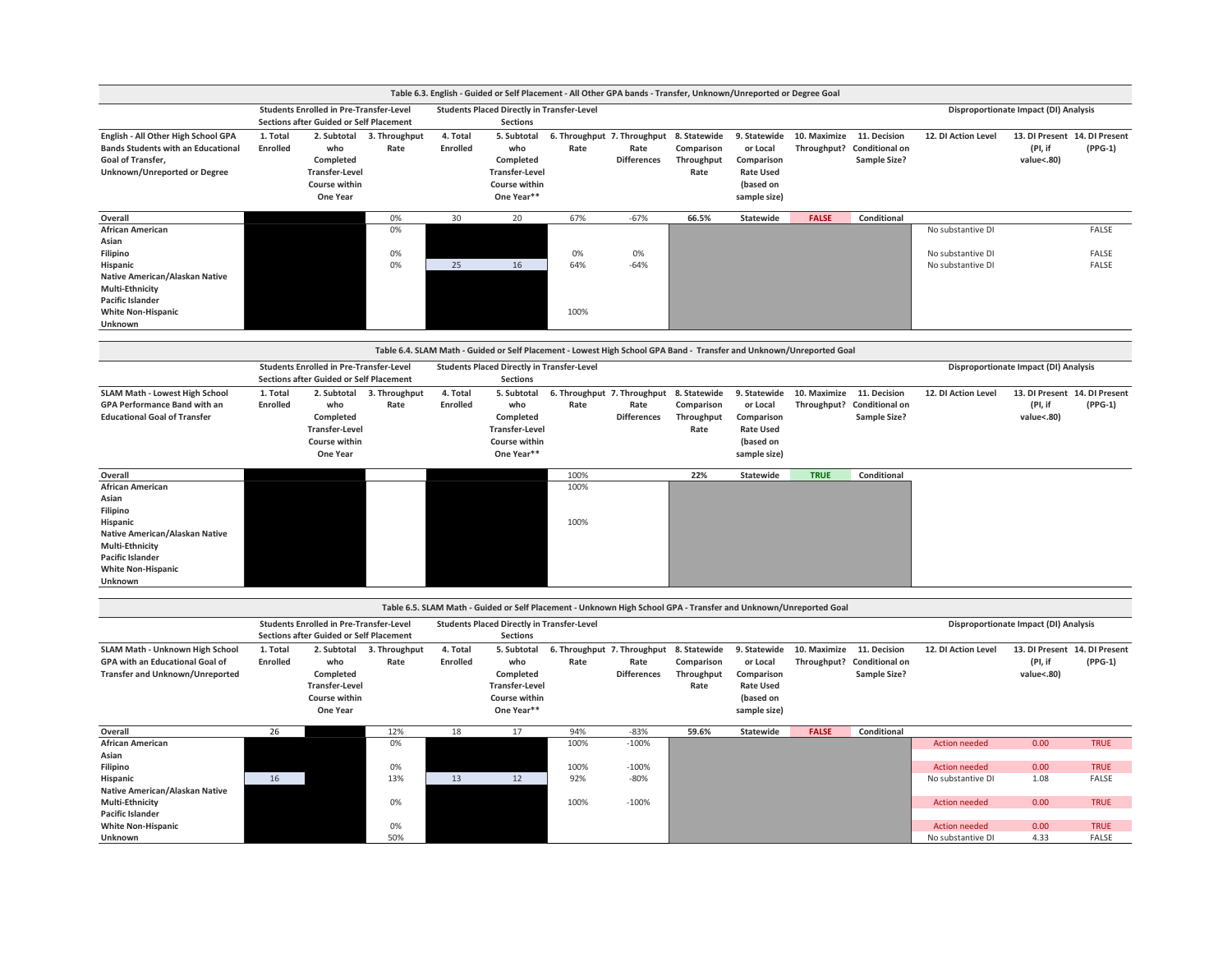|                                                                                                                                                                                         |                             |                                                                                                  |                       |                             | Table 6.6. SLAM Math - Guided or Self Placement - All Other High School GPA - Transfer and Unknown/Unreported Goal |                                                  |                            |                                                  |                                                                                         |                             |                                                              |                     |                                                        |           |
|-----------------------------------------------------------------------------------------------------------------------------------------------------------------------------------------|-----------------------------|--------------------------------------------------------------------------------------------------|-----------------------|-----------------------------|--------------------------------------------------------------------------------------------------------------------|--------------------------------------------------|----------------------------|--------------------------------------------------|-----------------------------------------------------------------------------------------|-----------------------------|--------------------------------------------------------------|---------------------|--------------------------------------------------------|-----------|
|                                                                                                                                                                                         |                             | <b>Students Enrolled in Pre-Transfer-Level</b><br><b>Sections after Guided or Self Placement</b> |                       |                             | <b>Students Placed Directly in Transfer-Level</b><br><b>Sections</b>                                               |                                                  |                            |                                                  |                                                                                         |                             |                                                              |                     | Disproportionate Impact (DI) Analysis                  |           |
| SLAM Math - All Other High School<br>GPA with an Educational Goal of<br>Transfer and Unknown/Unreported                                                                                 | 1. Total<br><b>Enrolled</b> | 2. Subtotal<br>who<br>Completed<br><b>Transfer-Level</b><br>Course within<br>One Year            | 3. Throughput<br>Rate | 4. Total<br><b>Enrolled</b> | 5. Subtotal<br>who<br>Completed<br><b>Transfer-Level</b><br>Course within<br>One Year**                            | 6. Throughput 7. Throughput<br>Rate              | Rate<br><b>Differences</b> | 8. Statewide<br>Comparison<br>Throughput<br>Rate | 9. Statewide<br>or Local<br>Comparison<br><b>Rate Used</b><br>(based on<br>sample size) | 10. Maximize<br>Throughput? | 11. Decision<br><b>Conditional on</b><br><b>Sample Size?</b> | 12. DI Action Level | 13. DI Present 14. DI Present<br>(PI, if<br>value<.80) | $(PPG-1)$ |
| Overall                                                                                                                                                                                 |                             |                                                                                                  | 0%                    |                             |                                                                                                                    | 43%                                              | $-43%$                     | 60.0%                                            | Statewide                                                                               | <b>FALSE</b>                | Conditional                                                  |                     |                                                        |           |
| <b>African American</b><br>Asian<br>Filipino<br>Hispanic<br>Native American/Alaskan Native<br>Multi-Ethnicity<br><b>Pacific Islander</b><br><b>White Non-Hispanic</b><br>Unknown        |                             |                                                                                                  | 0%                    |                             |                                                                                                                    | 50%<br>40%                                       | $-40%$                     |                                                  |                                                                                         |                             |                                                              |                     |                                                        |           |
|                                                                                                                                                                                         |                             |                                                                                                  |                       |                             | Table 6.7. SLAM Math - Guided or Self Placement - Lowest High School GPA Band - Degree Goal                        |                                                  |                            |                                                  |                                                                                         |                             |                                                              |                     |                                                        |           |
|                                                                                                                                                                                         |                             | <b>Students Enrolled in Pre-College-Level</b><br>Sections after Guided or Self Placement         |                       |                             | <b>Students Placed Directly in College-Level</b><br><b>Sections</b>                                                |                                                  |                            |                                                  |                                                                                         |                             |                                                              |                     | Disproportionate Impact (DI) Analysis                  |           |
| <b>SLAM Math - Lowest High School</b><br>GPA Performance Band with an<br><b>Educational Goal of Degree</b>                                                                              | 1. Total<br><b>Enrolled</b> | 2. Subtotal<br>who<br>Completed<br>College-Level<br>Course within<br>One Year                    | 3. Throughput<br>Rate | 4. Total<br>Enrolled        | 5. Subtotal<br>who<br>Completed<br>College-Level<br>Course within<br>One Year**                                    | 6. Throughput 7. Throughput<br>Rate              | Rate<br><b>Differences</b> | 8. Statewide<br>Comparison<br>Throughput<br>Rate | 9. Statewide<br>or Local<br>Comparison<br><b>Rate Used</b><br>(based on<br>sample size) | 10. Maximize                | 11. Decision<br>Throughput? Conditional on<br>Sample Size?   | 12. DI Action Level | 13. DI Present 14. DI Present<br>(PI, if<br>value<.80) | $(PPG-1)$ |
| Overall                                                                                                                                                                                 |                             |                                                                                                  |                       |                             |                                                                                                                    |                                                  |                            | 12%                                              | Statewide                                                                               |                             | Conditional                                                  |                     |                                                        |           |
| <b>African American</b><br>Asian<br>Filipino<br>Hispanic<br>Native American/Alaskan Native<br><b>Multi-Ethnicity</b><br><b>Pacific Islander</b><br><b>White Non-Hispanic</b><br>Unknown |                             |                                                                                                  |                       |                             |                                                                                                                    |                                                  |                            |                                                  |                                                                                         |                             |                                                              |                     |                                                        |           |
|                                                                                                                                                                                         |                             |                                                                                                  |                       |                             | Table 6.8. SLAM Math - Guided or Self Placement - High School GPA Band Unknown - Degree Goal                       |                                                  |                            |                                                  |                                                                                         |                             |                                                              |                     |                                                        |           |
|                                                                                                                                                                                         |                             | <b>Students Enrolled in Pre-College-Level Level</b><br>after Guided or Self-Placement            |                       |                             | <b>Students Placed Directly in College-Level</b><br><b>Sections</b>                                                |                                                  |                            |                                                  |                                                                                         |                             |                                                              |                     | Disproportionate Impact (DI) Analysis                  |           |
| SLAM Math - Unknown High School<br>GPA with an Educational Goal of<br>Degree                                                                                                            | 1. Total<br>Enrolled        | 2. Subtotal<br>who<br>Completed<br>College-Level<br>Course within<br>One Year                    | 3. Throughput<br>Rate | 4. Total<br>Enrolled        | 5. Subtotal<br>who<br>Completed<br>College-Level<br>Course within<br>One Year                                      | 6. Throughput 7. Throughput 8. Statewide<br>Rate | Rate<br><b>Differences</b> | Comparison<br>Throughput<br>Rate                 | 9. Statewide<br>or Local<br>Comparison<br><b>Rate Used</b><br>(based on<br>sample size) | 10. Maximize 11. Decision   | Throughput? Conditional on<br>Sample Size?                   | 12. DI Action Level | 13. DI Present 14. DI Present<br>(PI, if<br>value<.80) | $(PPG-1)$ |
| Overall                                                                                                                                                                                 |                             |                                                                                                  | 0%                    |                             |                                                                                                                    | 22%                                              | $-22%$                     | 36.4%                                            | Statewide                                                                               | <b>FALSE</b>                | Conditional                                                  |                     |                                                        |           |
| <b>African American</b><br>Asian<br>Filipino<br>Hispanic<br>Native American/Alaskan Native<br><b>Multi-Ethnicity</b><br><b>Pacific Islander</b>                                         |                             |                                                                                                  | 0%                    |                             |                                                                                                                    | 0%<br>100%<br>20%<br>0%                          |                            |                                                  |                                                                                         |                             |                                                              | No substantive DI   |                                                        | FALSE     |
| <b>White Non-Hispanic</b>                                                                                                                                                               |                             |                                                                                                  |                       |                             |                                                                                                                    |                                                  |                            |                                                  |                                                                                         |                             |                                                              |                     |                                                        |           |
| Unknown                                                                                                                                                                                 |                             |                                                                                                  | 0%                    |                             |                                                                                                                    |                                                  |                            |                                                  |                                                                                         |                             |                                                              | No substantive DI   |                                                        | FALSE     |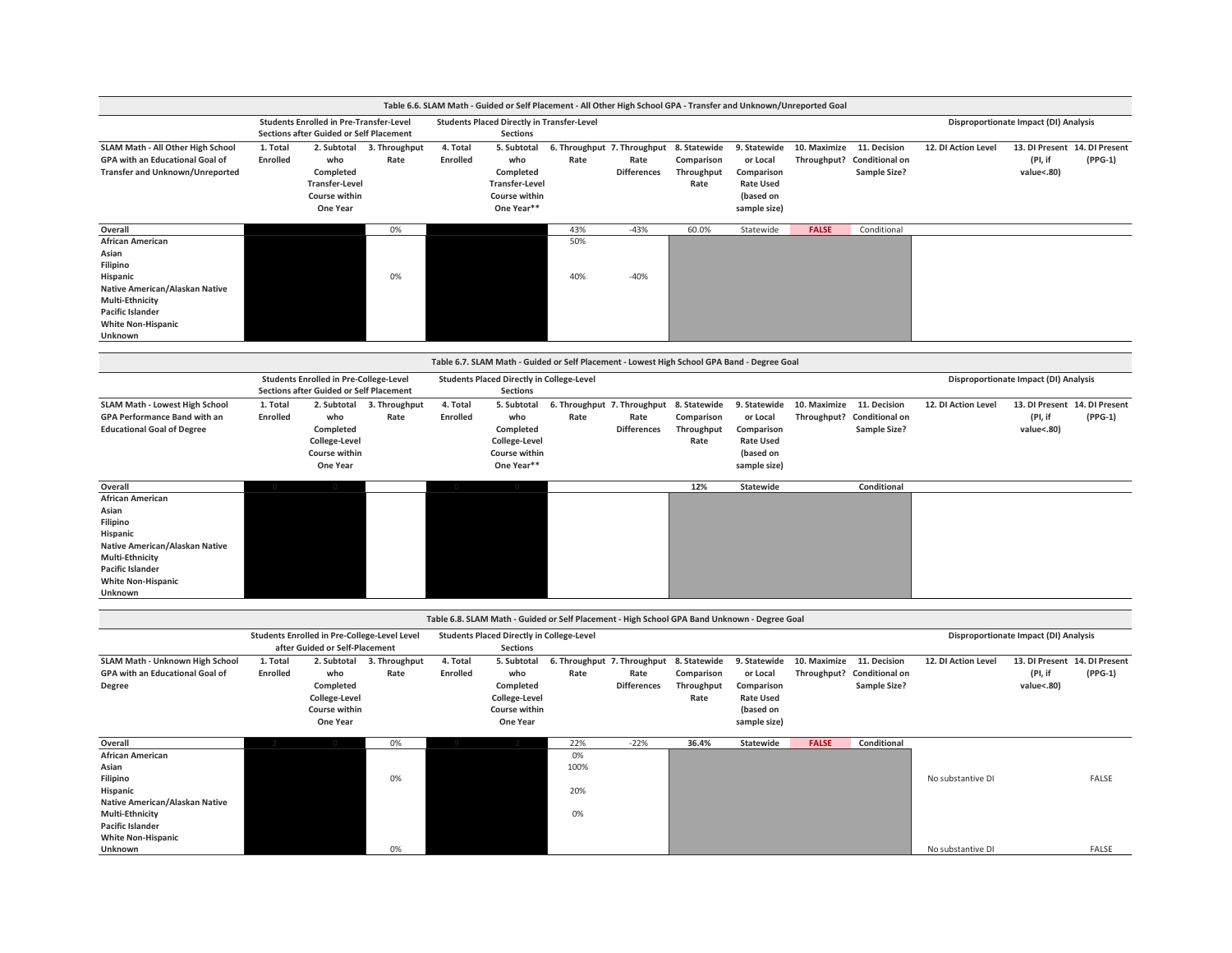|                                                                                                                                                                           |                             |                                                                                                  |                                   |                             | Table 6.9. SLAM Math - Guided or Self Placement - All Other High School GPA Bands - Degree Goal                         |                                                  |                             |                                                  |                                                                                         |                                            |                                                              |                                                                                           |                                                        |                                                           |
|---------------------------------------------------------------------------------------------------------------------------------------------------------------------------|-----------------------------|--------------------------------------------------------------------------------------------------|-----------------------------------|-----------------------------|-------------------------------------------------------------------------------------------------------------------------|--------------------------------------------------|-----------------------------|--------------------------------------------------|-----------------------------------------------------------------------------------------|--------------------------------------------|--------------------------------------------------------------|-------------------------------------------------------------------------------------------|--------------------------------------------------------|-----------------------------------------------------------|
|                                                                                                                                                                           |                             | <b>Students Enrolled in Pre-College-Level</b><br><b>Sections after Guided or Self Placement</b>  |                                   |                             | <b>Students Placed Directly in College-Level</b><br><b>Sections</b>                                                     |                                                  |                             |                                                  |                                                                                         |                                            |                                                              |                                                                                           | Disproportionate Impact (DI) Analysis                  |                                                           |
| SLAM Math - All Other High School<br><b>GPA Bands with an Educational Goal</b><br>of Degree                                                                               | 1. Total<br>Enrolled        | 2. Subtotal<br>who<br>Completed<br>College-Level<br>Course within<br>One Year                    | 3. Throughput<br>Rate             | 4. Total<br>Enrolled        | 5. Subtotal<br>who<br>Completed<br>College-Level<br>Course within<br>One Year                                           | 6. Throughput 7. Throughput 8. Statewide<br>Rate | Rate<br><b>Differences</b>  | Comparison<br>Throughput<br>Rate                 | 9. Statewide<br>or Local<br>Comparison<br><b>Rate Used</b><br>(based on<br>sample size) | 10. Maximize<br>Throughput? Conditional on | 11. Decision<br>Sample Size?                                 | 12. DI Action Level                                                                       | 13. DI Present 14. DI Present<br>(PI, if<br>value<.80) | $(PPG-1)$                                                 |
| Overall                                                                                                                                                                   |                             |                                                                                                  |                                   |                             |                                                                                                                         | 0%                                               |                             | 36.6%                                            | Statewide                                                                               | <b>TRUE</b>                                | Conditional                                                  |                                                                                           |                                                        |                                                           |
| African American<br>Asian<br>Filipino<br>Hispanic<br>Native American/Alaskan Native<br>Multi-Ethnicity<br>Pacific Islander<br><b>White Non-Hispanic</b><br>Unknown        |                             |                                                                                                  |                                   |                             |                                                                                                                         | 0%                                               |                             |                                                  |                                                                                         |                                            |                                                              |                                                                                           |                                                        |                                                           |
|                                                                                                                                                                           |                             |                                                                                                  |                                   |                             | Table 6.10. B-STEM Math - Guided or Self Placement - Lowest High School GPA Band - Transfer and Unknown/Unreported Goal |                                                  |                             |                                                  |                                                                                         |                                            |                                                              |                                                                                           |                                                        |                                                           |
|                                                                                                                                                                           |                             | <b>Students Enrolled in Pre-Transfer-Level</b><br><b>Sections after Guided or Self Placement</b> |                                   |                             | <b>Students Placed Directly in Transfer-Level</b><br><b>Sections</b>                                                    |                                                  |                             |                                                  |                                                                                         |                                            |                                                              |                                                                                           | Disproportionate Impact (DI) Analysis                  |                                                           |
| <b>B-STEM Math - Lowest High School</b><br><b>GPA Performance Band with an</b><br><b>Educational Goal of Transfer and</b><br>Unknown/Unreported Goal                      | 1. Total<br><b>Enrolled</b> | who<br>Completed<br><b>Transfer-Level</b><br>Course within<br>One Year                           | 2. Subtotal 3. Throughput<br>Rate | 4. Total<br><b>Enrolled</b> | 5. Subtotal<br>who<br>Completed<br><b>Transfer-Level</b><br>Course within<br>One Year**                                 | 6. Throughput 7. Throughput<br>Rate              | Rate<br><b>Differences</b>  | 8. Statewide<br>Comparison<br>Throughput<br>Rate | 9. Statewide<br>or Local<br>Comparison<br><b>Rate Used</b><br>(based on<br>sample size) | 10. Maximize<br>Throughput? Conditional on | 11. Decision<br><b>Sample Size?</b>                          | 12. DI Action Level                                                                       | 13. DI Present 14. DI Present<br>(PI, if<br>value<.80) | $(PPG-1)$                                                 |
| Overall                                                                                                                                                                   |                             |                                                                                                  | 0%                                |                             |                                                                                                                         | 0%                                               | 0%                          | 26%                                              | Statewide                                                                               | <b>FALSE</b>                               | Conditional                                                  |                                                                                           |                                                        |                                                           |
| African American<br>Asian<br>Filipino<br>Hispanic<br>Native American/Alaskan Native<br>Multi-Ethnicity<br><b>Pacific Islander</b><br><b>White Non-Hispanic</b><br>Unknown |                             |                                                                                                  | 0%                                |                             |                                                                                                                         | 0%                                               | 0%                          |                                                  |                                                                                         |                                            |                                                              |                                                                                           |                                                        |                                                           |
|                                                                                                                                                                           |                             |                                                                                                  |                                   |                             | Table 6.11. B-STEM Math - Guided or Self Placement - Unknown High School GPA - Transfer and Unknown/Unreported Goal     |                                                  |                             |                                                  |                                                                                         |                                            |                                                              |                                                                                           |                                                        |                                                           |
|                                                                                                                                                                           |                             | <b>Students Enrolled in Pre-Transfer-Level</b><br><b>Sections after Guided or Self Placement</b> |                                   |                             | <b>Students Placed Directly in Transfer-Level</b><br><b>Sections</b>                                                    |                                                  |                             |                                                  |                                                                                         |                                            |                                                              |                                                                                           | Disproportionate Impact (DI) Analysis                  |                                                           |
| <b>B-STEM Math - Unknown High</b><br><b>School GPA with an Educational</b><br><b>Goal of Transfer and</b><br>Unknown/Unreported Goal                                      | 1. Total<br><b>Enrolled</b> | who<br>Completed<br><b>Transfer-Level</b><br>Course within<br>One Year                           | 2. Subtotal 3. Throughput<br>Rate | 4. Total<br><b>Enrolled</b> | 5. Subtotal<br>who<br>Completed<br><b>Transfer-Level</b><br>Course within<br>One Year**                                 | 6. Throughput 7. Throughput<br>Rate              | Rate<br>Differences         | 8. Statewide<br>Comparison<br>Throughput<br>Rate | 9. Statewide<br>or Local<br>Comparison<br><b>Rate Used</b><br>(based on<br>sample size) | 10. Maximize<br>Throughput?                | 11. Decision<br><b>Conditional on</b><br><b>Sample Size?</b> | 12. DI Action Level                                                                       | 13. DI Present 14. DI Present<br>(PI, if<br>value<.80) | $(PPG-1)$                                                 |
| Overall                                                                                                                                                                   |                             |                                                                                                  | 13%                               | 49                          | 30                                                                                                                      | 61%                                              | $-49%$                      | 49.6%                                            | <b>Statewide</b>                                                                        | <b>FALSE</b>                               | Conditional                                                  |                                                                                           |                                                        |                                                           |
| African American<br>Asian<br>Filipino                                                                                                                                     |                             |                                                                                                  | 0%<br>0%<br>0%<br>25%             | 40                          | 23                                                                                                                      | 100%<br>75%<br>58%                               | $-100%$<br>$-75%$<br>$-33%$ |                                                  |                                                                                         |                                            |                                                              | <b>Action needed</b><br><b>Action needed</b><br><b>Action needed</b><br>No substantive DI | 0.00<br>0.00<br>0.00<br>2.00                           | <b>TRUE</b><br><b>TRUE</b><br><b>TRUE</b><br><b>FALSE</b> |
| Hispanic                                                                                                                                                                  |                             |                                                                                                  |                                   |                             |                                                                                                                         |                                                  |                             |                                                  |                                                                                         |                                            |                                                              |                                                                                           |                                                        |                                                           |
| Native American/Alaskan Native<br>Multi-Ethnicity<br><b>Pacific Islander</b><br><b>White Non-Hispanic</b>                                                                 |                             |                                                                                                  | 0%<br>0%                          |                             |                                                                                                                         | 100%<br>0%<br>100%                               | $-100%$<br>$-100%$          |                                                  |                                                                                         |                                            |                                                              | <b>Action needed</b><br><b>Action needed</b>                                              | 0.00<br>0.00                                           | <b>TRUE</b><br><b>TRUE</b>                                |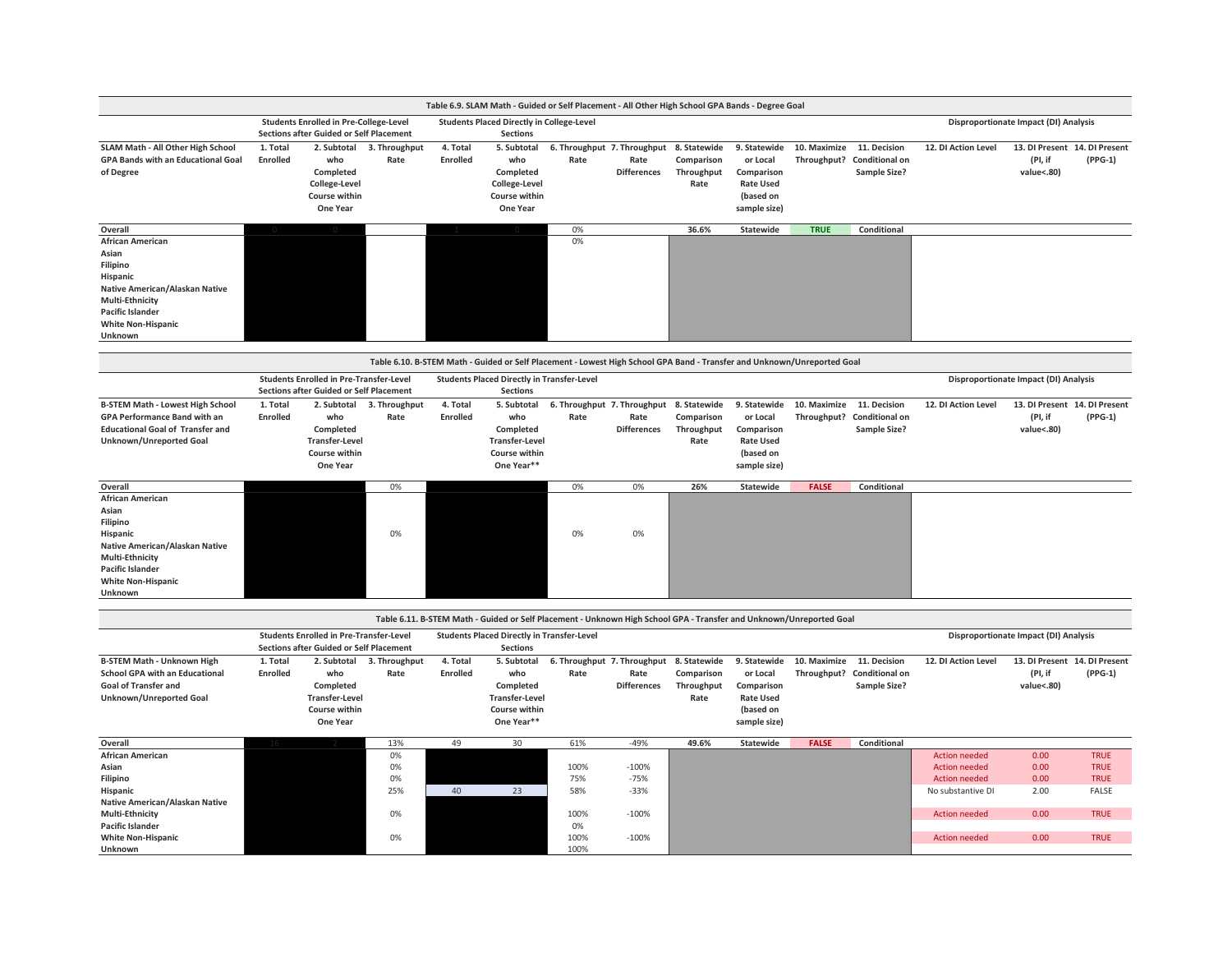<span id="page-19-0"></span>

|                                                                                                                                                                                  |                      |                                                                                                  |                                   |                      |                                                                                         | Table 6.12. B-STEM Math - Guided or Self Placement - All other High School GPA - Transfer and Unknown/Unreported Goal |                            |                                  |                                                                                         |              |                                                                   |                     |                                       |                                            |
|----------------------------------------------------------------------------------------------------------------------------------------------------------------------------------|----------------------|--------------------------------------------------------------------------------------------------|-----------------------------------|----------------------|-----------------------------------------------------------------------------------------|-----------------------------------------------------------------------------------------------------------------------|----------------------------|----------------------------------|-----------------------------------------------------------------------------------------|--------------|-------------------------------------------------------------------|---------------------|---------------------------------------|--------------------------------------------|
|                                                                                                                                                                                  |                      | <b>Students Enrolled in Pre-Transfer-Level</b><br><b>Sections after Guided or Self Placement</b> |                                   |                      | <b>Students Placed Directly in Transfer-Level</b><br><b>Sections</b>                    |                                                                                                                       |                            |                                  |                                                                                         |              |                                                                   |                     | Disproportionate Impact (DI) Analysis |                                            |
| <b>B-STEM Math - Unknown High</b><br><b>School GPA with an Educational</b><br><b>Goal of Transfer and</b><br>A176Unknown/Unreported                                              | 1. Total<br>Enrolled | who<br>Completed<br><b>Transfer-Level</b><br>Course within<br>One Year                           | 2. Subtotal 3. Throughput<br>Rate | 4. Total<br>Enrolled | 5. Subtotal<br>who<br>Completed<br><b>Transfer-Level</b><br>Course within<br>One Year** | 6. Throughput 7. Throughput 8. Statewide<br>Rate                                                                      | Rate<br>Differences        | Comparison<br>Throughput<br>Rate | 9. Statewide<br>or Local<br>Comparison<br><b>Rate Used</b><br>(based on<br>sample size) | 10. Maximize | 11. Decision<br>Throughput? Conditional on<br><b>Sample Size?</b> | 12. DI Action Level | (PI, if<br>value<.80)                 | 13. DI Present 14. DI Present<br>$(PPG-1)$ |
| Overall                                                                                                                                                                          |                      |                                                                                                  | 0%                                |                      |                                                                                         | 22%                                                                                                                   | $-22%$                     | 58.9%                            | <b>Statewide</b>                                                                        | <b>FALSE</b> | Conditional                                                       |                     |                                       |                                            |
| <b>African American</b><br>Asian<br>Filipino<br>Hispanic<br>Native American/Alaskan Native<br>Multi-Ethnicity<br><b>Pacific Islander</b><br><b>White Non-Hispanic</b><br>Unknown |                      |                                                                                                  | 0%                                |                      |                                                                                         | 22%                                                                                                                   | $-22%$                     |                                  |                                                                                         |              |                                                                   |                     |                                       |                                            |
|                                                                                                                                                                                  |                      |                                                                                                  |                                   |                      |                                                                                         | Table 6.13. Math - Guided or Self Placement - Lowest High School GPA Band - Degree Goal                               |                            |                                  |                                                                                         |              |                                                                   |                     |                                       |                                            |
|                                                                                                                                                                                  |                      | <b>Students Enrolled in Pre-College-Level</b><br><b>Sections after Guided or Self Placement</b>  |                                   |                      | <b>Students Placed Directly in College-Level</b><br><b>Sections</b>                     |                                                                                                                       |                            |                                  |                                                                                         |              |                                                                   |                     | Disproportionate Impact (DI) Analysis |                                            |
| <b>B-STEM Math - Lowest High School</b><br>GPA Performance Band with an<br><b>Educational Goal of Degree</b>                                                                     | 1. Total<br>Enrolled | 2. Subtotal<br>who<br>Completed<br>College-Level<br>Course within<br>One Year                    | 3. Throughput<br>Rate             | 4. Total<br>Enrolled | 5. Subtotal<br>who<br>Completed<br>College-Level<br>Course within<br>One Year**         | 6. Throughput 7. Throughput 8. Statewide<br>Rate                                                                      | Rate<br><b>Differences</b> | Comparison<br>Throughput<br>Rate | 9. Statewide<br>or Local<br>Comparison<br><b>Rate Used</b><br>(based on<br>sample size) | 10. Maximize | 11. Decision<br>Throughput? Conditional on<br><b>Sample Size?</b> | 12. DI Action Level | (PI, if<br>value<.80)                 | 13. DI Present 14. DI Present<br>$(PPG-1)$ |
| Overall                                                                                                                                                                          |                      |                                                                                                  |                                   |                      |                                                                                         | 0%                                                                                                                    |                            | 17%                              | <b>Statewide</b>                                                                        | <b>TRUE</b>  | Conditional                                                       |                     |                                       |                                            |
| <b>African American</b><br>Asian<br>Filipino<br>Hispanic<br>Native American/Alaskan Native<br>Multi-Ethnicity<br><b>Pacific Islander</b><br><b>White Non-Hispanic</b><br>Unknown |                      |                                                                                                  |                                   |                      |                                                                                         | 0%                                                                                                                    |                            |                                  |                                                                                         |              |                                                                   |                     |                                       |                                            |
|                                                                                                                                                                                  |                      |                                                                                                  |                                   |                      |                                                                                         | Table 6.14. Math - Guided or Self Placement - High School GPA Band Unknown - Degree Goal                              |                            |                                  |                                                                                         |              |                                                                   |                     |                                       |                                            |
|                                                                                                                                                                                  |                      | Students Enrolled in Pre-College-Level Level<br>after Guided or Self-Placement                   |                                   |                      | <b>Students Placed Directly in College-Level</b><br><b>Sections</b>                     |                                                                                                                       |                            |                                  |                                                                                         |              |                                                                   |                     | Disproportionate Impact (DI) Analysis |                                            |
| <b>B-STEM Math - Unknown High</b><br><b>School GPA with an Educational</b><br><b>Goal of Degree</b>                                                                              | 1. Total<br>Enrolled | 2. Subtotal<br>who<br>Completed<br>College-Level<br>Course within<br>One Year                    | 3. Throughput<br>Rate             | 4. Total<br>Enrolled | 5. Subtotal<br>who<br>Completed<br>College-Level<br>Course within<br>One Year           | 6. Throughput 7. Throughput 8. Statewide<br>Rate                                                                      | Rate<br><b>Differences</b> | Comparison<br>Throughput<br>Rate | 9. Statewide<br>or Local<br>Comparison<br><b>Rate Used</b><br>(based on<br>sample size) | 10. Maximize | 11. Decision<br>Throughput? Conditional on<br><b>Sample Size?</b> | 12. DI Action Level | (PI, if<br>value<.80)                 | 13. DI Present 14. DI Present<br>$(PPG-1)$ |
| Overall                                                                                                                                                                          |                      |                                                                                                  | 0%                                |                      |                                                                                         | 80%                                                                                                                   | $-80%$                     | 33.5%                            | <b>Statewide</b>                                                                        | <b>FALSE</b> | Conditional                                                       |                     |                                       |                                            |
| <b>African American</b><br>Asian<br>Filipino<br>Hispanic<br>Native American/Alaskan Native<br>Multi-Ethnicity<br><b>Pacific Islander</b>                                         |                      |                                                                                                  | 0%                                |                      |                                                                                         | 100%<br>75%                                                                                                           |                            |                                  |                                                                                         |              |                                                                   | No substantive DI   |                                       | FALSE                                      |
| <b>White Non-Hispanic</b><br>Unknown                                                                                                                                             |                      |                                                                                                  | 0%                                |                      |                                                                                         |                                                                                                                       |                            |                                  |                                                                                         |              |                                                                   | No substantive DI   |                                       | FALSE                                      |
|                                                                                                                                                                                  |                      |                                                                                                  |                                   |                      |                                                                                         |                                                                                                                       |                            |                                  |                                                                                         |              |                                                                   |                     |                                       |                                            |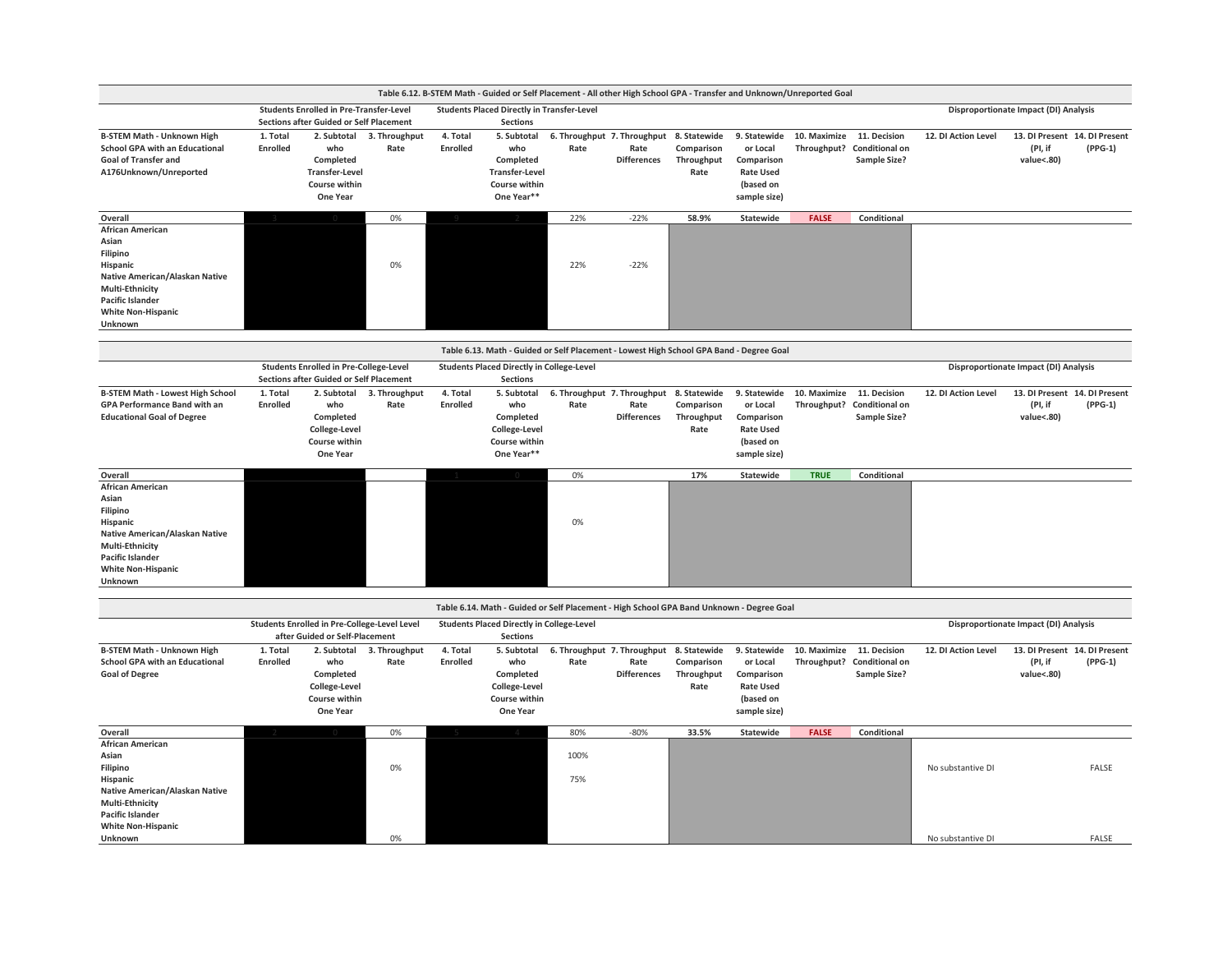|                                                                                                                                                                                                                                |                              |                                                |                                                                                                                                    |                 |                                                  | Table 6.15. B-STEM Math - Guided or Self Placement - All Other High School GPA Bands - Degree Goal |                            |                          |                        |              |                                       |                                                                                                                                                                                                                                |                                       |         |
|--------------------------------------------------------------------------------------------------------------------------------------------------------------------------------------------------------------------------------|------------------------------|------------------------------------------------|------------------------------------------------------------------------------------------------------------------------------------|-----------------|--------------------------------------------------|----------------------------------------------------------------------------------------------------|----------------------------|--------------------------|------------------------|--------------|---------------------------------------|--------------------------------------------------------------------------------------------------------------------------------------------------------------------------------------------------------------------------------|---------------------------------------|---------|
|                                                                                                                                                                                                                                |                              | <b>Students Enrolled in Pre-College-Level</b>  |                                                                                                                                    |                 | <b>Students Placed Directly in College-Level</b> |                                                                                                    |                            |                          |                        |              |                                       |                                                                                                                                                                                                                                | Disproportionate Impact (DI) Analysis |         |
|                                                                                                                                                                                                                                |                              | <b>Sections after Guided or Self Placement</b> |                                                                                                                                    |                 | <b>Sections</b>                                  |                                                                                                    |                            |                          |                        |              |                                       |                                                                                                                                                                                                                                |                                       |         |
| <b>B-STEM Math - All Other High</b>                                                                                                                                                                                            | 1. Total                     |                                                | 2. Subtotal 3. Throughput                                                                                                          | 4. Total        | 5. Subtotal                                      | 6. Throughput 7. Throughput 8. Statewide                                                           |                            |                          | 9. Statewide           | 10. Maximize | 11. Decision                          | 12. DI Action Level                                                                                                                                                                                                            | 13. DI Present 14. DI Present         |         |
| School GPA Bands with an<br><b>Educational Goal of Degree</b>                                                                                                                                                                  | <b>Enrolled</b>              | who<br>Completed                               | Rate                                                                                                                               | <b>Enrolled</b> | who<br>Completed                                 | Rate                                                                                               | Rate<br><b>Differences</b> | Comparison<br>Throughput | or Local<br>Comparison | Throughput?  | <b>Conditional on</b><br>Sample Size? |                                                                                                                                                                                                                                | (PI, if<br>value<.80)                 | (PPG-1) |
|                                                                                                                                                                                                                                |                              | College-Level                                  |                                                                                                                                    |                 | College-Level                                    |                                                                                                    |                            | Rate                     | <b>Rate Used</b>       |              |                                       |                                                                                                                                                                                                                                |                                       |         |
|                                                                                                                                                                                                                                |                              | Course within                                  |                                                                                                                                    |                 | Course within                                    |                                                                                                    |                            |                          | (based on              |              |                                       |                                                                                                                                                                                                                                |                                       |         |
|                                                                                                                                                                                                                                |                              | One Year                                       |                                                                                                                                    |                 | One Year                                         |                                                                                                    |                            |                          | sample size)           |              |                                       |                                                                                                                                                                                                                                |                                       |         |
| Overall                                                                                                                                                                                                                        |                              |                                                |                                                                                                                                    |                 |                                                  | 0%                                                                                                 |                            | 40.4%                    | Statewide              | <b>TRUE</b>  | Conditional                           |                                                                                                                                                                                                                                |                                       |         |
| <b>African American</b>                                                                                                                                                                                                        |                              |                                                |                                                                                                                                    |                 |                                                  |                                                                                                    |                            |                          |                        |              |                                       |                                                                                                                                                                                                                                |                                       |         |
| Asian                                                                                                                                                                                                                          |                              |                                                |                                                                                                                                    |                 |                                                  |                                                                                                    |                            |                          |                        |              |                                       |                                                                                                                                                                                                                                |                                       |         |
| Filipino                                                                                                                                                                                                                       |                              |                                                |                                                                                                                                    |                 |                                                  |                                                                                                    |                            |                          |                        |              |                                       |                                                                                                                                                                                                                                |                                       |         |
| Hispanic<br>Native American/Alaskan Native                                                                                                                                                                                     |                              |                                                |                                                                                                                                    |                 |                                                  | 0%                                                                                                 |                            |                          |                        |              |                                       |                                                                                                                                                                                                                                |                                       |         |
| <b>Multi-Ethnicity</b>                                                                                                                                                                                                         |                              |                                                |                                                                                                                                    |                 |                                                  |                                                                                                    |                            |                          |                        |              |                                       |                                                                                                                                                                                                                                |                                       |         |
| <b>Pacific Islander</b>                                                                                                                                                                                                        |                              |                                                |                                                                                                                                    |                 |                                                  |                                                                                                    |                            |                          |                        |              |                                       |                                                                                                                                                                                                                                |                                       |         |
| <b>White Non-Hispanic</b>                                                                                                                                                                                                      |                              |                                                |                                                                                                                                    |                 |                                                  |                                                                                                    |                            |                          |                        |              |                                       |                                                                                                                                                                                                                                |                                       |         |
| Unknown                                                                                                                                                                                                                        |                              |                                                |                                                                                                                                    |                 |                                                  |                                                                                                    |                            |                          |                        |              |                                       |                                                                                                                                                                                                                                |                                       |         |
|                                                                                                                                                                                                                                |                              |                                                |                                                                                                                                    |                 |                                                  |                                                                                                    | <b>Color Legend</b>        |                          |                        |              |                                       |                                                                                                                                                                                                                                |                                       |         |
|                                                                                                                                                                                                                                | Enter data here              |                                                |                                                                                                                                    |                 |                                                  |                                                                                                    |                            |                          |                        |              |                                       |                                                                                                                                                                                                                                |                                       |         |
|                                                                                                                                                                                                                                |                              | No data displayed for this area                |                                                                                                                                    |                 |                                                  |                                                                                                    |                            |                          |                        |              |                                       |                                                                                                                                                                                                                                |                                       |         |
|                                                                                                                                                                                                                                |                              | Maximizing throughput/No Substantive DI        |                                                                                                                                    |                 |                                                  |                                                                                                    |                            |                          |                        |              |                                       |                                                                                                                                                                                                                                |                                       |         |
|                                                                                                                                                                                                                                |                              |                                                | Consider Action - when one of two DI methods shows DI                                                                              |                 |                                                  |                                                                                                    |                            |                          |                        |              |                                       |                                                                                                                                                                                                                                |                                       |         |
|                                                                                                                                                                                                                                |                              |                                                | Not maximizing throughput/Action Needed - DI Present                                                                               |                 |                                                  |                                                                                                    |                            |                          |                        |              |                                       |                                                                                                                                                                                                                                |                                       |         |
|                                                                                                                                                                                                                                |                              |                                                |                                                                                                                                    |                 |                                                  |                                                                                                    | <b>Columns Explained</b>   |                          |                        |              |                                       |                                                                                                                                                                                                                                |                                       |         |
| Columns 1 and 4 - Total Enrolled:                                                                                                                                                                                              |                              |                                                |                                                                                                                                    |                 |                                                  |                                                                                                    |                            |                          |                        |              |                                       | These columns show the number of distinct students enrolled in fall 2019 at census with an educational goal of certificate, degree, and/or transfer (transfer also includes unknown/unreported educational goals) who went thr |                                       |         |
|                                                                                                                                                                                                                                |                              |                                                |                                                                                                                                    |                 |                                                  |                                                                                                    |                            |                          |                        |              |                                       | GSP process and enrolled in a course at pre-degree level or pre-transfer level compared to students who enrolled directly at degree or transfer level. If end of term data is used, include withdraws (EW, MW, and W grades) a |                                       |         |
|                                                                                                                                                                                                                                |                              |                                                |                                                                                                                                    |                 |                                                  |                                                                                                    |                            |                          |                        |              |                                       | enrollment in the course. Column 1 shows the number of students who started at pre-transfer level whether or not they placed at pre-degree level, pre-transfer level, or transfer-level using a GSP model. Column 4 provides t |                                       |         |
|                                                                                                                                                                                                                                |                              |                                                | discipline in fall 2019, they would be tracked through completion of the gateway course through the following summer term.         |                 |                                                  |                                                                                                    |                            |                          |                        |              |                                       | of students enrolled directly into a college-level or transfer-level course who successfully completed the college-level or transfer-level course within one full academic year, including intersessions. For example, if a st |                                       |         |
| Columns 2 and 5 - Subtotal who                                                                                                                                                                                                 |                              |                                                |                                                                                                                                    |                 |                                                  |                                                                                                    |                            |                          |                        |              |                                       | These columns demonstrate the number of students placed via GSP and those placed directly into college-level or transfer-level courses out of the total enrolled who successfully completed a college-level or transfer-level  |                                       |         |
| <b>Completed Transfer-Level Course</b>                                                                                                                                                                                         |                              |                                                |                                                                                                                                    |                 |                                                  |                                                                                                    |                            |                          |                        |              |                                       | within one year with a C or better. Column 2 reflects the number of students who completed the college-level/transfer-level course by GSP placement model, and Column 5 shows the students who completed a college-level/trans |                                       |         |
| within One Year:                                                                                                                                                                                                               |                              |                                                | level course when placed using high school transcript data.                                                                        |                 |                                                  |                                                                                                    |                            |                          |                        |              |                                       |                                                                                                                                                                                                                                |                                       |         |
| Columns 3 and 6 - Throughput Rate:                                                                                                                                                                                             | Column 4 (respectively).     |                                                |                                                                                                                                    |                 |                                                  |                                                                                                    |                            |                          |                        |              |                                       | These columns show the percentage of students who successfully completed (C or higher) a transfer-level (or college-level) course within one year. To calculate the throughput rate, divide Column 2 by Column 1 and Column 5  |                                       |         |
| Column 7 - Throughput Rate                                                                                                                                                                                                     |                              |                                                |                                                                                                                                    |                 |                                                  |                                                                                                    |                            |                          |                        |              |                                       | For students with a transfer goal, this column shows the difference in throughput rates between students who successfully completed the transfer-level course after enrolling in a pre-transfer-level course and students who  |                                       |         |
| Differences:                                                                                                                                                                                                                   |                              |                                                |                                                                                                                                    |                 |                                                  |                                                                                                    |                            |                          |                        |              |                                       | completed transfer-level course sections with or without a corequisite. For students with a degree goal, it shows the difference in throughput rates between students who successfully completed the college-level course afte |                                       |         |
|                                                                                                                                                                                                                                |                              |                                                |                                                                                                                                    |                 |                                                  |                                                                                                    |                            |                          |                        |              |                                       | in a pre-transfer-level course and students who successfully completed college-level course sections with or without a corequisite. The results in Column 7 are calculated by subtracting the number of students in Column 6 f |                                       |         |
| Column 8 - Statewide Comparison                                                                                                                                                                                                | number in Column 3.          | See "Tab 10. Methodology" for more details.    |                                                                                                                                    |                 |                                                  |                                                                                                    |                            |                          |                        |              |                                       |                                                                                                                                                                                                                                |                                       |         |
| <b>Throughput Rate:</b>                                                                                                                                                                                                        |                              |                                                |                                                                                                                                    |                 |                                                  |                                                                                                    |                            |                          |                        |              |                                       |                                                                                                                                                                                                                                |                                       |         |
| Column 9 - Statewide or Local<br><b>Comparison Rate Used:</b>                                                                                                                                                                  |                              |                                                | Depends on overall sample size in Column 5; see "Tab 10. Methodology" for more details.                                            |                 |                                                  |                                                                                                    |                            |                          |                        |              |                                       |                                                                                                                                                                                                                                |                                       |         |
| Column 10 - Maximize Throughput?: This column determines if the GSP maximized throughput when compared to the statewide or local throughput rate, per the requirements of AB 705. FALSE means model does NOT maximize throughp |                              |                                                |                                                                                                                                    |                 |                                                  |                                                                                                    |                            |                          |                        |              |                                       |                                                                                                                                                                                                                                |                                       |         |
| Column 11 - Decision Conditional on Based on overall sample size in Column 5; if below a sample size of 100, decision is conditional on statewide throughput rate; if sample size is above 100, decision is not conditional on | maximizes throughput.        |                                                |                                                                                                                                    |                 |                                                  |                                                                                                    |                            |                          |                        |              |                                       |                                                                                                                                                                                                                                |                                       |         |
| Sample Size?:                                                                                                                                                                                                                  | throughput rate.             |                                                |                                                                                                                                    |                 |                                                  |                                                                                                    |                            |                          |                        |              |                                       |                                                                                                                                                                                                                                |                                       |         |
| Column 12 - Disproportionate                                                                                                                                                                                                   |                              |                                                |                                                                                                                                    |                 |                                                  |                                                                                                    |                            |                          |                        |              |                                       | If either Column 13 or 14 fall below threshold, then consider action; when both columns fall below threshold, then action is needed. If neither column fall below threshold, then there is no substantive DI. DI is still disp |                                       |         |
| Impact (DI) Action Level:                                                                                                                                                                                                      |                              | model does not maximize throughput.            |                                                                                                                                    |                 |                                                  |                                                                                                    |                            |                          |                        |              |                                       |                                                                                                                                                                                                                                |                                       |         |
| Column 13 - DI Present (PI, if                                                                                                                                                                                                 |                              |                                                |                                                                                                                                    |                 |                                                  |                                                                                                    |                            |                          |                        |              |                                       | The proportionality index addresses the question, "If a subgroup of students represents 45% of the student body, does that subgroup also represent at least 45% of the students who achieve a specific educational outcome?" A |                                       |         |
| value<.80):                                                                                                                                                                                                                    |                              |                                                |                                                                                                                                    |                 |                                                  |                                                                                                    |                            |                          |                        |              |                                       | proportionality index of 1.00 indicates that a group's representation among those achieving an educational outcome is identical to that group's representation in the student population. In contrast, a PI value of less than |                                       |         |
|                                                                                                                                                                                                                                | disproportionately impacted. |                                                |                                                                                                                                    |                 |                                                  |                                                                                                    |                            |                          |                        |              |                                       | that a group's representation among those achieving an educational outcome is lower compared to that same group's representation in the student population. If the proportionality index falls below 80%, then the student gro |                                       |         |
| Column 14 - DI Present (PPG-1):                                                                                                                                                                                                |                              |                                                |                                                                                                                                    |                 |                                                  |                                                                                                    |                            |                          |                        |              |                                       | The percentage point gap method addresses the question, "Is the difference between the throughput rate of a subgroup and the overall throughput rate (excluding the subgroup) statistically significant?". That is, significan |                                       |         |
|                                                                                                                                                                                                                                |                              |                                                | to the sample size and the size of the difference. Smaller sample size require larger differences compared to larger sample sizes. |                 |                                                  |                                                                                                    |                            |                          |                        |              |                                       |                                                                                                                                                                                                                                |                                       |         |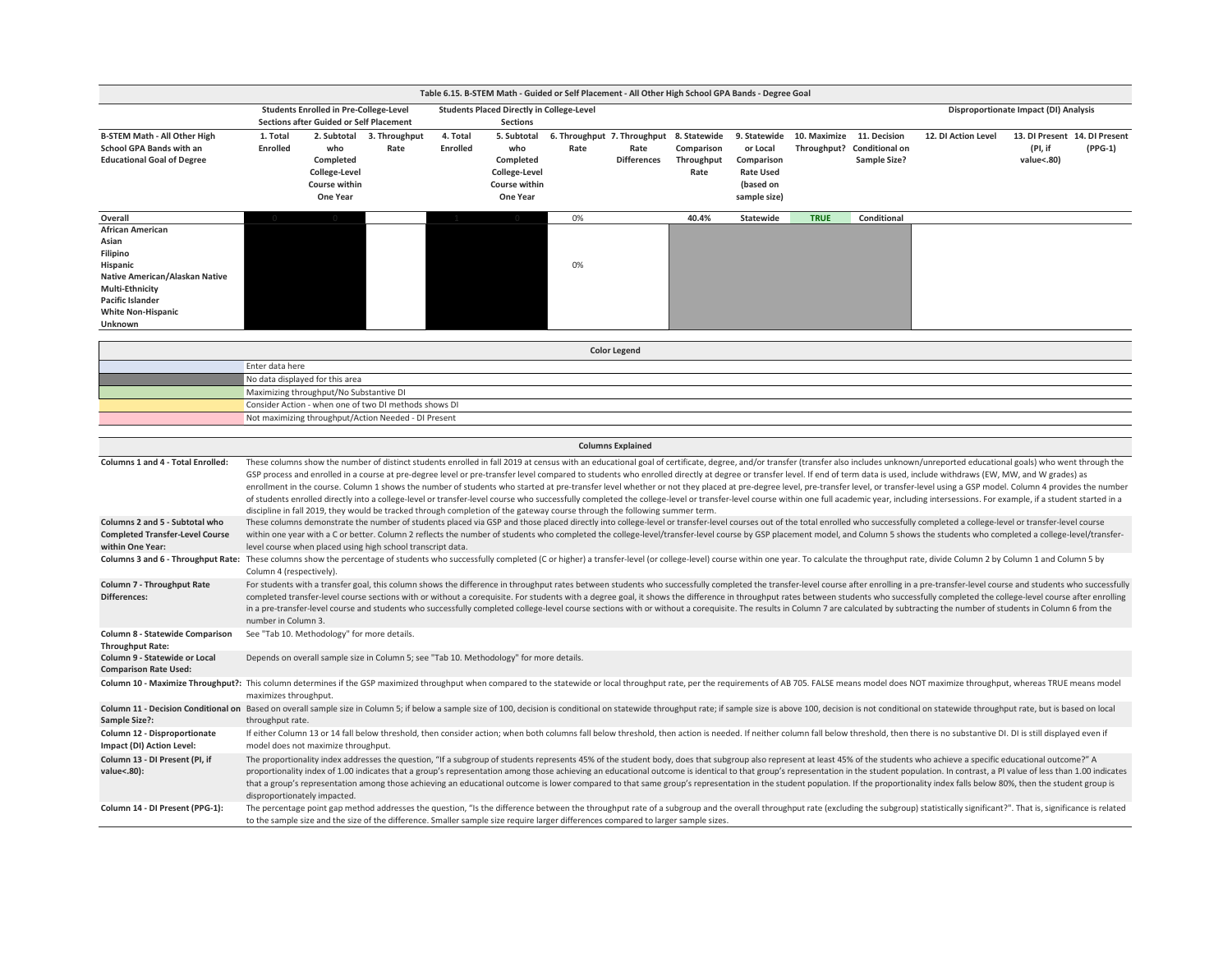|                              | <b>Rows Explained</b>                                                                                                                                                                                                          |
|------------------------------|--------------------------------------------------------------------------------------------------------------------------------------------------------------------------------------------------------------------------------|
| <b>Racial/Ethnic Groups:</b> | Disproportionate impact (DI) is also required to be evaluated in assessment processes. Disproportionate impacts are displayed regardless if the model maximizes throughput. In general terms, DI exists when one or more subgr |
|                              | students have outcomes that are at a substantially lower level than other groups. The determination of "substantial" is somewhat arbitrary, but a few indices have been created to guide decisions, such as the 80% rule and t |
|                              | proportionality index. If DI is detected, the college is required to plan, implement, and evaluate efforts to eliminate DI.                                                                                                    |

 $\mathsf{L}$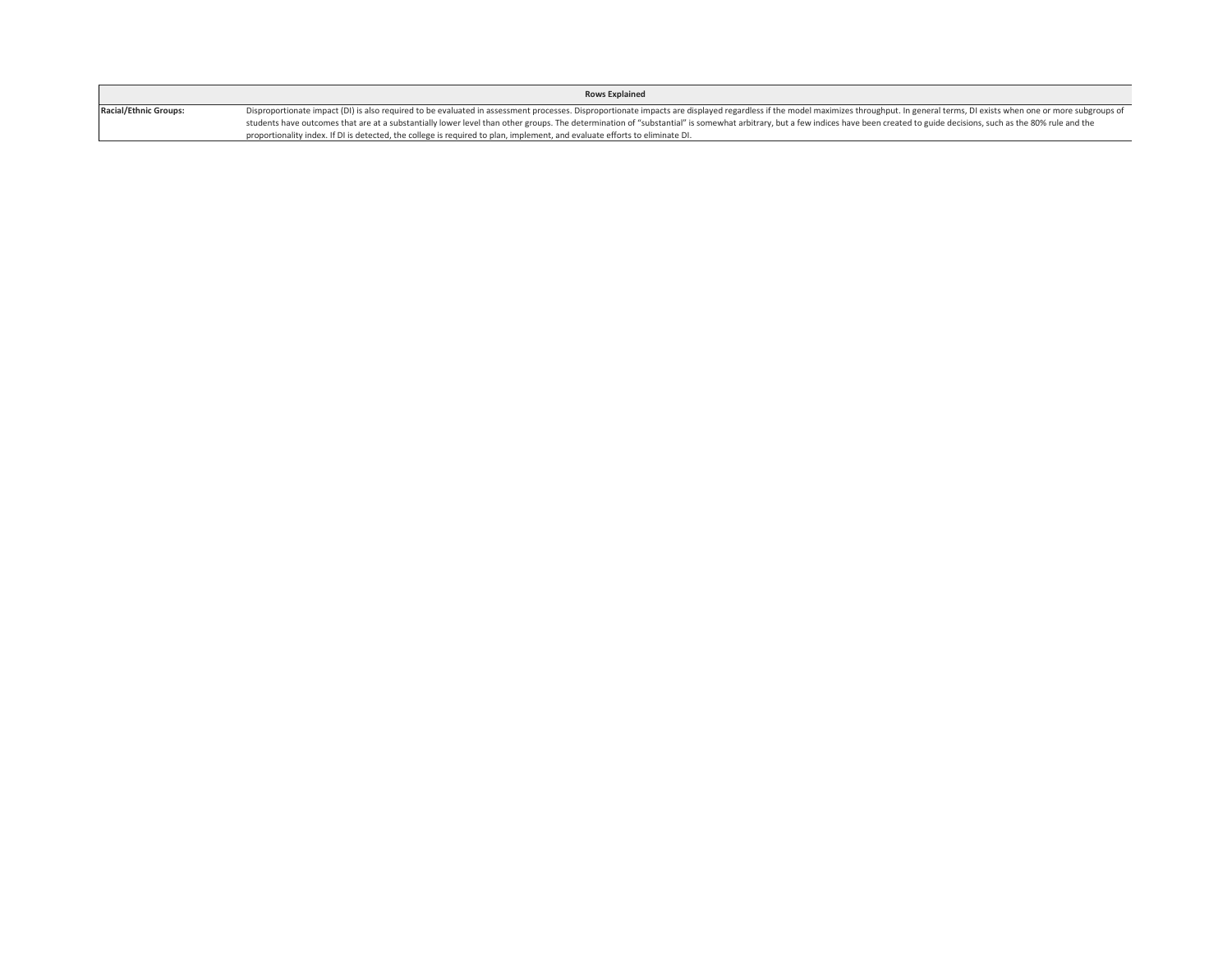|                                    |                                                                                                                                          | Southwestern College                                        |                                                                                                               |                                                                            |                                                              |                                                           |  |  |  |
|------------------------------------|------------------------------------------------------------------------------------------------------------------------------------------|-------------------------------------------------------------|---------------------------------------------------------------------------------------------------------------|----------------------------------------------------------------------------|--------------------------------------------------------------|-----------------------------------------------------------|--|--|--|
|                                    |                                                                                                                                          | <b>Pre-Transfer or Multi-Term</b><br><b>School GPA Band</b> | <b>Placement Models for</b><br>Sequence for Lowest High Students in the Lowest High<br><b>School GPA Band</b> | <b>Guided or Self Placement -</b><br><b>Lowest High School GPA</b><br>Band | <b>Guided or Self Placement -</b><br>High School GPA Unknown | <b>Guided or Self Placement -</b><br>All Other GPA Levels |  |  |  |
| English                            | Does Placement Model Maximize Throughput?                                                                                                | <b>No</b>                                                   |                                                                                                               | <b>No</b>                                                                  | <b>No</b>                                                    | <b>No</b>                                                 |  |  |  |
|                                    | Does Placement Model Result in Disproportionate Impact on Some<br>Groups?<br>(Please see "8. Results - Equity" tab for more information) |                                                             |                                                                                                               |                                                                            |                                                              | No Substantive DI                                         |  |  |  |
| <b>SLAM Math - Transfer Goal</b>   | Does Placement Model Maximize Throughput?                                                                                                | <b>No</b>                                                   | <b>No</b>                                                                                                     | Yes                                                                        | <b>No</b>                                                    | <b>No</b>                                                 |  |  |  |
|                                    | Does Placement Model Result in Disproportionate Impact on Some<br>Groups?<br>(Please see "8. Results - Equity" tab for more information) | Yes                                                         | Yes                                                                                                           |                                                                            | Yes                                                          |                                                           |  |  |  |
| SLAM Math - Degree Goal            | Does Placement Model Maximize Throughput?                                                                                                | <b>No</b>                                                   | <b>No</b>                                                                                                     |                                                                            | <b>No</b>                                                    | Yes                                                       |  |  |  |
|                                    | Does Placement Model Result in Disproportionate Impact on Some<br>Groups?<br>(Please see "8. Results - Equity" tab for more information) | No Substantive DI                                           | No Substantive DI                                                                                             |                                                                            | No Substantive DI                                            |                                                           |  |  |  |
| <b>B-STEM Math - Transfer Goal</b> | Does Placement Model Maximize Throughput?                                                                                                | <b>No</b>                                                   | <b>No</b>                                                                                                     | <b>No</b>                                                                  | <b>No</b>                                                    | <b>No</b>                                                 |  |  |  |
|                                    | Does Placement Model Result in Disproportionate Impact on Some<br>Groups?<br>(Please see "8. Results - Equity" tab for more information) | No Substantive DI                                           | No Substantive DI                                                                                             |                                                                            | Yes                                                          |                                                           |  |  |  |
| <b>B-STEM Math - Degree Goal</b>   | Does Placement Model Maximize Throughput?                                                                                                | <b>No</b>                                                   | <b>No</b>                                                                                                     | Yes                                                                        | <b>No</b>                                                    | Yes                                                       |  |  |  |
|                                    | Does Placement Model Result in Disproportionate Impact on Some<br>Groups?<br>(Please see "8. Results - Equity" tab for more information) | No Substantive DI                                           | No Substantive DI                                                                                             |                                                                            | No Substantive DI                                            |                                                           |  |  |  |
|                                    | <b>Color Legend</b>                                                                                                                      |                                                             |                                                                                                               |                                                                            |                                                              |                                                           |  |  |  |
|                                    | Maximizing throughput/No Substantive DI                                                                                                  |                                                             |                                                                                                               |                                                                            |                                                              |                                                           |  |  |  |
|                                    | Not maximizing throughput/Action Needed - DI Present                                                                                     |                                                             |                                                                                                               |                                                                            |                                                              |                                                           |  |  |  |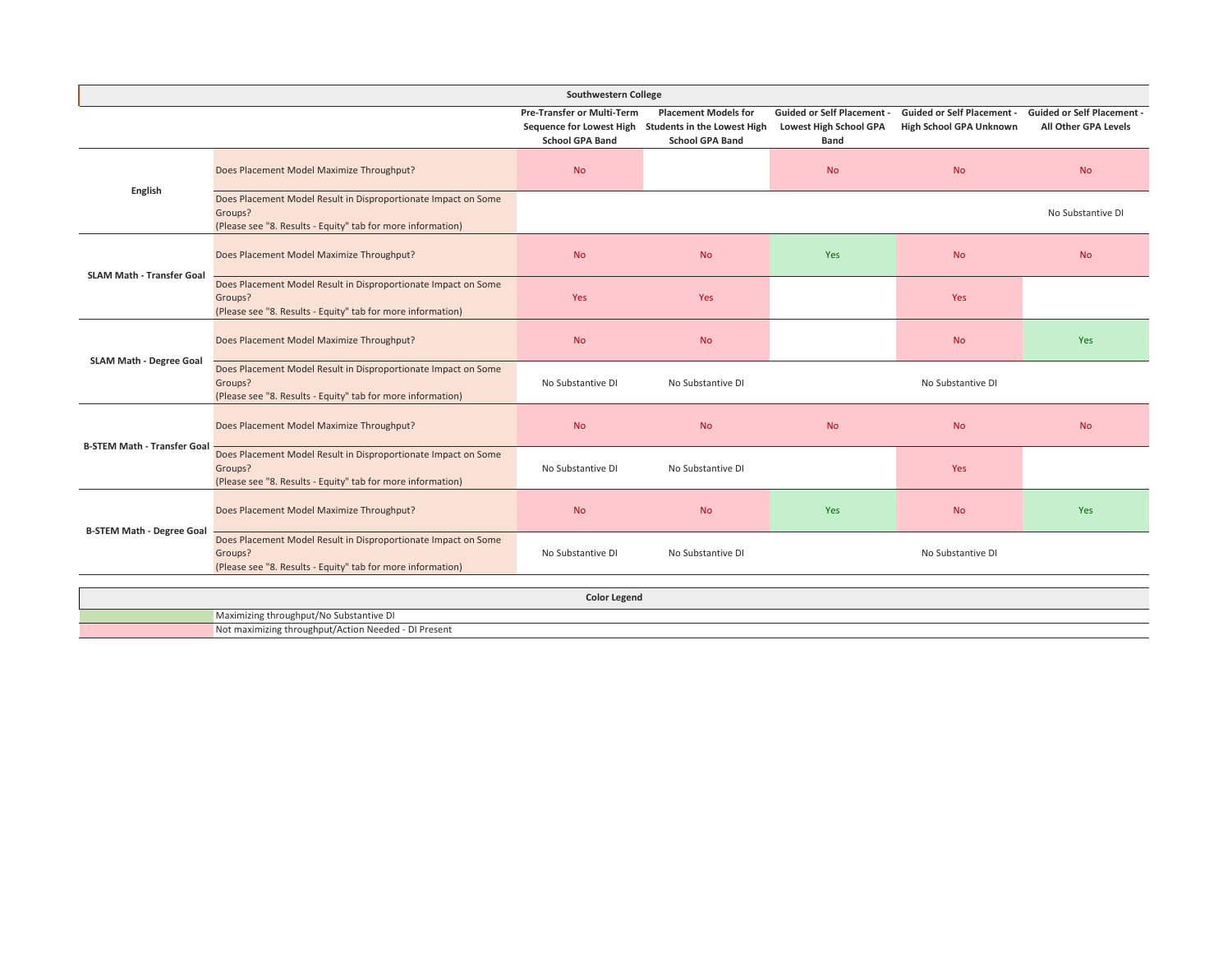|                                     |                                                                                                                                                             |                                                                                           | <b>Southwestern College</b>                                                                 |                                                                                   |                                                                                                                   |                                                                  |
|-------------------------------------|-------------------------------------------------------------------------------------------------------------------------------------------------------------|-------------------------------------------------------------------------------------------|---------------------------------------------------------------------------------------------|-----------------------------------------------------------------------------------|-------------------------------------------------------------------------------------------------------------------|------------------------------------------------------------------|
|                                     |                                                                                                                                                             | <b>Innovative Curriculum for</b><br><b>Lowest High School GPA</b><br><b>Band</b>          | <b>Placement Models for</b><br><b>Students in the Lowest High</b><br><b>School GPA Band</b> | <b>Guided or Self Placement -</b><br><b>Lowest High School GPA</b><br><b>Band</b> | <b>Guided or Self Placement -</b><br><b>High School GPA Unknown</b>                                               | <b>Guided or Self Placement - All</b><br><b>Other GPA Levels</b> |
|                                     |                                                                                                                                                             | DI Level                                                                                  | DI Level                                                                                    | DI Level                                                                          | DI Level                                                                                                          | DI Level                                                         |
| English                             | African-American<br>Asian<br>Filipino<br>Hispanic<br>Native American/Alaskan Native<br>Multi-Ethnicity<br>Pacific Islander<br>White Non-Hispanic<br>Unknown |                                                                                           |                                                                                             |                                                                                   |                                                                                                                   | No substantive DI<br>No substantive DI<br>No substantive DI      |
|                                     |                                                                                                                                                             | <b>Innovative Curriculum for</b><br><b>Lowest High School GPA</b><br><b>Band</b>          | <b>Placement Models for</b><br><b>Students in the Lowest High</b><br><b>School GPA Band</b> | <b>Guided or Self Placement -</b><br>Lowest High School GPA<br><b>Band</b>        | <b>Guided or Self Placement -</b><br><b>High School GPA Unknown</b>                                               | <b>Guided or Self Placement - All</b><br><b>Other GPA Levels</b> |
|                                     |                                                                                                                                                             | DI Level                                                                                  | DI Level                                                                                    | DI Level                                                                          | DI Level                                                                                                          | DI Level                                                         |
| <b>SLAM Math - Transfer</b><br>Goal | African-American<br>Asian<br>Filipino<br>Hispanic<br>Native American/Pacific Islander<br>Multi-Ethnicity<br>Pacific Islander<br>White Non-Hispanic          | <b>Action needed</b><br><b>Action needed</b><br>No substantive DI<br><b>Action needed</b> | <b>Action needed</b><br><b>Action needed</b><br>No substantive DI<br><b>Action needed</b>   |                                                                                   | <b>Action needed</b><br><b>Action needed</b><br>No substantive DI<br><b>Action needed</b><br><b>Action needed</b> |                                                                  |
|                                     | Unknown                                                                                                                                                     | <b>Action needed</b>                                                                      | <b>Action needed</b>                                                                        |                                                                                   | No substantive DI                                                                                                 |                                                                  |
|                                     |                                                                                                                                                             | <b>Innovative Curriculum for</b><br><b>Lowest High School GPA</b><br><b>Band</b>          | <b>Placement Models for</b><br><b>Students in the Lowest High</b><br><b>School GPA Band</b> | <b>Guided or Self Placement -</b><br><b>Lowest High School GPA</b><br><b>Band</b> | <b>Guided or Self Placement -</b><br>High School GPA Unknown                                                      | <b>Guided or Self Placement - All</b><br><b>Other GPA Levels</b> |
|                                     |                                                                                                                                                             | DI Level                                                                                  | DI Level                                                                                    | DI Level                                                                          | DI Level                                                                                                          | DI Level                                                         |
| <b>SLAM Math - Degree</b><br>Goal   | African-American<br>Asian<br>Filipino<br>Hispanic<br>Native American/Pacific Islander<br>Multi-Ethnicity<br>Pacific Islander<br>White Non-Hispanic          | No substantive DI<br>No substantive DI<br>No substantive DI<br>No substantive DI          | No substantive DI<br>No substantive DI<br>No substantive DI<br>No substantive DI            |                                                                                   | No substantive DI                                                                                                 |                                                                  |
|                                     | Unknown                                                                                                                                                     |                                                                                           |                                                                                             |                                                                                   | No substantive DI                                                                                                 |                                                                  |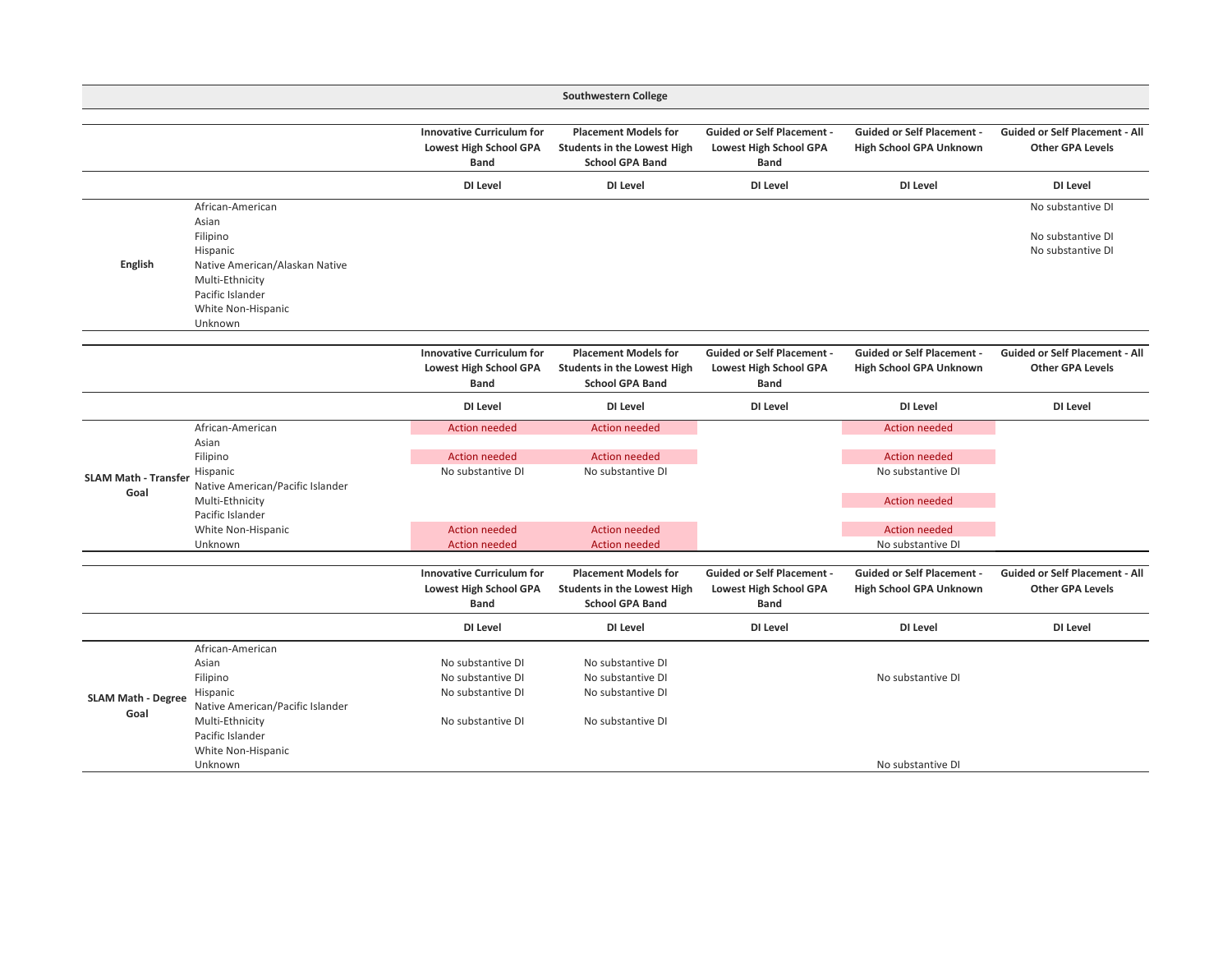|                      |                                                       | <b>Innovative Curriculum for</b><br><b>Lowest High School GPA</b><br><b>Band</b> | <b>Placement Models for</b><br><b>Students in the Lowest High</b><br><b>School GPA Band</b> | <b>Guided or Self Placement -</b><br><b>Lowest High School GPA</b><br><b>Band</b> | <b>Guided or Self Placement -</b><br>High School GPA Unknown | <b>Guided or Self Placement - All</b><br><b>Other GPA Levels</b> |
|----------------------|-------------------------------------------------------|----------------------------------------------------------------------------------|---------------------------------------------------------------------------------------------|-----------------------------------------------------------------------------------|--------------------------------------------------------------|------------------------------------------------------------------|
|                      |                                                       | DI Level                                                                         | DI Level                                                                                    | DI Level                                                                          | DI Level                                                     | DI Level                                                         |
|                      | African-American                                      | No substantive DI                                                                | No substantive DI                                                                           |                                                                                   | <b>Action needed</b>                                         |                                                                  |
|                      | Asian                                                 | No substantive DI                                                                | No substantive DI                                                                           |                                                                                   | <b>Action needed</b>                                         |                                                                  |
|                      | Filipino                                              | No substantive DI                                                                | No substantive DI                                                                           |                                                                                   | <b>Action needed</b>                                         |                                                                  |
| <b>B-STEM Math -</b> | Hispanic                                              | No substantive DI                                                                | No substantive DI                                                                           |                                                                                   | No substantive DI                                            |                                                                  |
| <b>Transfer Goal</b> | Native American/Pacific Islander                      |                                                                                  |                                                                                             |                                                                                   |                                                              |                                                                  |
|                      | Multi-Ethnicity                                       | No substantive DI                                                                | No substantive DI                                                                           |                                                                                   | <b>Action needed</b>                                         |                                                                  |
|                      | Pacific Islander                                      |                                                                                  |                                                                                             |                                                                                   |                                                              |                                                                  |
|                      | White Non-Hispanic                                    | No substantive DI                                                                | No substantive DI                                                                           |                                                                                   | <b>Action needed</b>                                         |                                                                  |
|                      | Unknown                                               | No substantive DI                                                                | No substantive DI                                                                           |                                                                                   |                                                              |                                                                  |
|                      |                                                       | <b>Innovative Curriculum for</b><br><b>Lowest High School GPA</b><br><b>Band</b> | <b>Placement Models for</b><br><b>Students in the Lowest High</b><br><b>School GPA Band</b> | <b>Guided or Self Placement -</b><br><b>Lowest High School GPA</b><br><b>Band</b> | <b>Guided or Self Placement -</b><br>High School GPA Unknown | <b>Guided or Self Placement - All</b><br><b>Other GPA Levels</b> |
|                      |                                                       | DI Level                                                                         | DI Level                                                                                    | DI Level                                                                          | DI Level                                                     | DI Level                                                         |
|                      | African-American<br>Asian                             |                                                                                  |                                                                                             |                                                                                   |                                                              |                                                                  |
|                      | Filipino                                              | No substantive DI                                                                | No substantive DI                                                                           |                                                                                   | No substantive DI                                            |                                                                  |
| <b>B-STEM Math -</b> | Hispanic                                              | No substantive DI                                                                | No substantive DI                                                                           |                                                                                   |                                                              |                                                                  |
| <b>Degree Goal</b>   | Native American/Pacific Islander                      |                                                                                  |                                                                                             |                                                                                   |                                                              |                                                                  |
|                      | Multi-Ethnicity                                       | No substantive DI                                                                | No substantive DI                                                                           |                                                                                   |                                                              |                                                                  |
|                      | Pacific Islander                                      |                                                                                  |                                                                                             |                                                                                   |                                                              |                                                                  |
|                      | White Non-Hispanic                                    | No substantive DI                                                                | No substantive DI                                                                           |                                                                                   |                                                              |                                                                  |
|                      | Unknown                                               |                                                                                  |                                                                                             |                                                                                   | No substantive DI                                            |                                                                  |
|                      |                                                       |                                                                                  | <b>Color Legend</b>                                                                         |                                                                                   |                                                              |                                                                  |
|                      | No Substantive DI                                     |                                                                                  |                                                                                             |                                                                                   |                                                              |                                                                  |
|                      | Consider Action - when one of two DI methods shows DI |                                                                                  |                                                                                             |                                                                                   |                                                              |                                                                  |
|                      | Action Needed - DI Present                            |                                                                                  |                                                                                             |                                                                                   |                                                              |                                                                  |